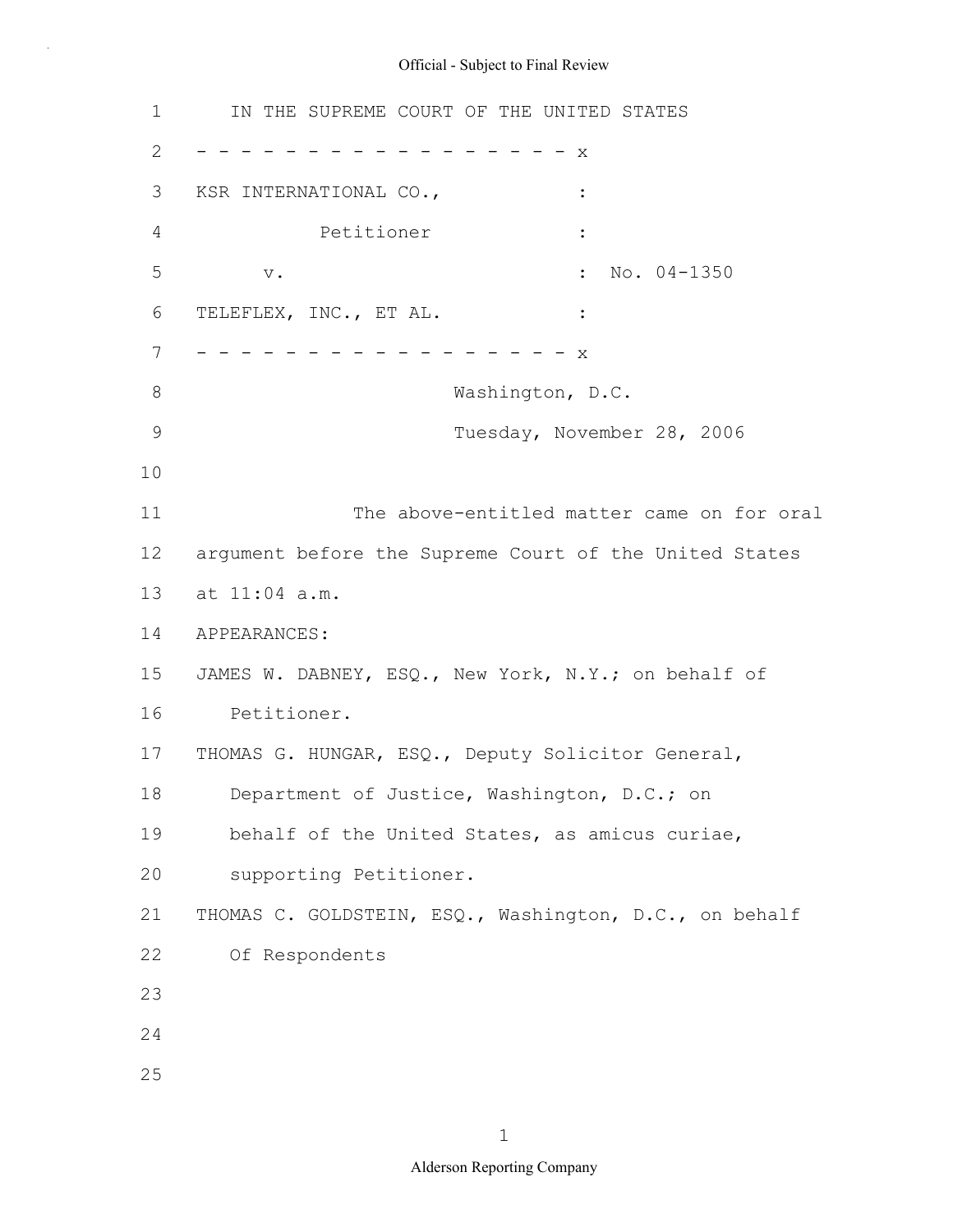| $1\,$ | CONTENTS                                  |      |
|-------|-------------------------------------------|------|
| 2     | ORAL ARGUMENT OF                          | PAGE |
| 3     | JAMES W. DABNEY, ESQ.                     |      |
| 4     | On behalf of the Petitioner               | 3    |
| 5     | ORAL ARGUMENT OF                          |      |
| 6     | THOMAS G. HUNGAR, ESQ.                    |      |
| 7     | On behalf of the United States, as amicus |      |
| 8     | curiae, supporting Petitioner             | 18   |
| 9     | ORAL ARGUMENT OF                          |      |
| 10    | THOMAS C. GOLDSTEIN, ESQ.                 |      |
| 11    | On behalf of the Respondents              | 27   |
| 12    | REBUTTAL ARGUMENT OF                      |      |
| 13    | JAMES W. DABNEY, ESQ.                     |      |
| 14    | On behalf of Petitioner                   | 57   |
| 15    |                                           |      |
| 16    |                                           |      |
| 17    |                                           |      |
| 18    |                                           |      |
| 19    |                                           |      |
| 20    |                                           |      |
| 21    |                                           |      |
| 22    |                                           |      |
| 23    |                                           |      |
| 24    |                                           |      |
| 25    |                                           |      |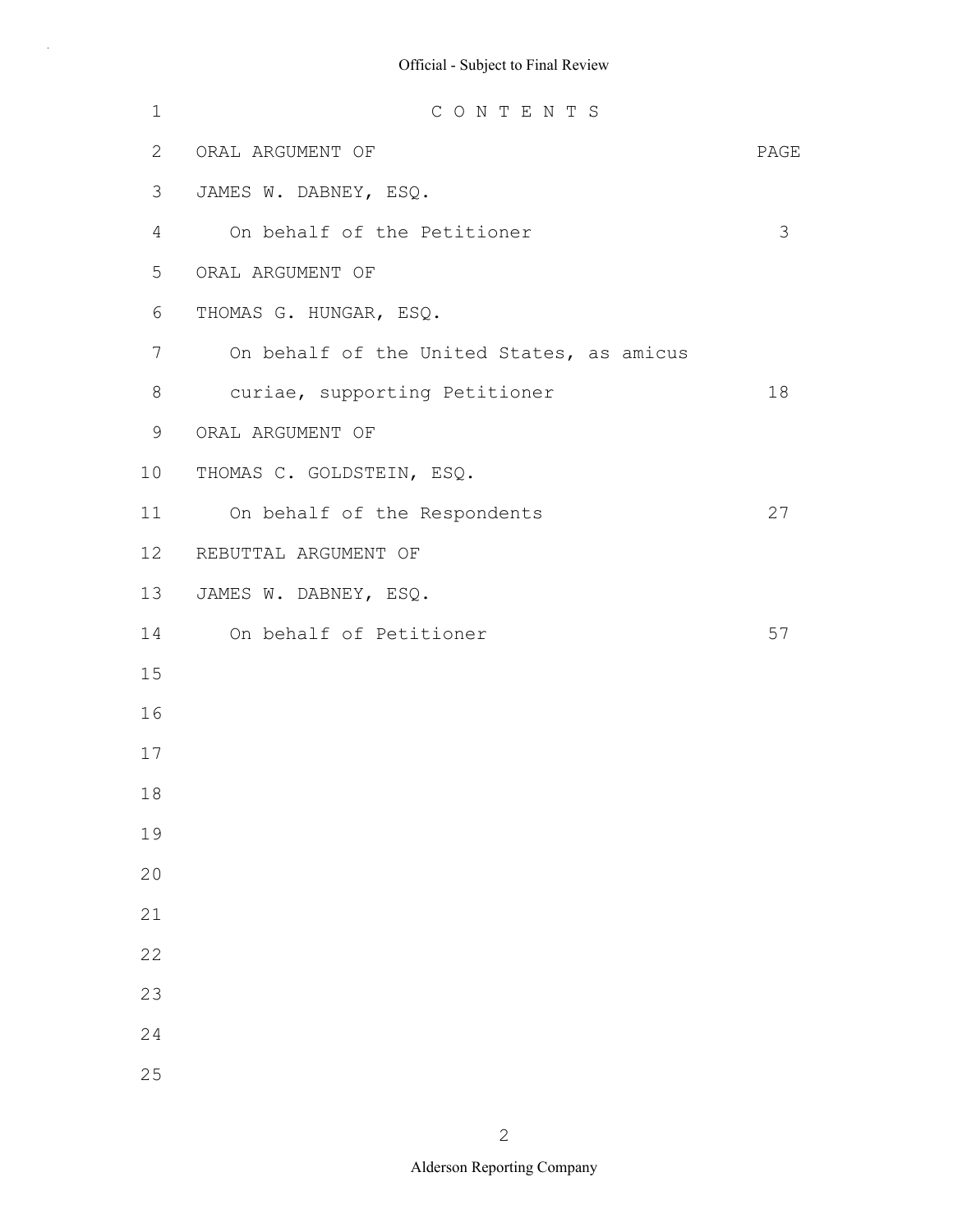1 2 3 4 5 6 7 8 9 10 11 12 13 14 15 16 17 18 19 20 21 22 23 24 25 P R O C E E D I N G S (11:04 a.m.) CHIEF JUSTICE ROBERTS: We'll hear argument next in No. 04-1350, KSR International versus Teleflex, Incorporated. Mr. Dabney. ORAL ARGUMENT OF JAMES W. DABNEY ON BEHALF OF THE PETITIONER MR. DABNEY: Mr. Chief Justice, and may it please the Court: This case concerns a very broadly worded patent claim, claim 4 of the Engelgau patent, that the Solicitor General and the United States Patent and Trademark Office have both told this Court is invalid under Section 103 of the Patent Act and was issued in error. The Federal Circuit's vacatur of summary judgment in this case is grounded in a judicially devised test that is fundamentally inconsistent with -- JUSTICE GINSBURG: May I ask, if that's the position of the PTO, why aren't they proceeding to cancel the patent? MR. DABNEY: The case is in litigation at this point, Justice Ginsburg, and in patent litigation district courts are vested with authority and this Court is vested with authority to render a judgment of

3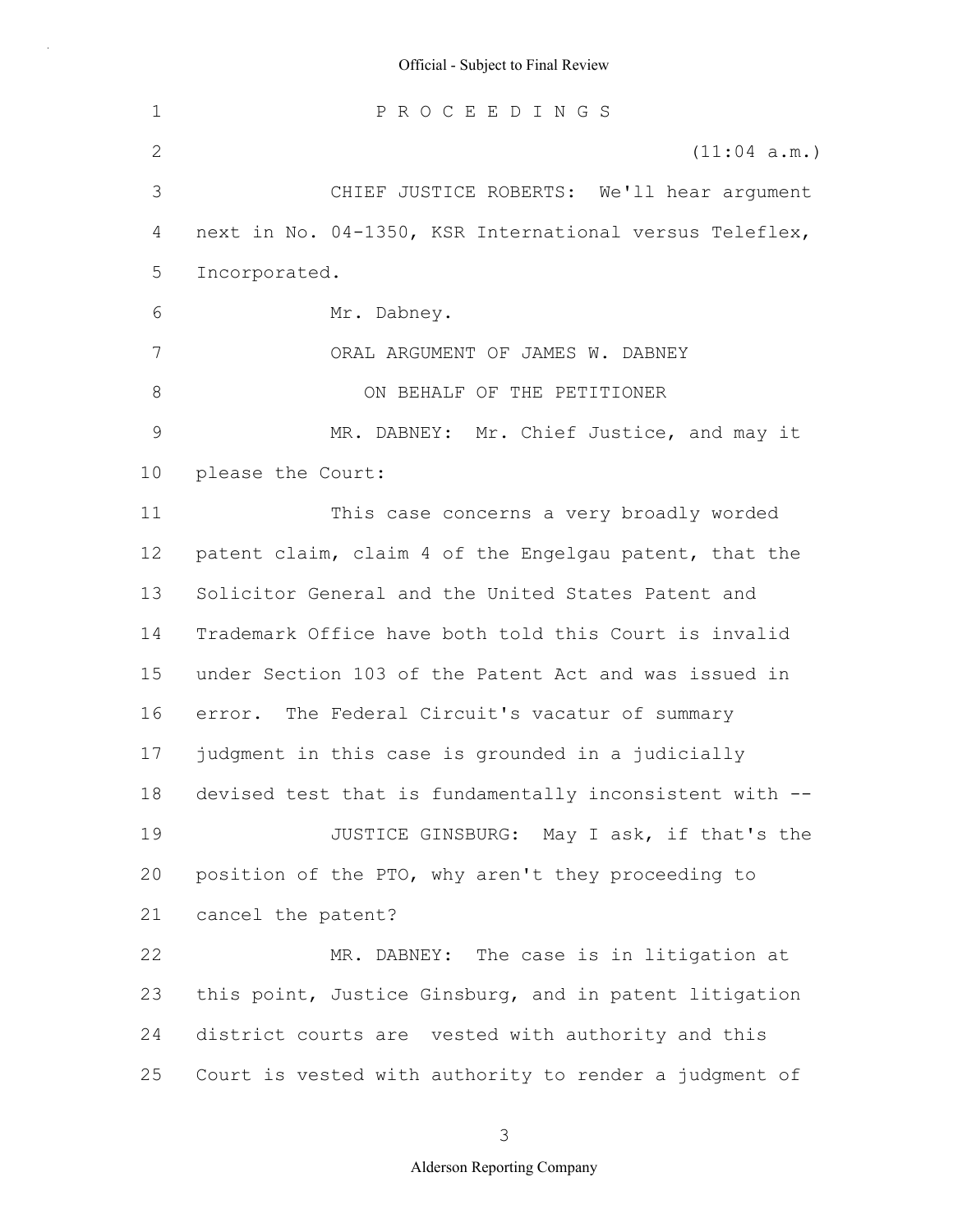1 2 3 4 5 6 7 8 9 10 invalidity under Section 282 of the Patent Act. JUSTICE GINSBURG: But the question is, you say the PTO has recognized that it issued this patent, that it's an invalid issuance. So why aren't they curing their own mistakes, never mind what a court is going to do? MR. DABNEY: Well, there is the possibility of director- initiated re-examination of patents as certainly an administrative remedy that does exist. But where a case is in pending litigation such as this, the

11 12 13 14 15 16 17 18 19 traditional way that these disputes are resolved is for a court to apply the law to the facts and render a judgment on a defense of invalidity which has been pleaded to the plaintiff's claim of patent infringement in this case. This issue arises in the context of a defense pleaded to a claim for patent infringement and I'm not sure that the Patent Office really could swoop in and cut off the plaintiff's claim in the manner Your Honor is suggesting.

20 21 22 23 24 25 The Federal Circuit in this case applied the approach it's applied in previous cases, which is a categorical approach. The Federal Circuit says that no matter what might be the nature of an alleged invention or improvement, no matter how broad might be a claim made in an issued patent, no matter how small might be

4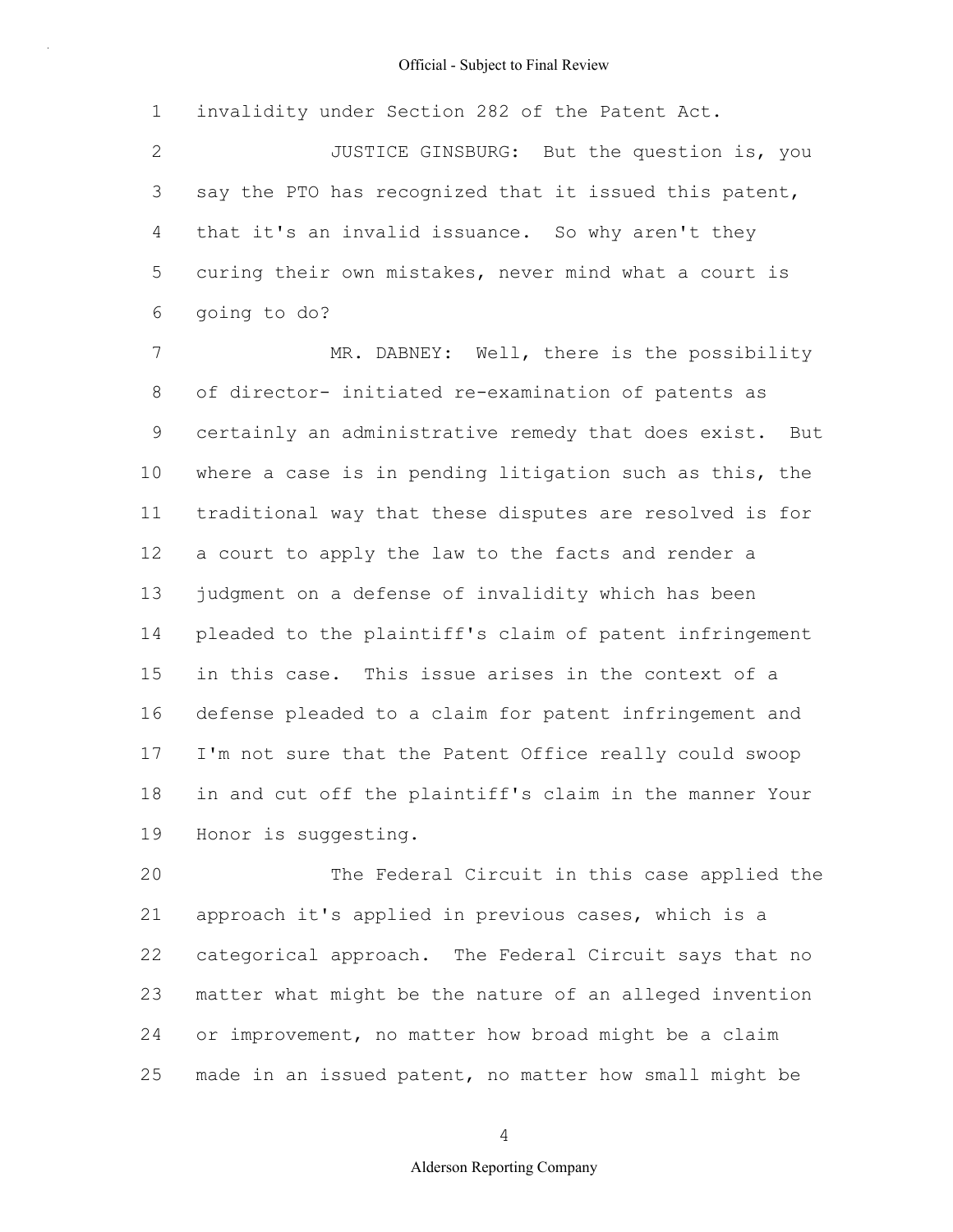1 2 3 4 5 6 7 8 the difference between a patent claim and prior art, and no matter how modest might have been the degree of skill needed to devise subject matter described by a patent claim, the Federal Circuit says regardless of any or all of that a court of the United States can never, ever sustain a defense of invalidity under Section 103 of the Patent Act except in a very limited and narrowly defined circumstance.

9 10 11 12 13 14 15 16 17 18 19 20 21 22 23 24 25 That circumstance is a record that includes clear and convincing evidence, that yields a jury verdict or specific finding showing what the Federal Circuit calls a teaching, suggestion, or motivation to combine prior art teachings in the particular manner claimed by the patent at issue. The decision in this case treats Section 103 not, as this Court has said, as a codification of a condition for patentability whose benchmark is skill and ingenuity. The decision in this case treats section 1 as implementing a supposed entitlement to patent protection that a court -- JUSTICE GINSBURG: You're talking about in this case. MR. DABNEY: Yes. JUSTICE GINSBURG: We're talking about what the law should be. Would you make, be making the same argument if we were looking at the most recent decisions

5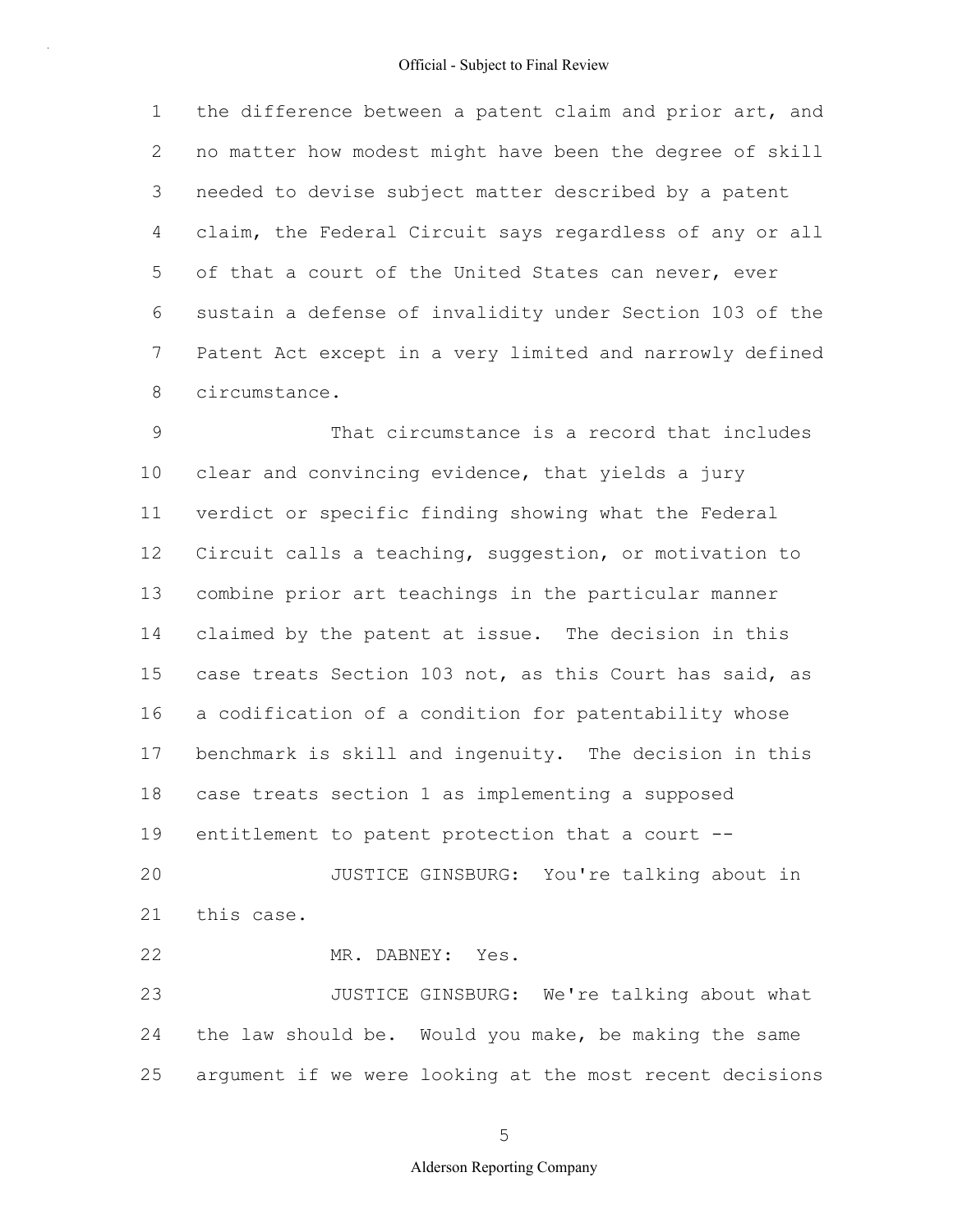1 2 3 4 5 of the Federal Circuit, the ones that they issued within the year, and each as I remember they held that the patent was obvious and therefore invalid? Suppose we were dealing in what was, the cases were, what were they, Kahn, Alpha, and Diestar?

6 7 8 9 10 11 12 13 14 15 16 17 18 19 20 MR. DABNEY: Your Honor, what the Federal Circuit has done in recent times has been after a certiorari was granted in this case to erect a series of escape devices from what is otherwise a categorical test that must be imposed in all cases. As a practical matter the Federal Circuit still characterizes as an issue of fact for determination by a jury the presence or absence of teaching, suggestion, or motivation, and so these seemingly remedial steps that have been taken by the Federal Circuit do not materially affect the problem that's praised by this case, which is the well nigh impossibility nowadays of being able to have an efficient, inexpensive, quick and predictable determination of whether claimed subject matter meets the statutory standard.

21 22 23 24 25 JUSTICE ALITO: But what is the difference between asking whether something is implicit in the, in the prior art and simply asking whether it would have been obvious to a person of ordinary skill in the art? MR. DABNEY: The statute and this Court's

6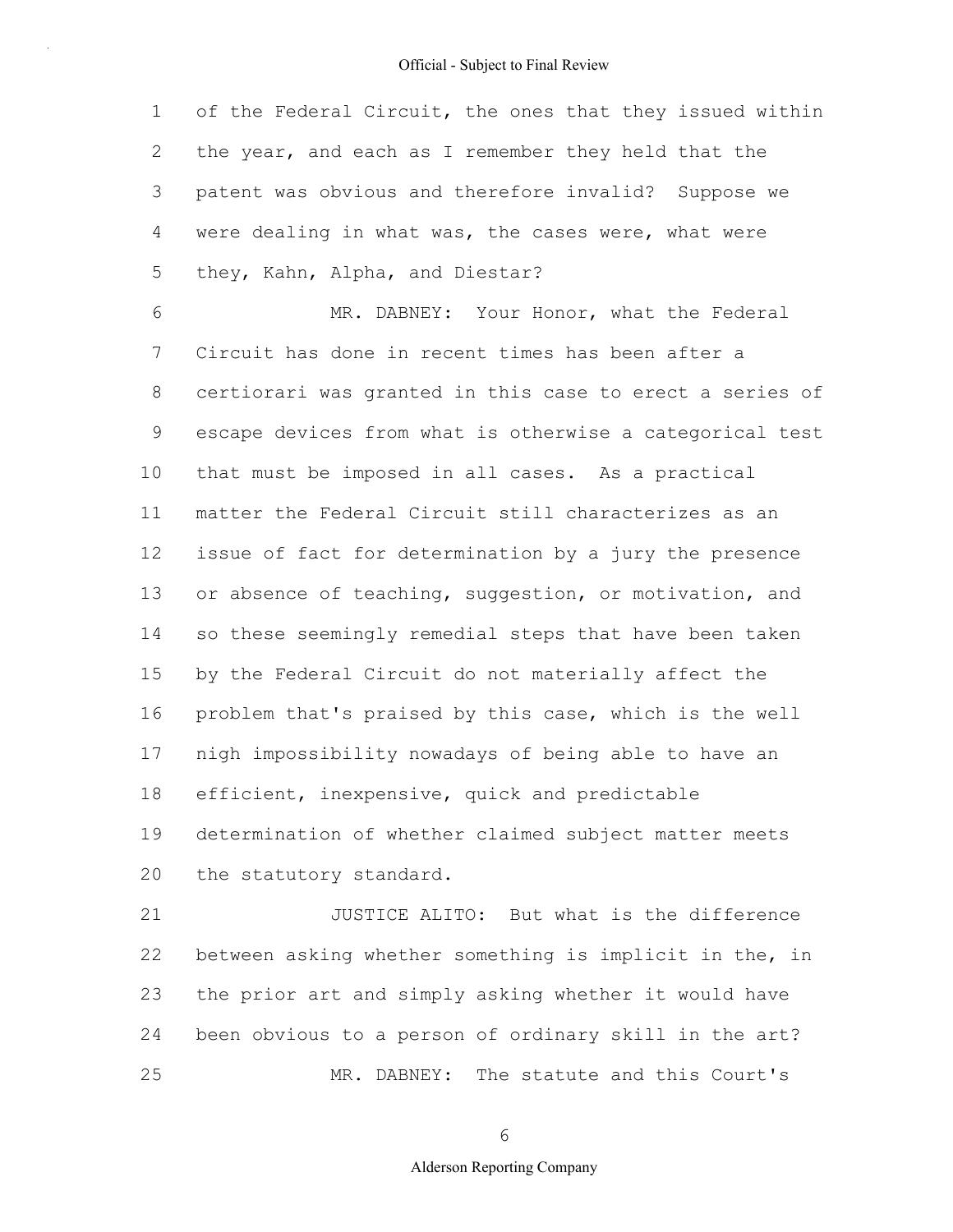1 2 3 4 5 6 7 8 9 10 11 precedents make the benchmark of patentability skill, what degree of skill is needed to devise subject matter in respect to an objectively defined problem, objective looking at the claim and looking at the prior art? What the Federal Circuit is talking about now is an inquiry into motivation, not skill. Those two are very different concepts. There is not a word in this Court's precedents that says that whether a patent should be granted or not depends on whether a hypothetical person had hypothetical motivation to do what everybody knows he could do.

12 13 14 15 16 17 18 19 CHIEF JUSTICE ROBERTS: Of course, the reason that the Federal Circuit has devised this additional test or gloss on Graham is that they say obviousness is, it's deceptive in hindsight. In hindsight everybody says, I could have thought of that; and that you need -- if you don't have the sort of constraint that their test imposes, it's going to be too easy to say that everything was obvious.

20 21 22 23 24 25 MR. DABNEY: Well, the Court, Mr. Chief Justice, the Court needs to be very clear what is meant by the term "hindsight." If by hindsight is meant looking at what's claimed now, the subject matter sought to be patented, and comparing that to the prior art, to call that analytical process improper hindsight is to

7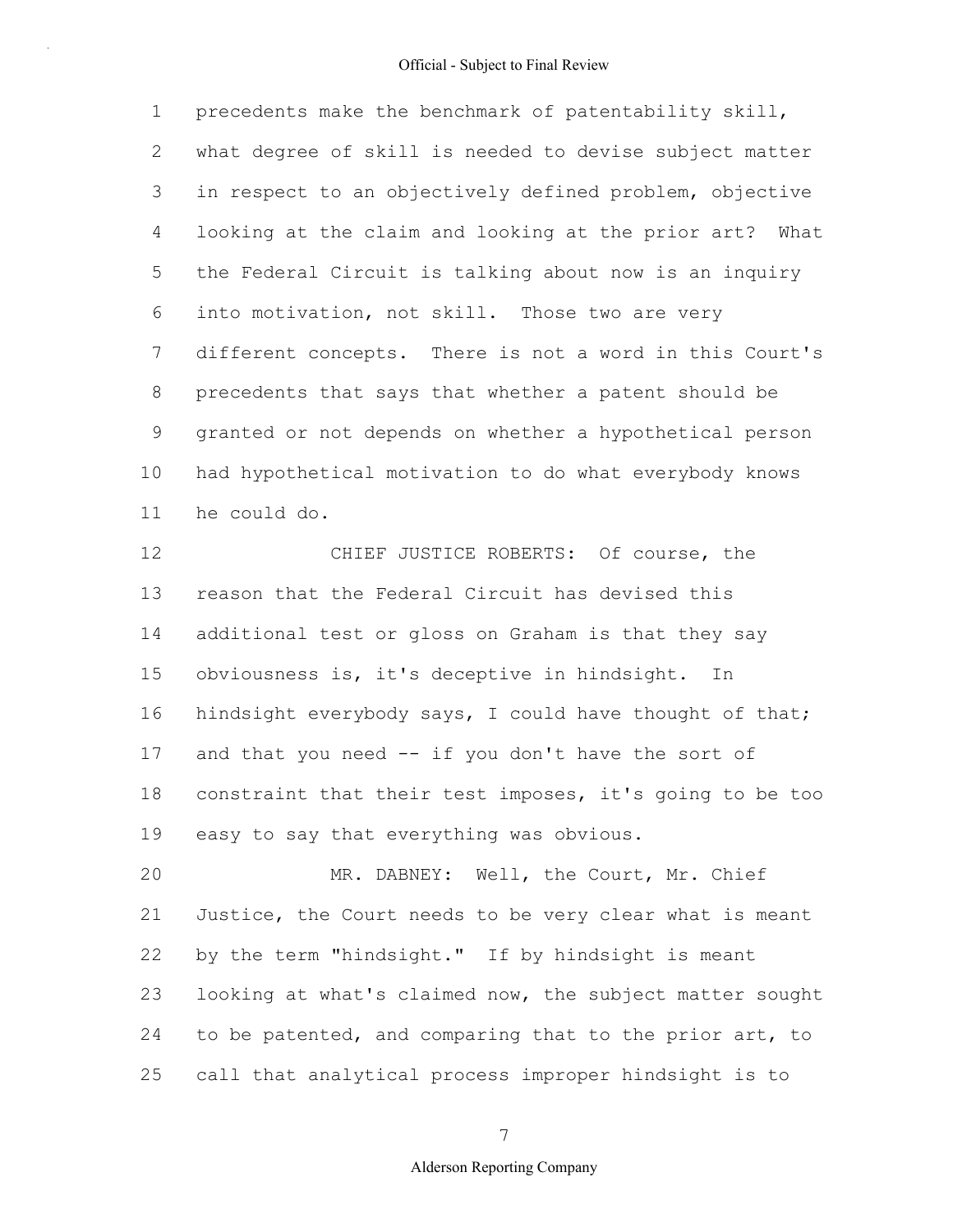1 2 3 4 5 6 7 8 make a frontal assault on the statute itself. If by hindsight means to posit a desired result, a clay doorknob, and to ask whether more skill and ingenuity than were required by ordinary skill in the art was needed to do that, to say that that constitutes improper hindsight is to make a frontal assault on the entire body of this Court's precedents construing section 103 and its common law predecessors.

9 10 11 12 13 14 15 16 17 18 19 20 21 22 23 24 25 With regard to the kind of bias Your Honor is talking about, this Court's precedents provide a wealth of mechanisms for protecting against that, including the statement towards the end of the Graham opinion, which is the only source of the word "hindsight" that I've seen cited in the amici brief, which was a discussion of the secondary consideration. So that in a case like Goodyear against Rayovac there's an excellent case where the claimed subject matter seems so simple in hindsight. This was a case decided by this Court in 1944. A leakproof battery that had been a problem that had defied solution for years and there was all kinds of motivation to solve it, and the fact that it was not solved was considered important by this Court in sustaining the validity of the patent in that case, which claimed nothing more than a sheet metal sheath wrapped around the electrodes and materials generated in

8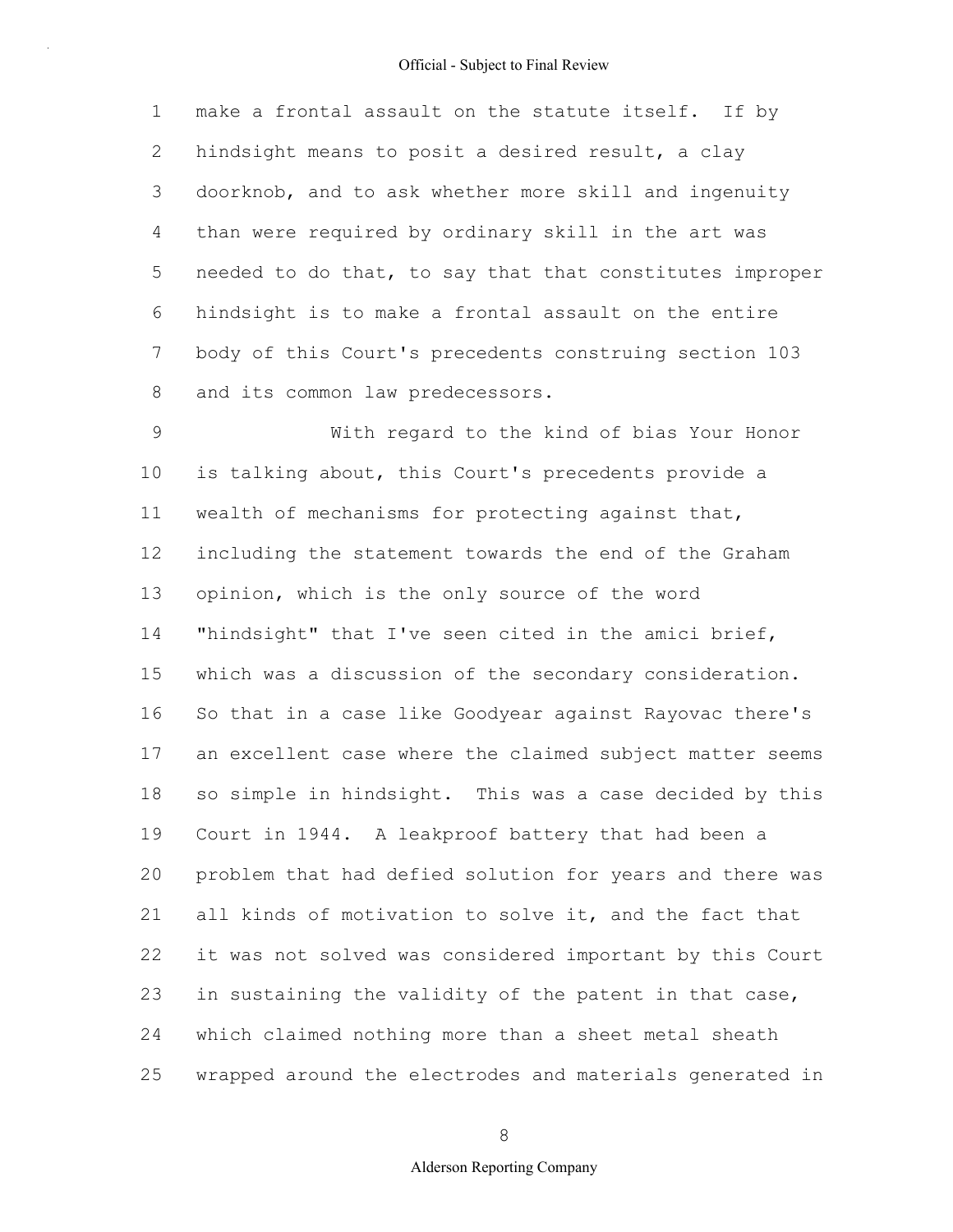1 the battery.

2 3 4 5 6 7 JUSTICE BREYER: I can understand, I think, what a teaching is. I take it a teaching is you put all the prior art -- that's what I guess that's what Judge Rich explained, which I thought was very enlightening to me in I can't remember the name of the case, Wigmore, Winsmore --

8 MR. DABNEY: Winslow.

9 10 11 12 13 14 15 16 17 18 19 20 JUSTICE BREYER: Winslow. You put it all around the room. All right, we've got it all around the room, and I begin to look at it and if I see over that it somehow teaches me to combine these two things, if it says, Breyer, combine this and that, that's a teaching and then it's obvious. Now, maybe it doesn't have the teaching, it just has the suggestion. Maybe it says, we suggest you combine this or that; okay, then it's obvious. But I don't understand, though I've read it about 15 or 20 times now, it though I've read it about 15 or 20 times now, I just don't understand what is meant by the term "motivation."

21 22 23 MR. DABNEY: Well, the best I think anybody could do would be to look at the opinion in this case and try to figure that out.

24 25 JUSTICE BREYER: I tried. You've read a lot of cases. You're a patent lawyer, and so what is the

9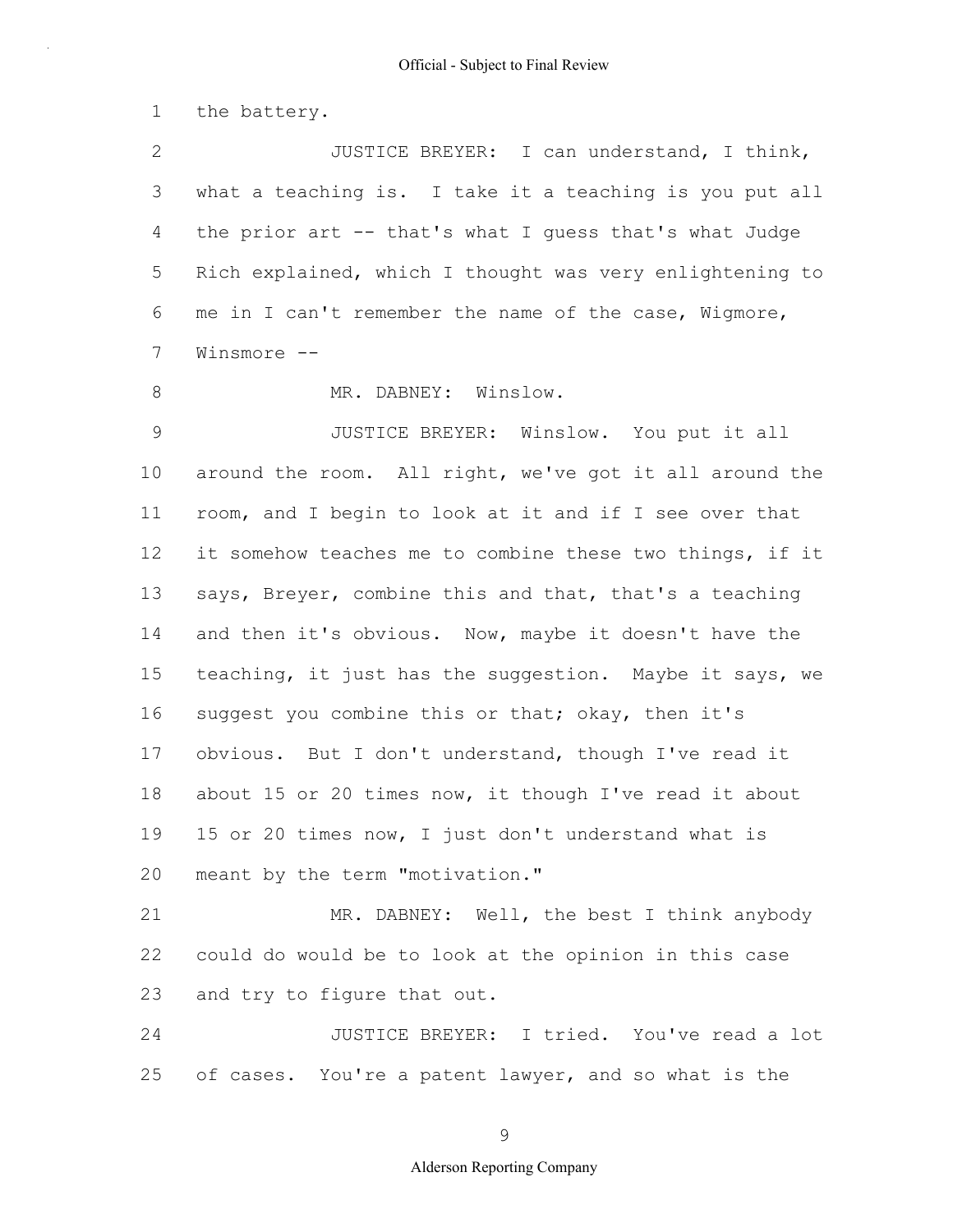1 2 3 4 5 6 7 8 9 understanding as best you have it of what is just meant by the term "motivation"? To be more specific, if they mean motivated to go look to the prior art, well, anybody would want to look in the prior art. If I want to invent something I'll look anywhere. I'll look to the prior art. I'll look to the Library of Congress. I'll look to my cousin. I mean, I'll look wherever I can find it. So they can't mean that, and if they don't mean that what do they mean?

10 11 12 13 14 15 16 MR. DABNEY: Well, in this case what the respondents is Mr. Engelgau would have had no motivation to look to the Asano-designed pedal because he was trying to meet the requirements of Fort Motor Company and Asano would not have met those requirements and therefore Mr. Engelgau would have had no motivation to start with Asano.

17 18 19 20 21 22 JUSTICE BREYER: Say that again? You wouldn't have a motivation to look to the prior art to find your problem. What's an example where you have a motivation distinguishing you from everybody else? I mean, everybody has a motivation to look to the prior art.

23 24 JUSTICE GINSBURG: You disagree with the motivation test.

25 MR. DABNEY: Yes.

10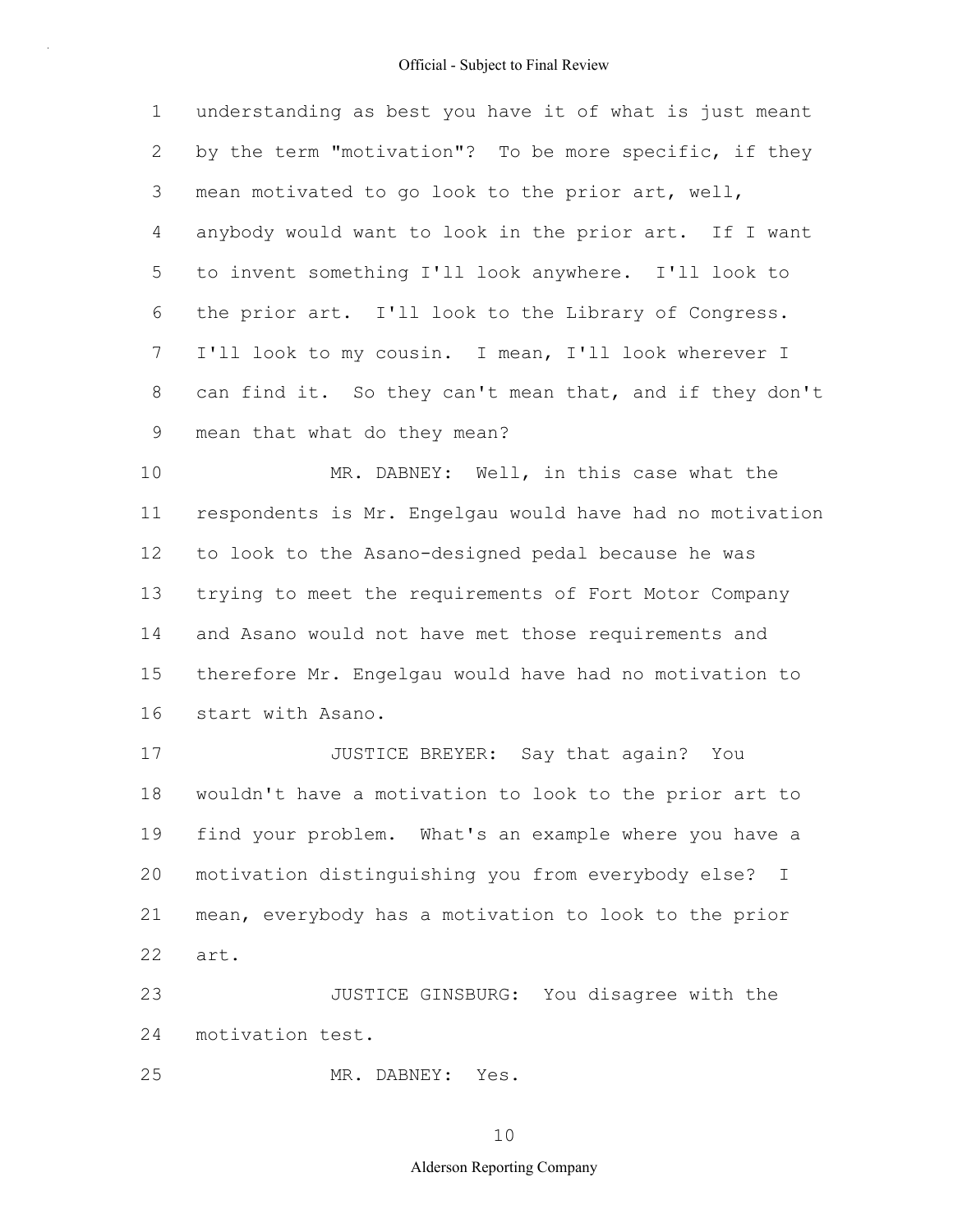1  $2 - -$ 3 4 5 6 7 8 9 10 11 12 13 14 15 16 17 18 19 20 21 22 23 24 25 JUSTICE GINSBURG: So perhaps you're not the JUSTICE BREYER: Right person to ask. (Laughter.) MR. DABNEY: I respectfully suggest --CHIEF JUSTICE ROBERTS: You don't have a motive to answer that question right away. JUSTICE BREYER: Fine, that's fine. MR. DABNEY: I believe if you study carefully this Court's precedence, including Graham itself and just about every other case this Court has ever decided, what this Court has said is the measure, what our society agreed to pay off on is subject matter that reflects a certain degree of skill. And this Court has rejected time and time again the notion that someone who was the first simply to take advantage of the known capability of technology was entitled to a patent. JUSTICE KENNEDY: Well, would it be, would it be inadvisable for us to say the motive test teaches us something important; it has a valuable place; it's just not the exclusive test for what's obvious. MR. DABNEY: Certainly. JUSTICE KENNEDY: Or do we have to reject it all out of -- out of hand? MR. DABNEY: The -- the presence or absence

11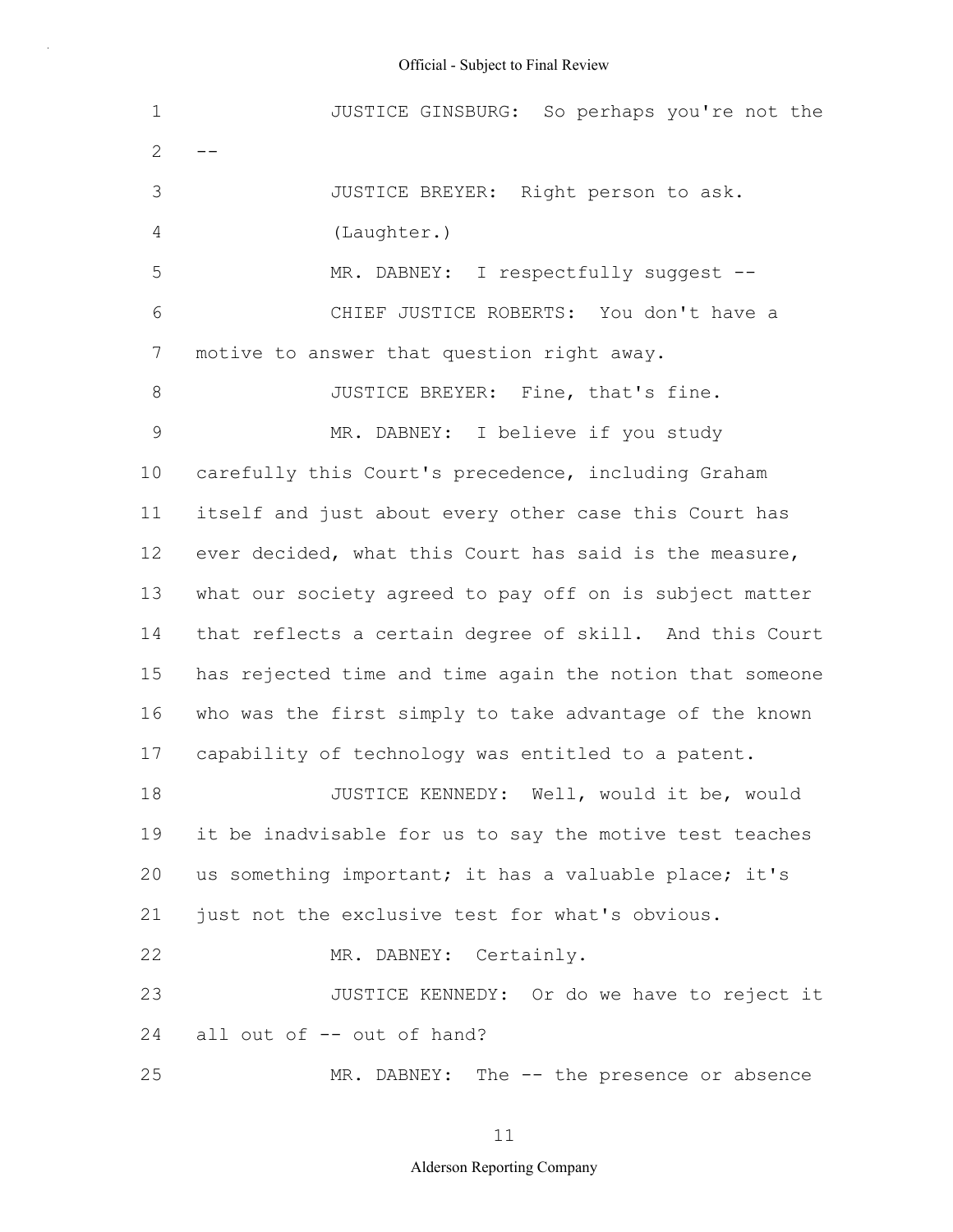1 of motivation to devise something.

2 3 JUSTICE KENNEDY: Motivation in this special sense.

4 5 6 7 8 9 10 11 12 13 14 15  $16 - -$ 17 18 19 20 21 22 23 24 MR. DABNEY: Well, I'm not sure it is in a special sense. What the Federal Circuit has done is has, it has attributed controlling significance to what is in most cases at best a factor, and in fact is nothing more than a legal argument about the preemptive effect of prior art. The motivation debate in this case is all about what is the preemptive legal effect of the Asano reference. It either invalidates the claim -- JUSTICE KENNEDY: But, but, but my question is does it not serve to show us at least one way in which there can be obviousness? MR. DABNEY: I would agree that if there is JUSTICE KENNEDY: It may not be the exclusive test. We're -- I'm asking what the test ought to be. MR. DABNEY: Well, the test, I mean in this case, the specific claim at issue in this case is very analogous to the claim that this Court considered in the Anderson's-Black Rock case. What we have in this case is no dispute as to any of the factual inquiries that

25 have traditionally defined patent validity analysis.

12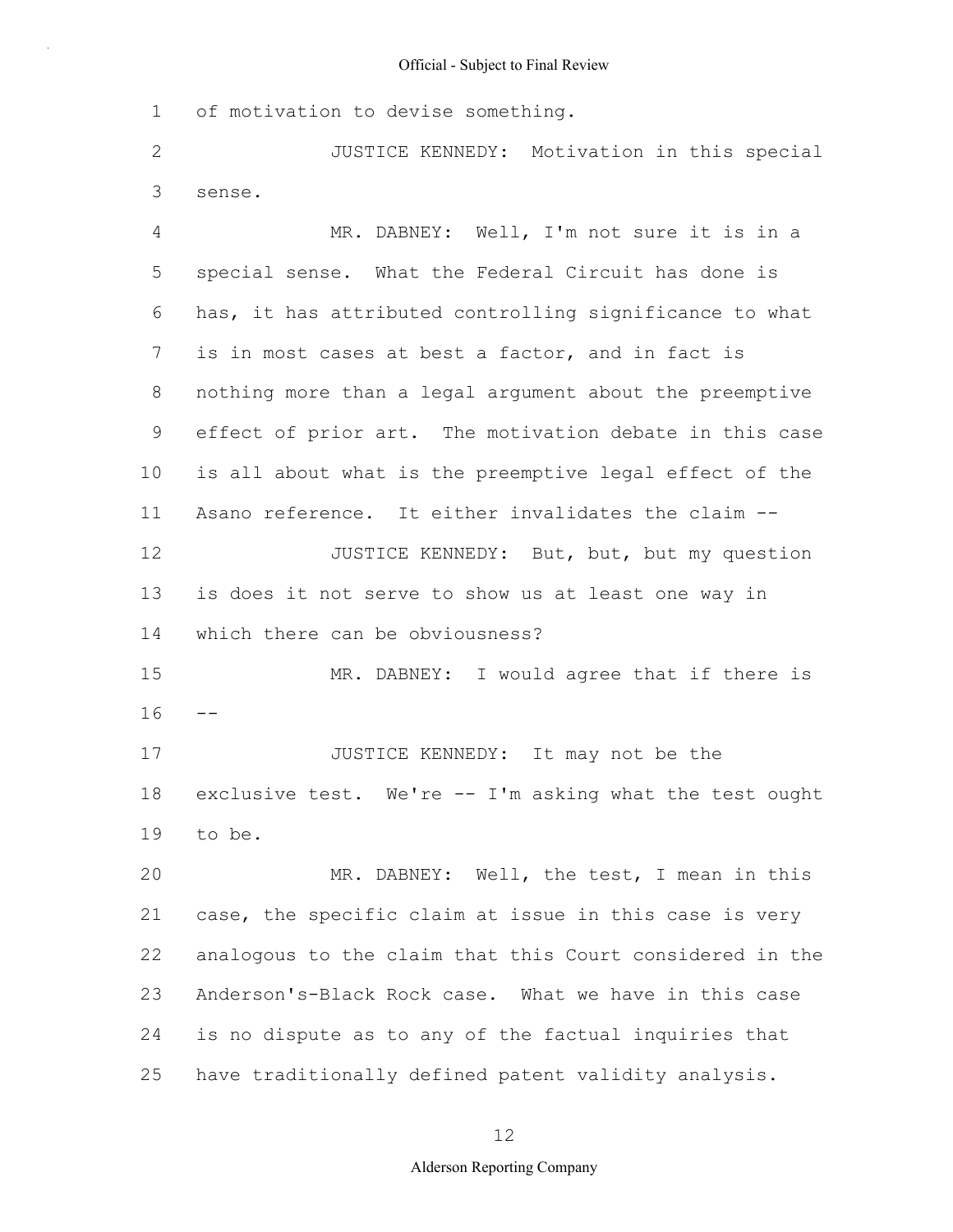1 2 3 4 5 6 7 8 The prior art that we rely on, it's undisputed that it's prior art and it's in the record. The level of skill is undisputed. The quantum of difference between the claimed subject matter and the prior art is undisputed. The only issue in this case is what legal consequences follow from that. What question do you ask to decide whether or not that difference adds up to a patentable invention?

9 10 11 12 13 14 15 16 17 18 It's very analogous to what was going on in the Anderson's-Black Rock case. Anderson's-Black Rock was a case like this in which someone had invented a radiant heat burner and the patentee in that case had seen that there was a market for using that by attaching it to an asphalt spreader. So the patent claim in that case was taking someone else's invention, the radiant heat burner and hanging it on a standard painting apparatus and using it for its, one of its marketable purposes.

19 20 21 22 23 24 25 This Court held in this, in the Anderson's-Black Rock case that the patentee had not done anything patentable in that case. All he had done was take a burner that functioned as a burner, and a spreader that functioned as a spreader, and the two components did not affect one another's operation at all. It was in the parlance of this Court's precedents,

13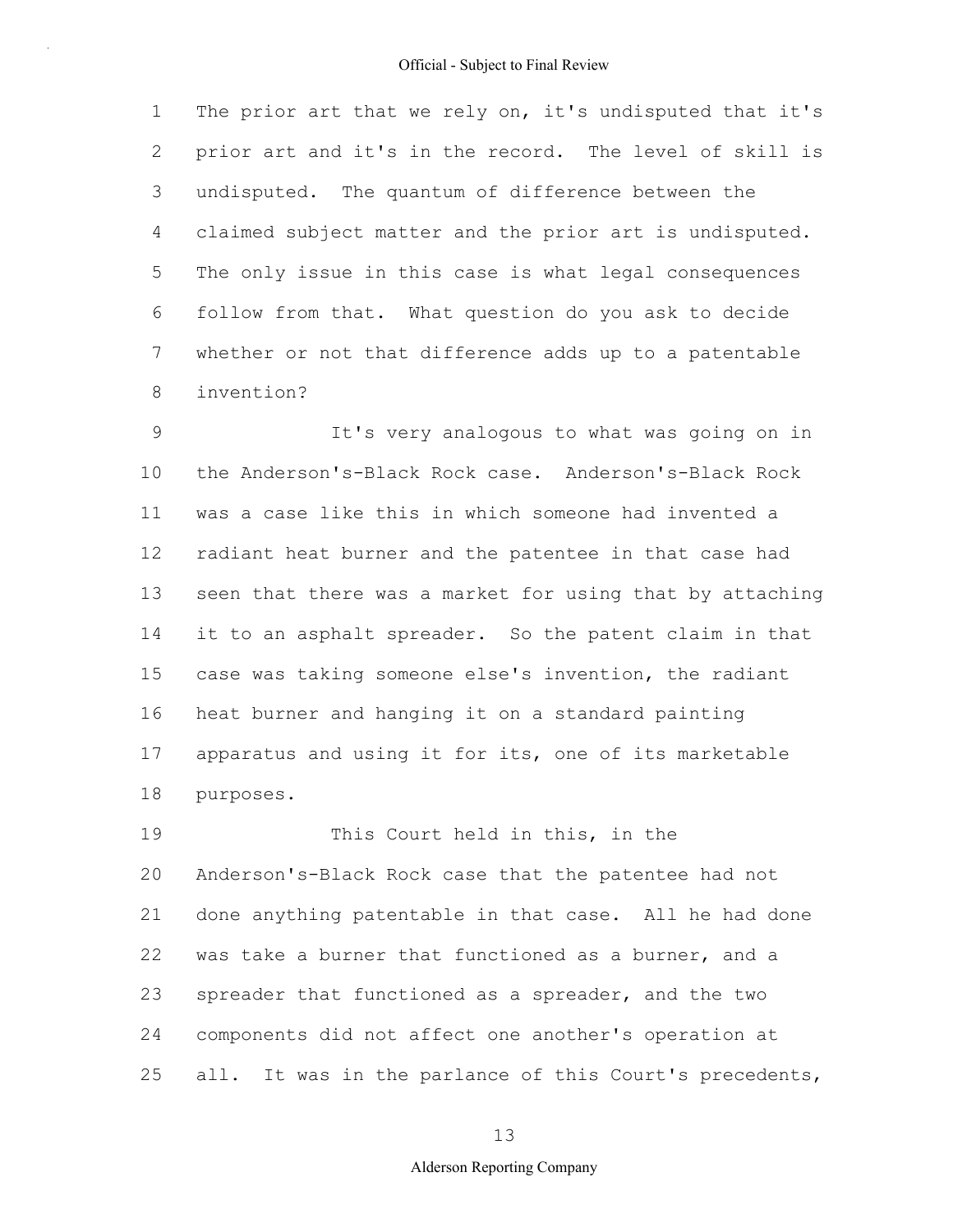1 2 3 4 5 6 7 8 9 10 11 12 13 14 15 16 17 18 19 20 21 an aggregation. JUSTICE SCALIA: How does -- how does motivation enter into that analysis in that case? How would you, how would you have applied the motivation? I -- like Justice Breyer, I don't understand what the motivation -- motivation element is. How would you have applied the -- MR. DABNEY: Well, if the patentee in that case -- JUSTICE SCALIA: He had no particular motivation to use that earlier patent, did he? MR. DABNEY: Well, actually in that case there actually was quite a story. In that case there was a story that for years and years you'd had this cold joint problem of laying successive courses of asphalt blacktop, and -- and this guy actually saw something that was interesting, that you could use this radiant heat burner to solve the asphalt blacktop problem. That was not what he claimed, though. What he claimed was an apparatus that just had these two things together, and they didn't interact

22 23 24 25 with one another any more than if they had been both put in the same shopping bag. And that's what we have in this case. We have an adjustable pedal assembly that does whatever --

14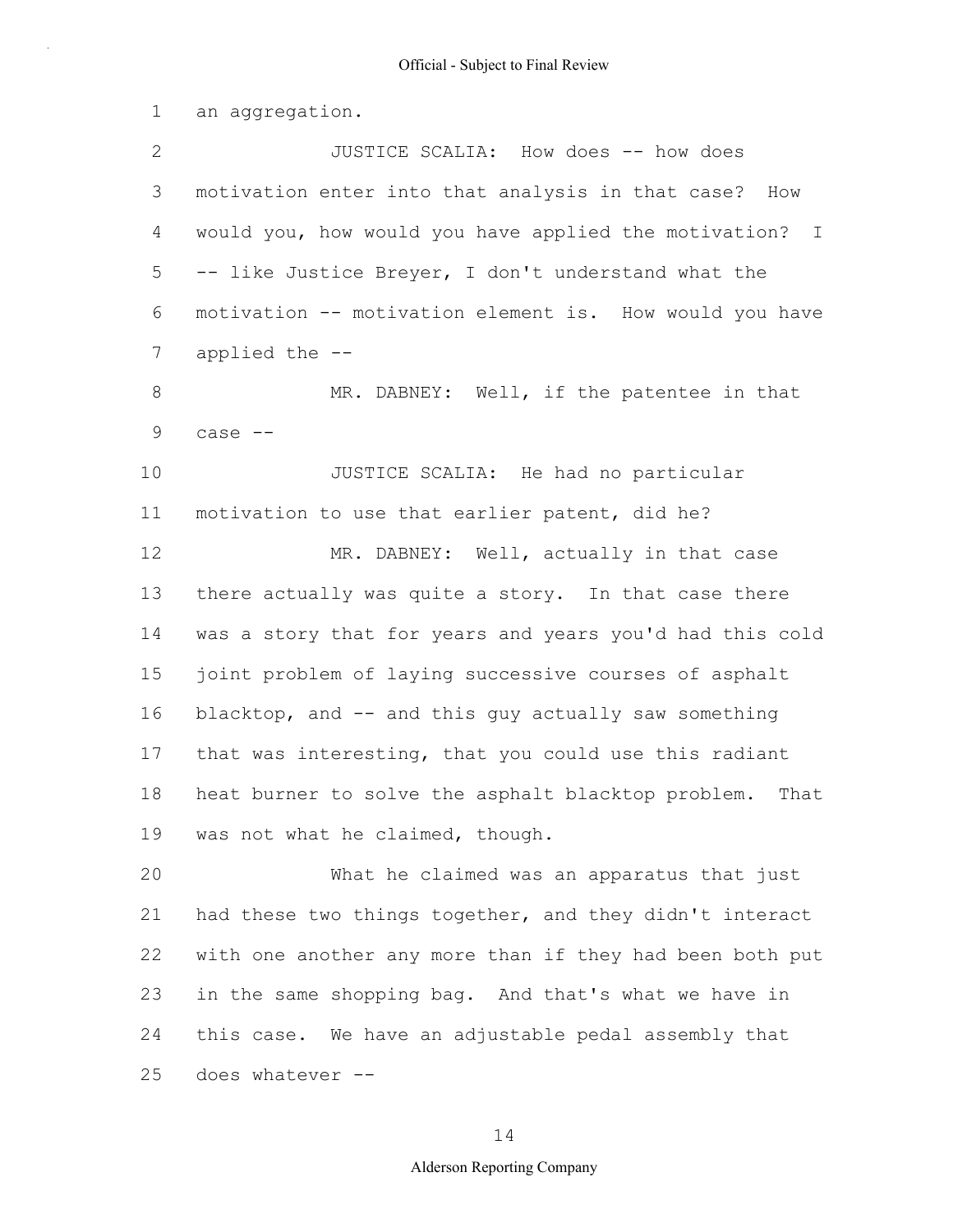1 2 3 4 5 6 7 8 9 10 11 12 13 14 15 16 17 18 19 20 21 22 23 24 25 JUSTICE KENNEDY: No. No. No. It took from 10 years to go from -- I think 10 years from Asano to Engelgau, so it must have been not all that obvious. MR. DABNEY: Well, the, on this record, and even if you take at face value what's said in the respondent's brief in this case, which is very largely not based on the record, the story is, from Mr. Engelgau is, Fort Motor Company had a particular requirement and Mr. Engelgau sat down to design to it. He to design a pedal that had would meet Ford's requirements and one way that he did that was to come up with the kind of pedal assembly that's shown in the figures of the patent. But we are not here talking about the patentability of the figures of the patent. We are not talking about the patentability of claims 1, 2 or 3 of the patent; we are talking about claim 4 in which these respondents got a little greedy. Claim 4 describes almost nothing -- JUSTICE KENNEDY: Do you, do you concede - do you concede that claims 1 through 3 are valid? MR. DABNEY: We take no position on that. They're not an issue in the case. JUSTICE KENNEDY: If I had asked your opinion as an expert would you --

15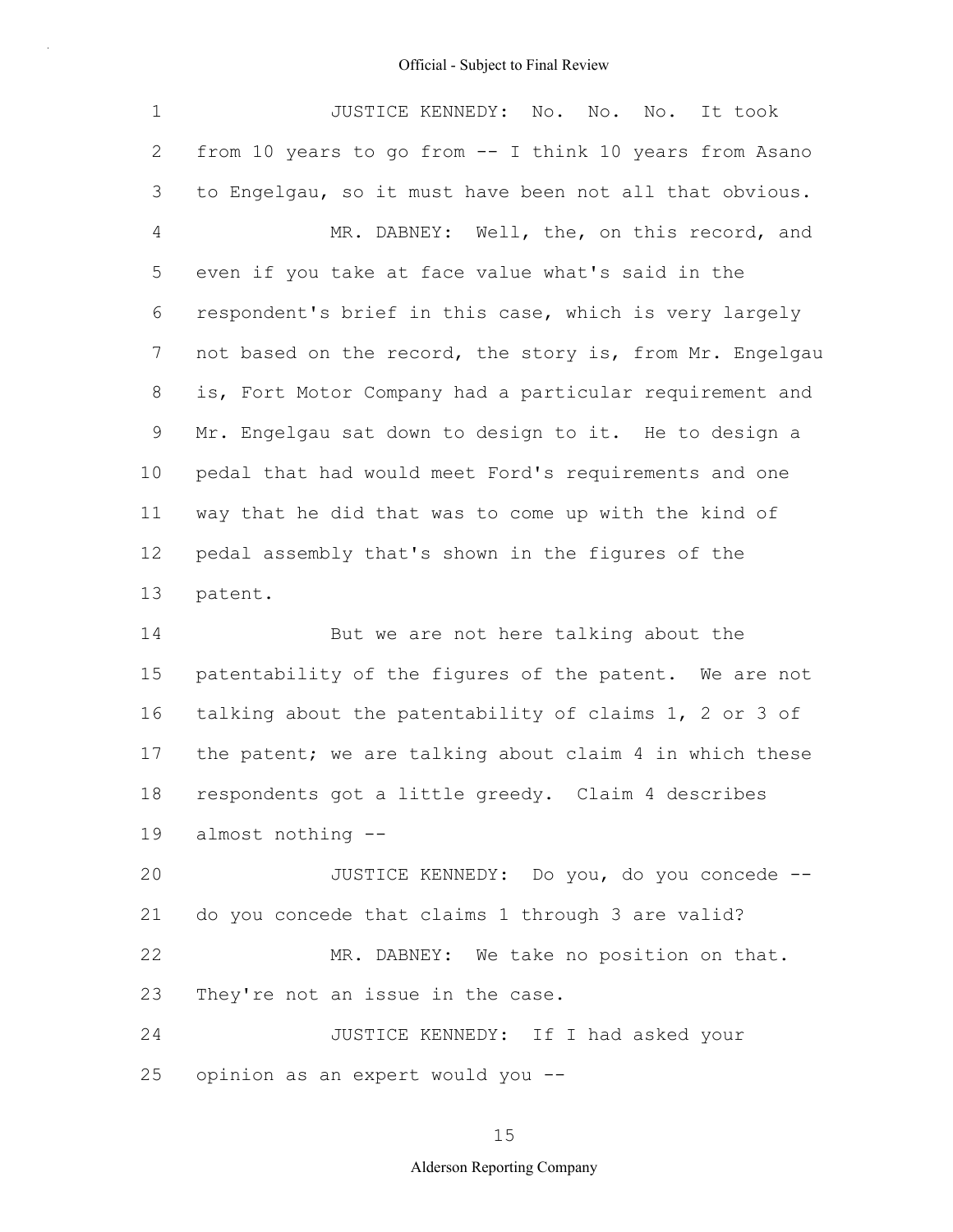| $\mathbf 1$     | (Laughter.)                                              |
|-----------------|----------------------------------------------------------|
| $\mathbf{2}$    | MR. DABNEY: Well, Your Honor, with respect,              |
| 3               | I would have no opinion on that question.                |
| 4               | (Laughter.)                                              |
| 5               | MR. DABNEY: I could stand here and make                  |
| 6               | arguments.                                               |
| $\overline{7}$  | JUSTICE KENNEDY: Well, I mean it seems to                |
| 8               | me that the whole argument that you're making as to Ford |
| 9               | is that anybody knows you could, you use an electronic   |
| 10 <sub>o</sub> | -- you have an electronic throttle, it serves a purpose; |
| 11              | the pedal serves a purpose; put the two together.        |
| 12              | MR. DABNEY: Here's the --                                |
| 13              | JUSTICE KENNEDY: Why doesn't -- don't 1, 2               |
| 14              | and 3 do the same thing?                                 |
| 15              | MR. DABNEY: Well, because -- because --                  |
| 16              | JUSTICE KENNEDY: If they're invalid then I               |
| 17              | have -- then I'm struggling to find what your test is.   |
| 18              | MR. DABNEY: Here's the reason.                           |
| 19              | JUSTICE KENNEDY: I don't know what your                  |
| 20              | test is.                                                 |
| 21              | MR. DABNEY: Here's the reason. What's                    |
| 22              | shown in the figures of the Engelgau patent is an        |
| 23              | adjustable pedal assembly that has a large bore tube     |
| 24              | from which you suspended a pedal arm on a yoke, and it   |
| 25              | slides back and forth along the tube. And that's the     |

16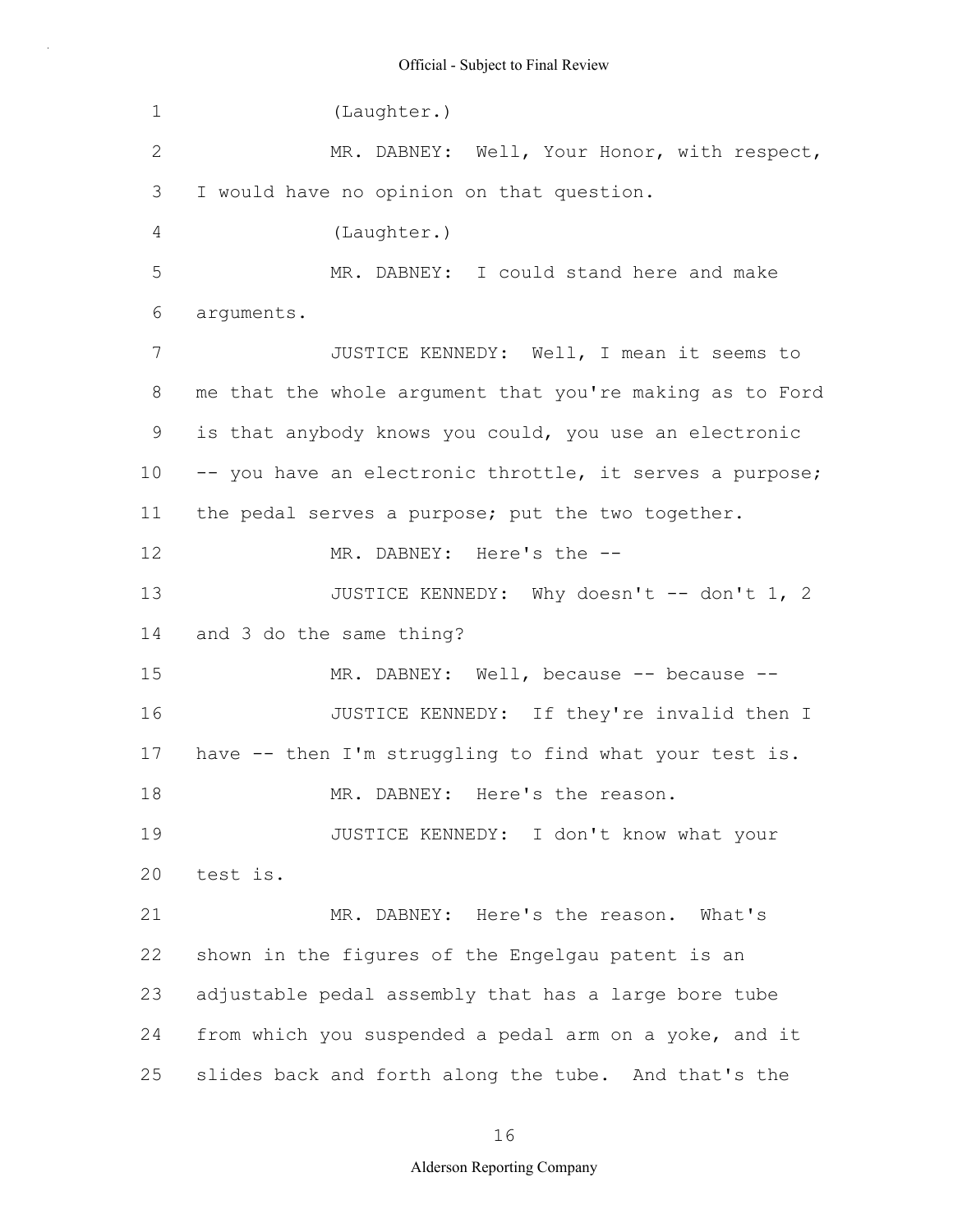1 2 3 4 5 6 7 8 9 10 11 12 13 way that it provides for adjustment. And in claims 1, 2 and 3 some of that structure is recited. So those claims would not necessarily be invalid by the Asano reference because the Asana adjustment mechanism doesn't use a tube, and doesn't use a yoke; it uses pins and slots and it provides adjustment by a different mechanism. The respondents have not asserted claims 1, 2 and 3 in this case because those claims don't describe anything remotely like the petitioner's pedals. They limited their claim to claim 4 because only by claiming this enormous verbal abstraction that is claim 4 can they make a colorable claim of patent infringement against the petitioner in this case.

14 15 16 17 18 19 20 21 22 So I would respectfully submit that the Court does not need to decide whether 1, 2 or 3 would be valid but the point would be, the question would be what we did in the Hotchkiss case or in the Anderson's-Black Rock case or any of these cases. Would it have required more than ordinary skill to devise that claim structure with those additional structural limitations to solve some objectively defined problem, and that hasn't been litigated or briefed.

23 24 25 JUSTICE KENNEDY: Going back to the asphalt case, were you suggesting that if they had made a claim for a process patent, that it might have been valid?

#### 17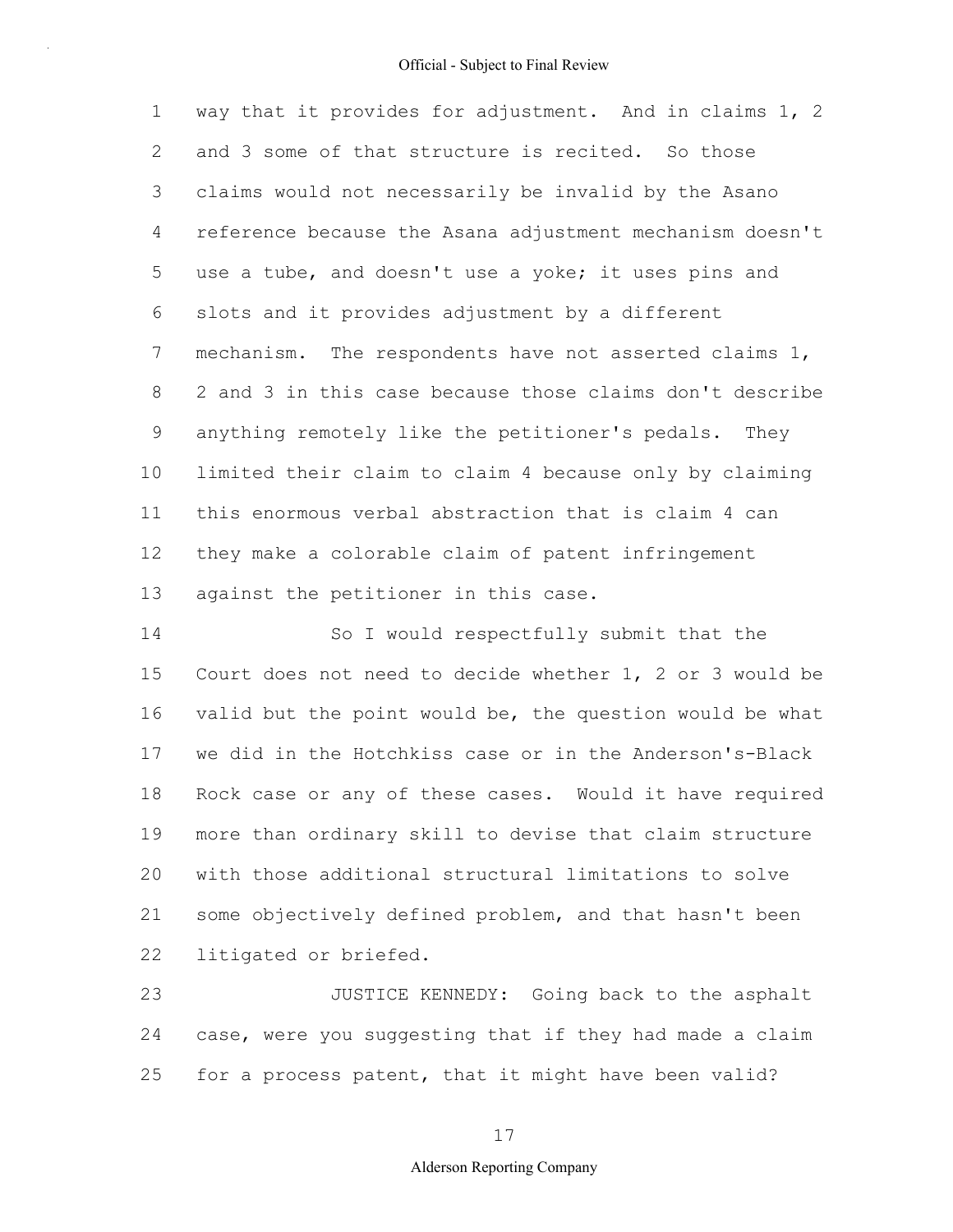| $\mathbf 1$     | MR. DABNEY: Conceivably. If there are no                |
|-----------------|---------------------------------------------------------|
| 2               | further questions I'd like to reserve the rest of my    |
| 3               | time.                                                   |
| 4               | CHIEF JUSTICE ROBERTS: Thank you,                       |
| 5               | Mr. Dabney.                                             |
| 6               | Mr. Hungar.                                             |
| $7\phantom{.0}$ | ORAL ARGUMENT OF THOMAS G. HUNGAR                       |
| 8               | ON BEHALF OF THE UNITED STATES, AS AMICUS CURIAE        |
| $\mathcal{G}$   | SUPPORTING PETITIONER                                   |
| 10              | MR. HUNGAR: Thank you, Mr. Chief Justice,               |
| 11              | and may it please the Court.                            |
| 12              | Construed as the sole means of proving                  |
| 13              | obviousness the teaching suggestion motivation test is  |
| 14              | contrary to the Patent Act, irreconcilable with this    |
| 15              | Court's precedents and bad policy. It asks the wrong    |
| 16              | question and in cases like this one, it produces the    |
| 17              | wrong answer. It should be rejected and the judgment of |
| 18              | the Court of Appeals should be reversed.                |
| 19              | CHIEF JUSTICE ROBERTS: What do you                      |
| 20              | understand motivation to refer to in that test?         |
| 21              | MR. HUNGAR: Well, it's not entirely clear,              |
| 22              | Your Honor. I think that it's sometimes difficult to    |
| 23              | distinguish, certainly between motivation and           |
| 24              | suggestion. One way in which it is used for example, is |
| 25              | if there were some indication in the prior art that     |

18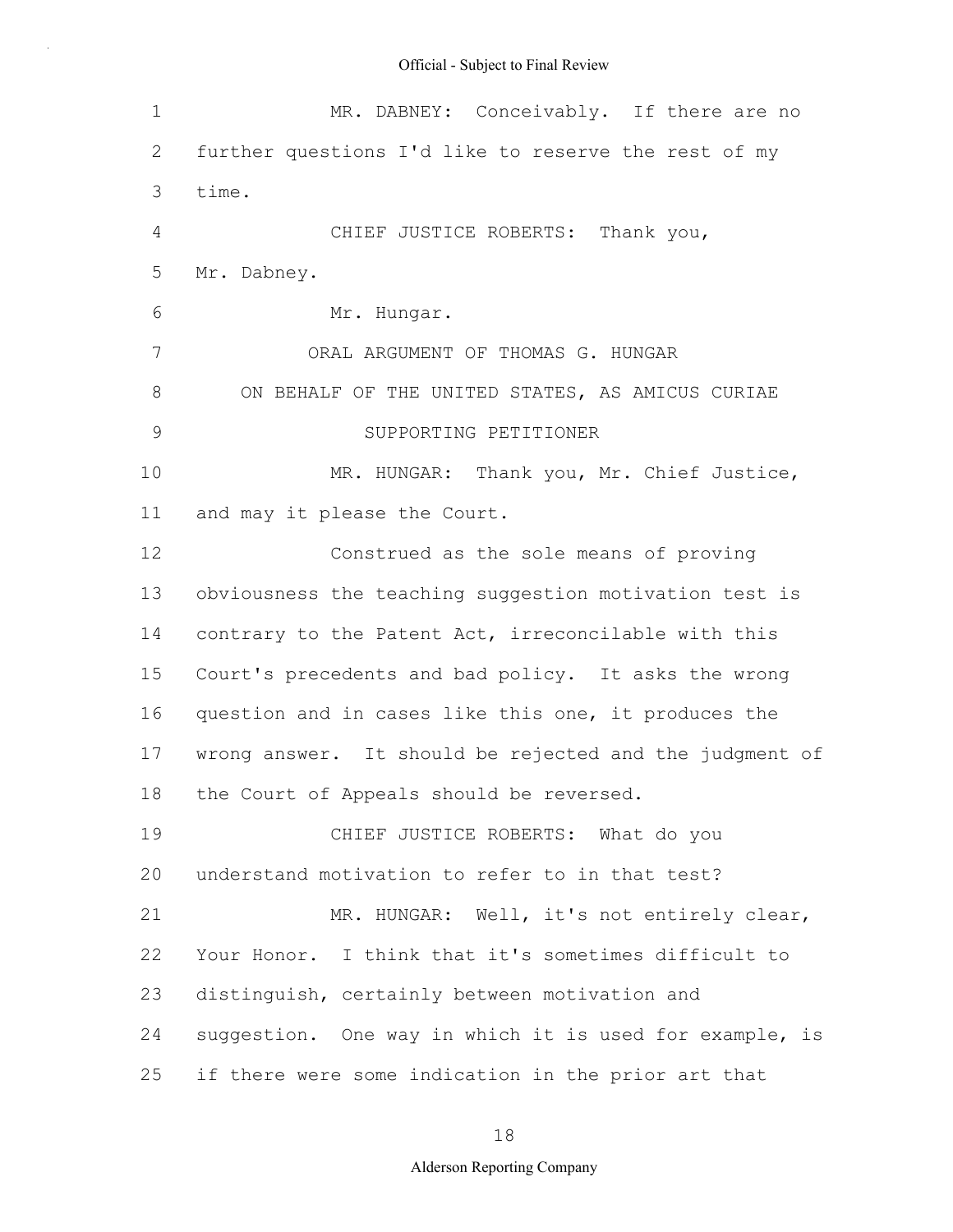1 2 3 4 doing something a certain way might save money and then there would be a motivation to save money, which might supply the requisite motivation for combining the two prior art references.

5 6 7 8 9 JUSTICE KENNEDY: Do you agree that in that context it would serve a valid purpose, i.e., can we - that is to say, can we keep the motivation test and then supplement it with other, with other means of, other ways of showing obviousness?

10 11 12 13 14 15 16 MR. HUNGAR: Yes, Your Honor. We agree that teaching suggestion and motivation are valid means of proving obviousness, valid considerations for the Court. And this Court's precedents are entirely consistent with that. A number of cases cited by respondent show that the Court has looked to suggestion as a means to determining whether a patent is obvious.

17 18 19 20 21 22 23 24 25 The problem with the Federal Circuit's test is it makes that the exclusive test and precludes obviousness determinations in the absence of satisfaction of that test which this Court's precedents are clearly not consistent with. In fact in Graham itself, in the Sakraida case, in Dann against Johnston, lower courts had held patents valid because of a lack of suggestion. This Court reversed without requiring or even addressing the question whether there was some

19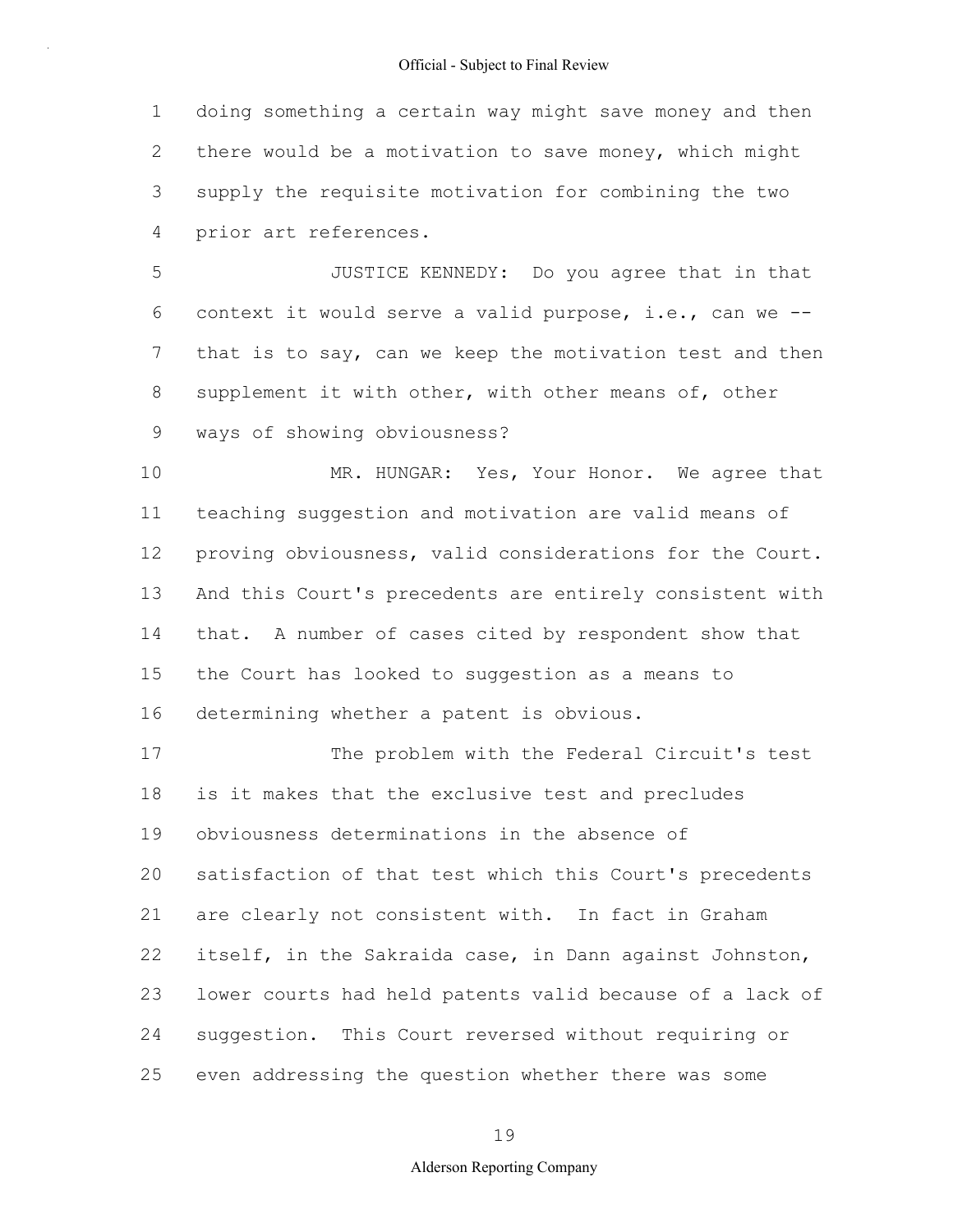1 2 3 4 5 explicit principle that had been proven by the party challenging the patent, by clear evidence that there was such a teaching suggestion motivation. It's just foreign to this Court's precedents as a mandatory prerequisite for obviousness.

6 7 8 9 10 11 12 JUSTICE SOUTER: What do you make of the, sort of the revolution argument that whether it's contrary or intention with, in fact the, it's been applied in what is now the Fed Circuit for what, 20 years, more than 20 years I guess. And to tip it over now is going to produce chaos. What's the answer to that?

13 14 15 16 17 18 19 MR. HUNGAR: Well, several things, Your Honor. First of all, of course, there can be no legitimate reliance in lower court precedent that's contrary to Supreme Court precedent, and it was an open secret in the patent bar that the approach being taken by the Federal Circuit was inconsistent with cases such as this Court's Sakraida decision.

20 21 22 23 24 25 JUSTICE SOUTER: Well, I realize there's been comment on it, but guess  $I'm - - I'm$  raising the question that comes up in the old motto. I mean, if the error is common enough and long enough, the error becomes the law. And in effect is that what we are confronted with here?

20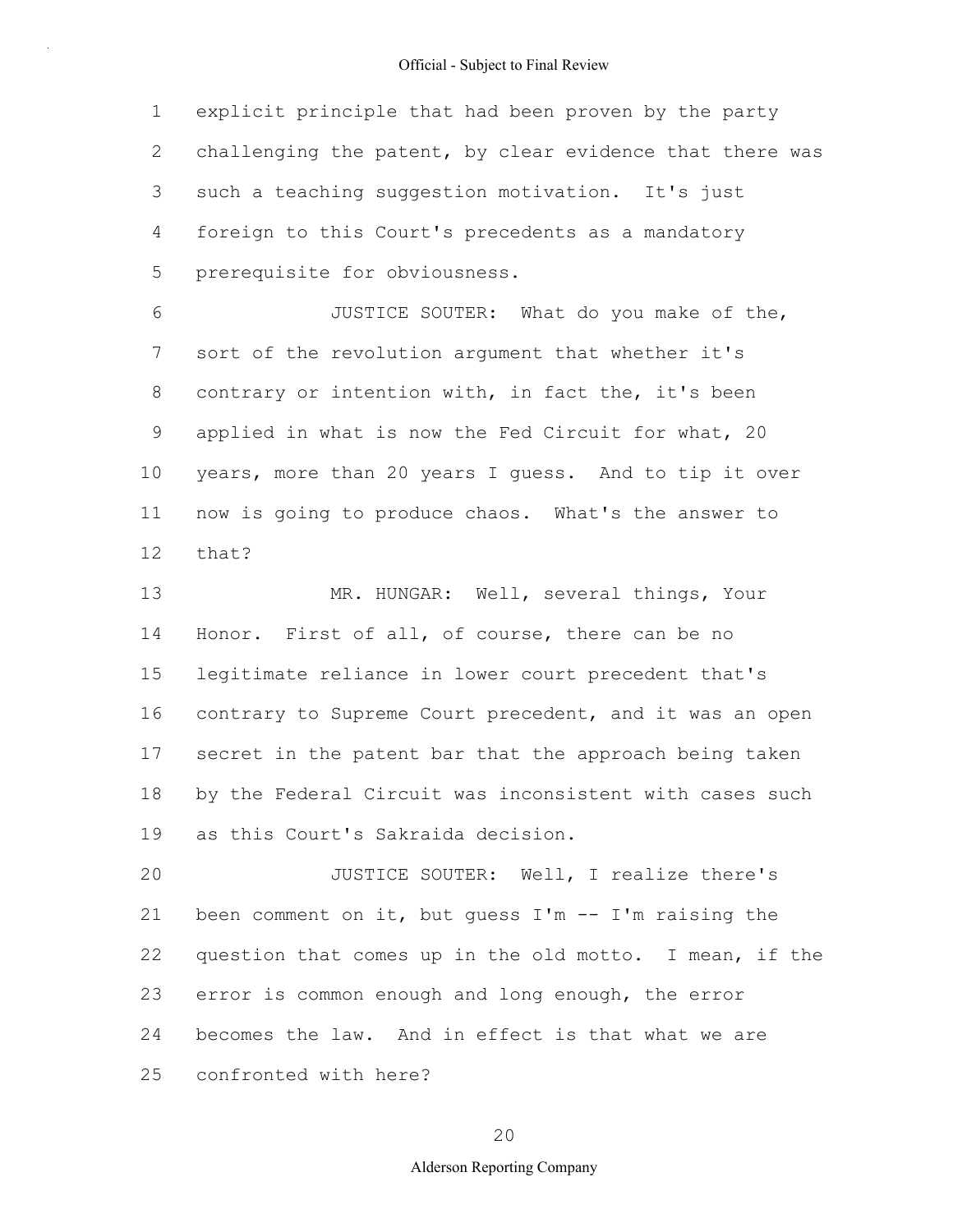| 1            | MR. HUNGAR: No, Your Honor. I just think                 |
|--------------|----------------------------------------------------------|
| $\mathbf{2}$ | it would be dangerous proposition for this Court to      |
| 3            | endorse that line of argumentation but even leaving that |
| 4            | aside, it's not justified here on the facts. And this    |
| 5            | patent is a good example. No one is suggesting that      |
| 6            | claims 1 through 3 are invalid; the problem here is that |
| 7            | claim 4 sweeps so broadly, so much broader than what the |
| 8            | applicant in fact invented, that it sweeps in obvious    |
| 9            | manifestations.                                          |
| 10           | JUSTICE SOUTER: No, but -- if we see it                  |
| 11           | your way, are there going to be 100,000 cases filed      |
| 12           | tomorrow morning?                                        |
| 13           | MR. HUNGAR: I don't think so, Your Honor.                |
| 14           | What we are talking about here are claims at the outer   |
| 15           | boundaries of patentability, even under the Federal      |
| 16           | Circuit's test. And in those cases there will no doubt   |
| 17           | be some claims, such as the claim in this case that can  |
| 18           | be resolved at summary judgment by a court, that the     |
| 19           | court can simply determine as a matter of law, it's      |
| 20           | obvious. Whereas under the Federal Circuit's test it     |
| 21           | has to go to a jury and the somewhat unpredictable, at   |
| 22           | the least --                                             |
| 23           | JUSTICE GINSBURG: Mr. Hungar, this is the                |
| 24           | problem that I have with your test. I think I            |
| 25           | understand you right, now, just to say teaching          |

21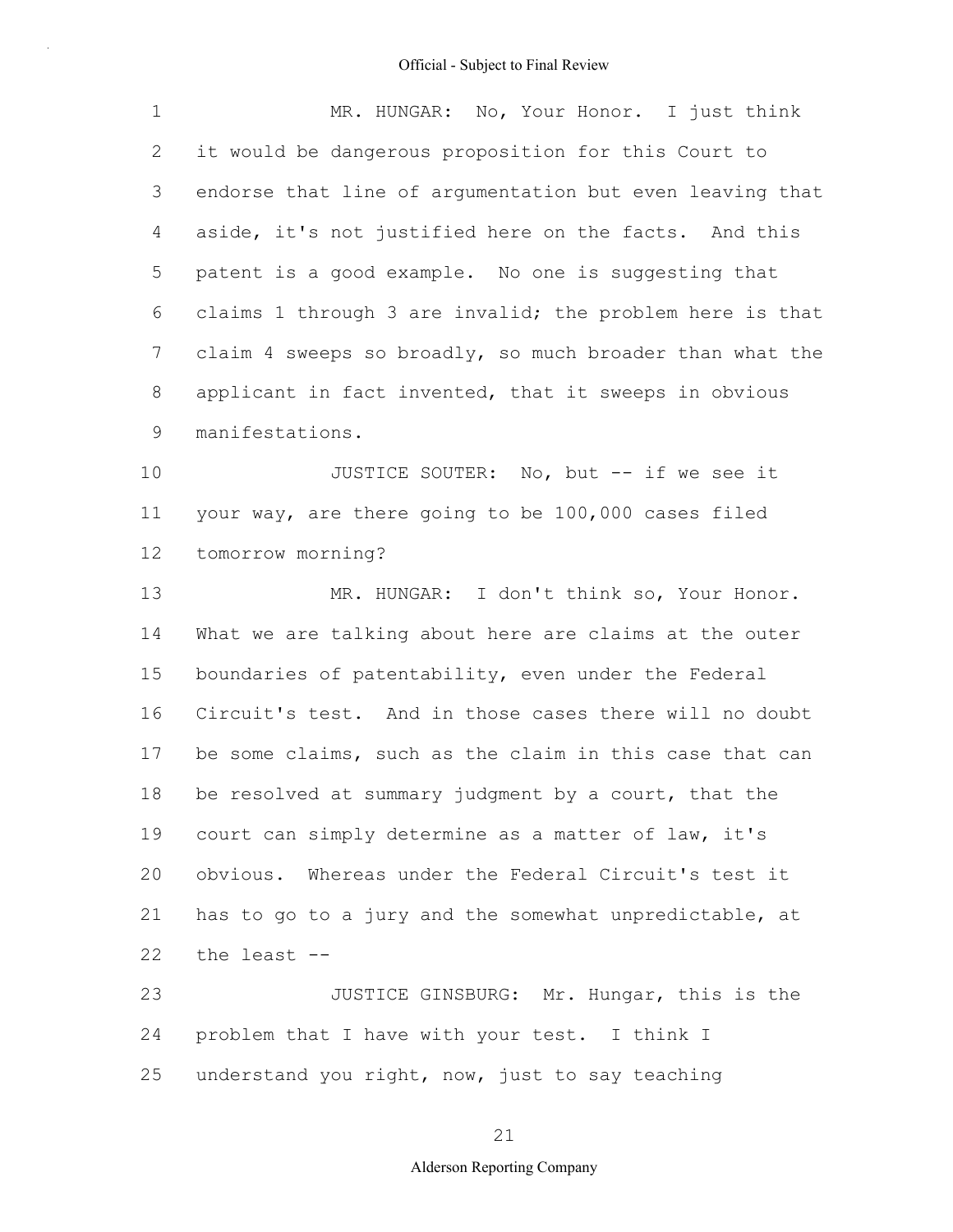1 2 suggestion motivation has its place; it's okay; but it shouldn't be the exclusive test.

3 MR. HUNGAR: Correct.

4 5 6 7 8 9 10 JUSTICE GINSBURG: And what I understand your brief to say is that it has to be supplemented with what you have called, you've labelled "sufficiently innovative." And then I begin to think well, what's "sufficiently innovative?" How is a trier supposed to know if something -- in other words I think what you're suggesting as a supplement is rather vague.

11 12 13 14 15 16 17 18 19 20 21 22 23 MR. HUNGAR: Your Honor, I think the "sufficiently innovative" is more of a description rather than a test; it's a description of what this Court said in Graham. In Graham itself the Court laid out the proper analysis which is you need to consider in detail, not in the more cursory fashion that the Federal Circuit's test encourages, but in detail the capabilities of a person of ordinary skill and the content of the prior art and the differences between the prior art and the invention, and ascertain -- it's ultimately a legal judgment informed by those detailed factual inquiries, whether it is obvious or nonobvious and entitled to patent protection.

24 25 And in addition I would point out that this Court in Sakraida provided a framework for assessing

22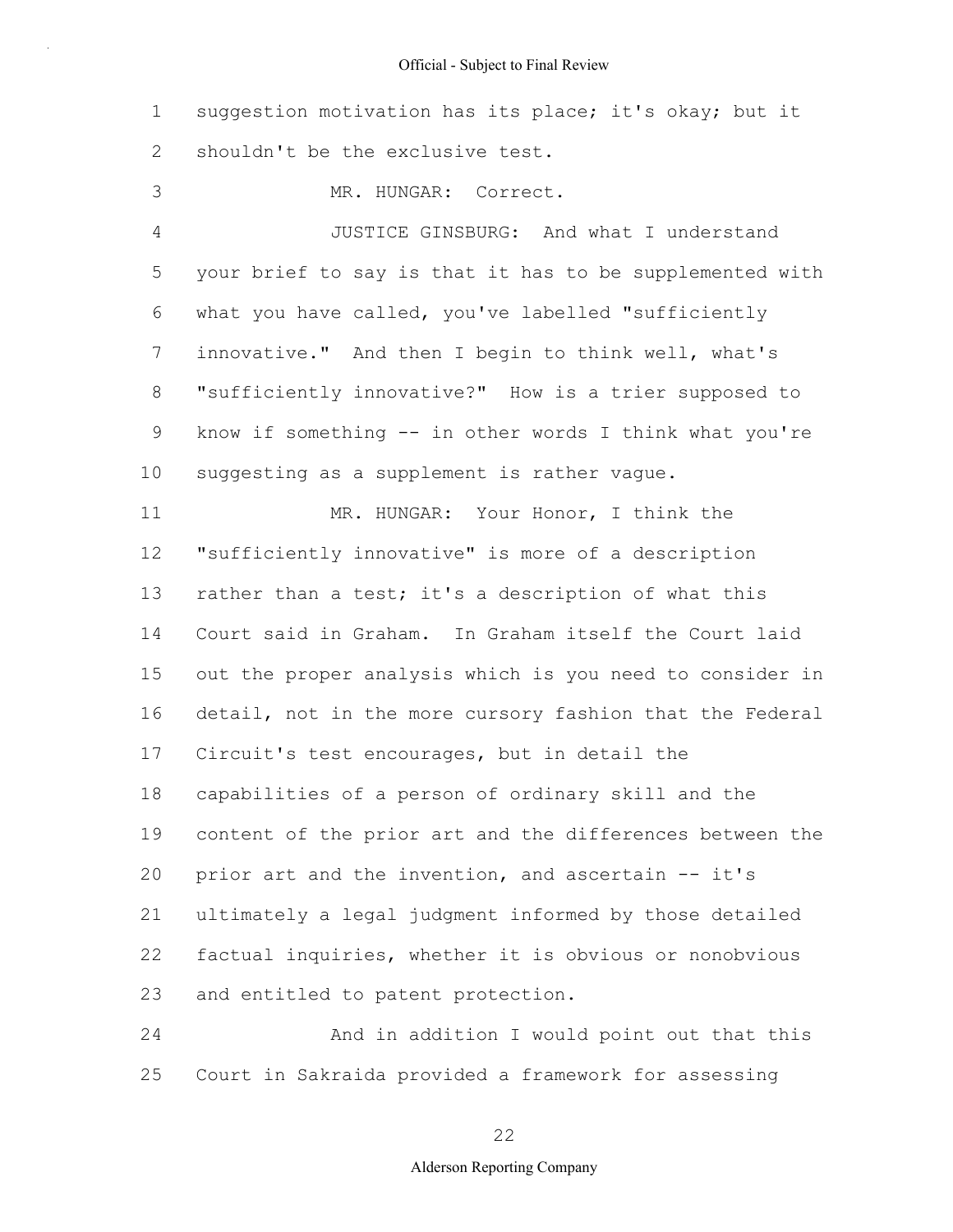1 2 3 4 5 patents like this one, where each of the elements is set forth in the prior art and each of the elements in the claimed invention is merely performing its already known, previously known function as set forth in the prior art.

6 7 8 9 10 11 JUSTICE SCALIA: Mr. Hungar, I have a question that's sort of along the lines of Justice Ginsburg's. It isn't just the Federal Circuit that has been applying this test. It's also the Patent Office and it's been following the Federal Circuit's test for 20 years or so.

12 13 14 15 16 17 18 What, what is  $-$  assuming that we sweep that test aside and say it's been incorrect, what happens to the presumption of validity of, of patents which the courts have been, have been traditionally applying? Does it make any sense to presume that patents are valid which have been issued under an erroneous test for the last 20 years?

19 20 21 22 23 24 25 MR. HUNGAR: Your Honor, I think that it would make sense because the statute requires it, and as a practical matter it shouldn't make any difference, because the only category of cases in which the result would change under our test is the category in which as a matter of law, in light of the factual issues that are required under Graham, as a matter of law the Court

23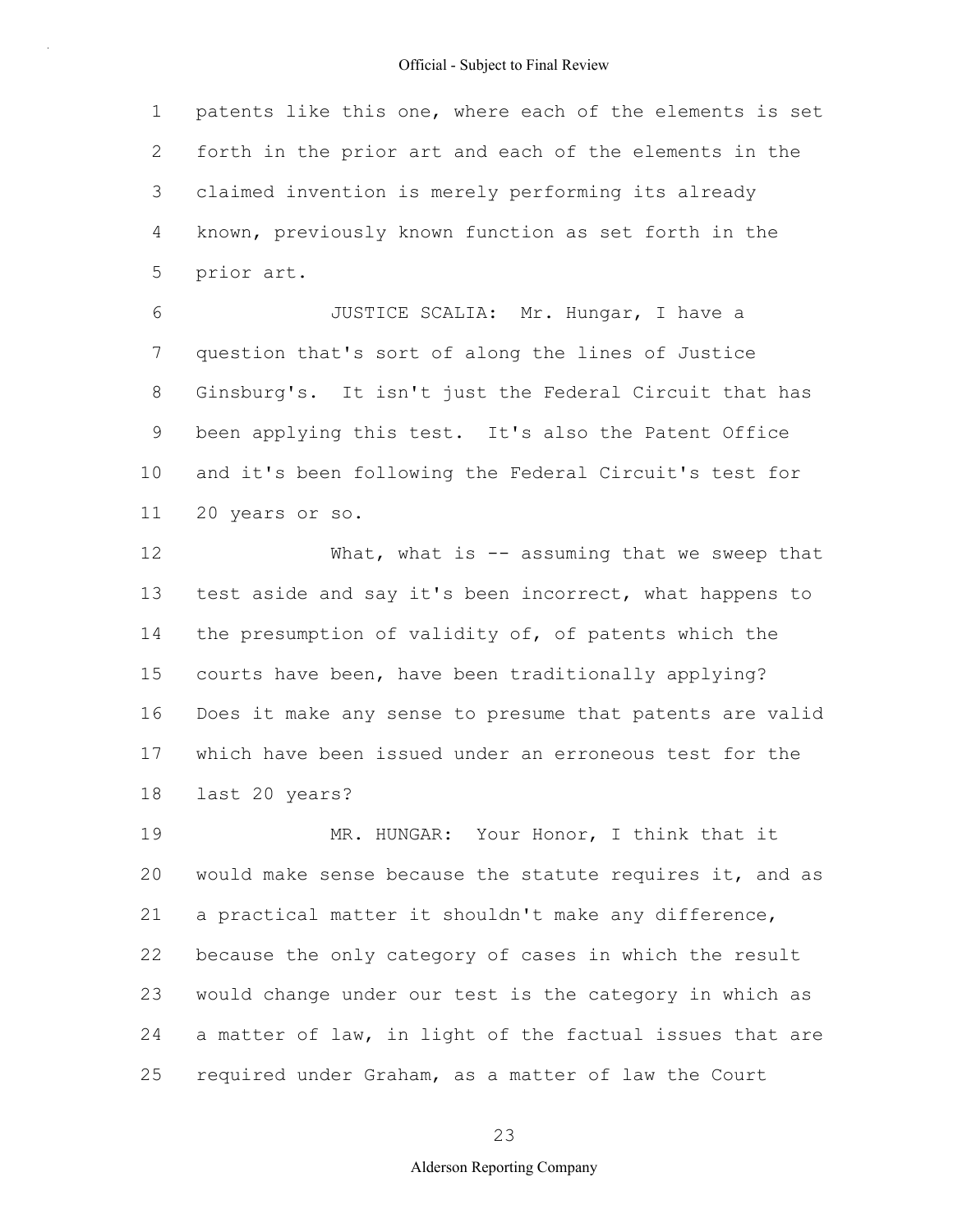1 2 3 4 5 6 7 8 9 10 concludes that the difference between the claimed invention and the prior art is so trivial that it cannot be given the protection of a patent. And in those circumstances the presumption doesn't come into play. It's a legal determination; the presumption has been understood to effect the burden of proof, and in the Federal Circuit's view the measure of the burden of proof requiring clear and convincing evidence on the underlying factual considerations, not the ultimate legal determination.

11 12 13 14 15 16 17 18 19 20 21 22 23 24 25 But one of the problems with the Federal Circuit's test is that it transforms what this Court made clear in Graham is supposed to be a legal determination. Ultimately it transforms it into a jury question. Because in a case like this one where you have as conclusory affidavits from respondent's experts saying "oh, this would not have been obvious." And that in the Court of Appeals view is enough to create a jury question and then you then have to role the dice in front of a jury in each one of these cases, except of course the many cases in which the challenger can't meet the teaching suggestion motivation test at all and simply is unable to challenge the validity of the patent, notwithstanding this Court's holding in Graham that it's ultimately a legal determination -- admittedly

# 24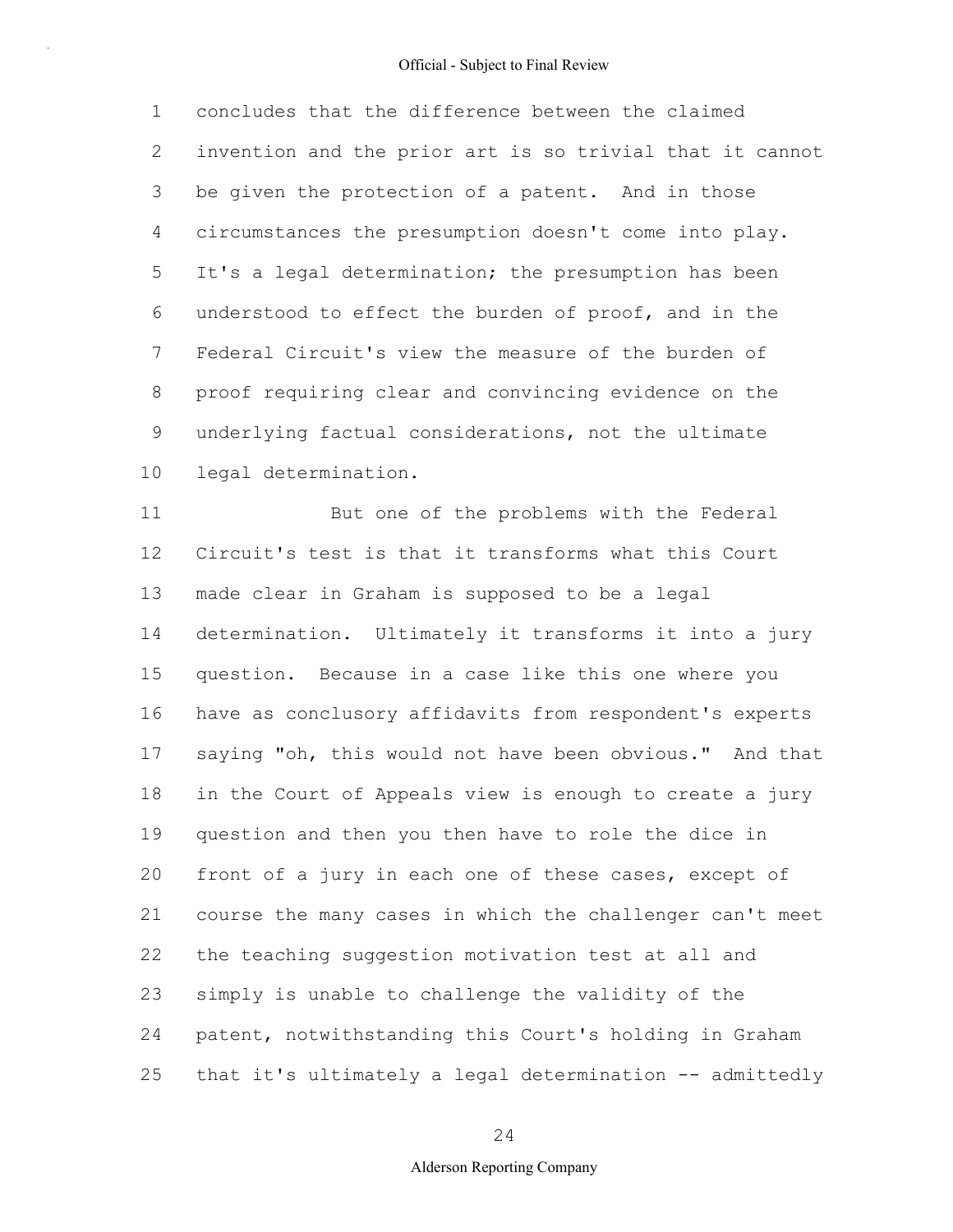1 2 3 4 5 6 7 8 9 10 11 12 13 14 15 16 17 18 19 20 21 22 23 24 25 one informed by detailed factual inquiries. Another problem with the Federal Circuit's test is that it devalues and de-emphasizes the statutory focus and this Court's focus in Graham on the capabilities of the person of ordinary skill. CHIEF JUSTICE ROBERTS: Well when you talk about the statutory focus, your innovation test -- I mean, do you regard that, is that a legal conclusion of nonobviousness? Or is it an additional test beyond what the statute requires? MR. HUNGAR: We haven't suggested an innovation test, Your Honor. We were simply attempting to describe in perhaps imprecise terms the holding of this Court in Graham, and the holding of this Court in Graham is that the ultimate inquiry for the court, obviously suggestion, teaching, motivation, teaching a way in the prior art, all of these are factual, subsidiary factual issues that will shed light and a great deal of light on the ultimate question in each particular case, but ultimately the question for the court is whether in light of all those underlying factual showings the differences between the claimed invention and the prior art are sufficient to, that they would have been obvious to a person of ordinary skill in the art. And that ultimately is a legal determination,

25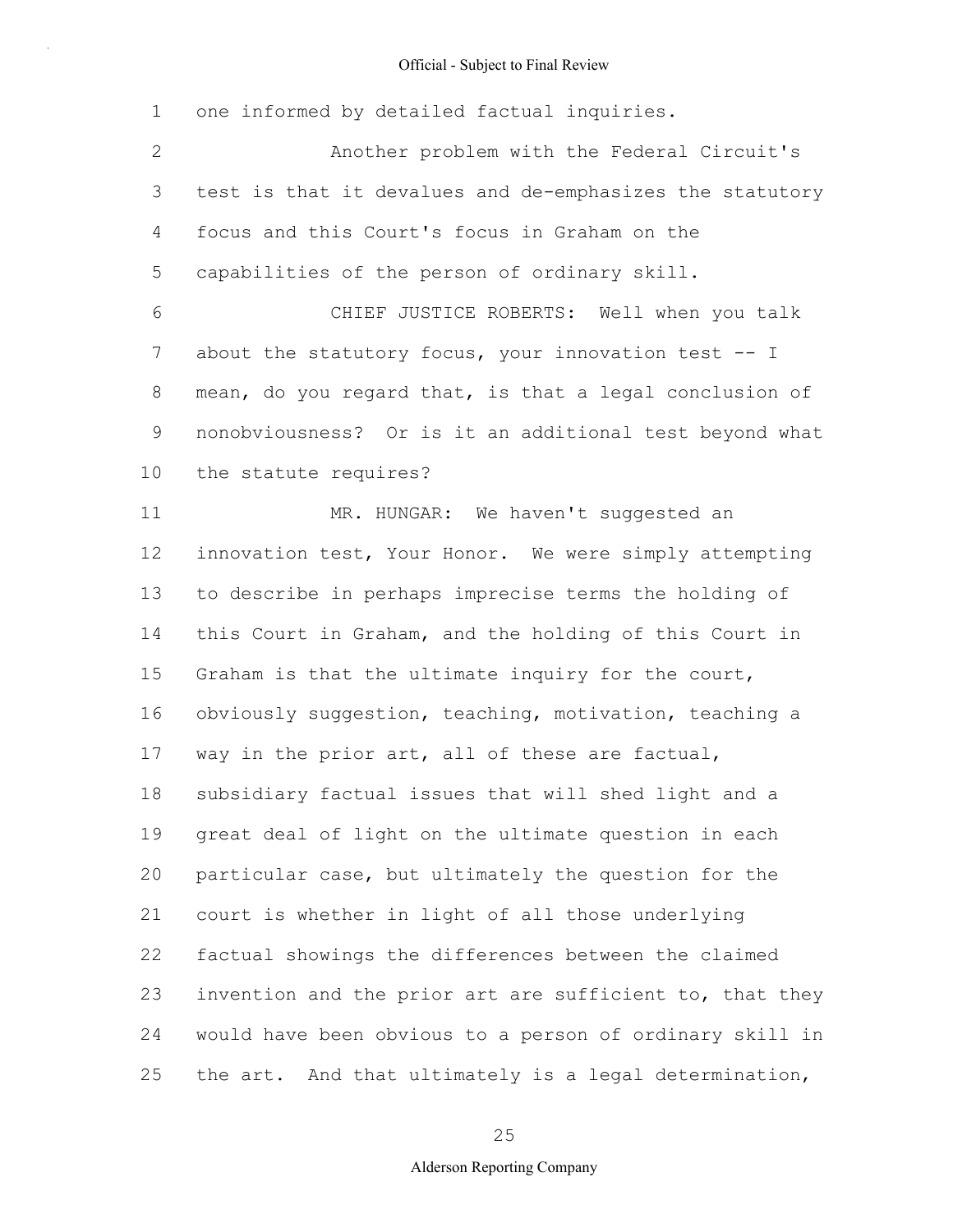1 2 3 4 you can refer to that as sufficiently innovative to justify a patent, but the ultimate question, the ultimate test is the one set forth in the statute and in the Graham decision.

5 6 7 8 9 10 11 12 13 14 15 16 17 18 19 JUSTICE KENNEDY: In this case, would there have been anything for a jury under your test? MR. HUNGAR: No, Your Honor, because in this case it is perfectly clear that it would have been obvious for a person of ordinary skill to take the Asano patent, add the sensor, the electronic sensor in a manner that that off-the-shelf sensor is designed to be added, and voila, you have a winning combination. JUSTICE KENNEDY: What about claims 1, 2 and 3? MR. HUNGAR: I don't know, Your Honor. Those have not been litigated. Those have additional limitations that are not present in claim 4 that, depending on what the prior art might reveal about those, we have no way of knowing whether they would or

20 21 22 23 would not be obvious because obviously, that question has not been litigated. Certainly there is nothing in the record in this case that would suggest they are obvious.

24 25 JUSTICE GINSBURG: What about the experts? You said this was obvious and this should have, not have

26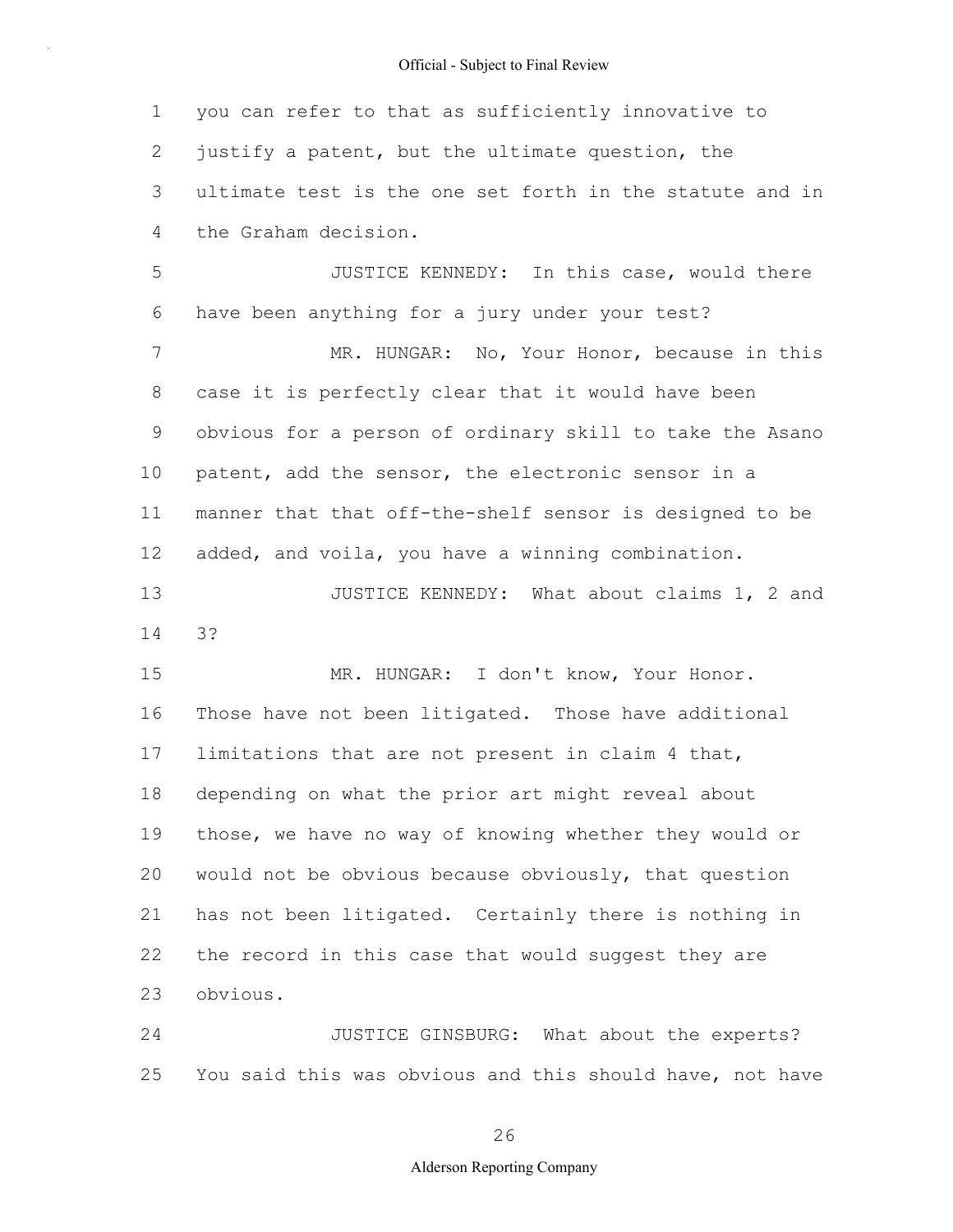1 2 3 4 5 gotten very far. But there were two experts, were there not, who made declarations, that had all kinds of credentials, and they called it elegant, novel and nonobvious. MR. HUNGAR: Yes, Your Honor. There are two

6 7 8 9 problems with that. Number one, the conclusory assertion that an invention is nonobvious, just like the assertion that it's obvious from an expert, should have no weight because of course --

10 11 12 JUSTICE GINSBURG: Well these, these were declarants who gave a whole declaration. They didn't just say that bottom line.

13 14 15 16 17 18 19 20 21 MR. HUNGAR: But again, it's a legal question. And moreover and more importantly, the problem with the Court of Appeals analysis, one problem, and with the experts' analysis, is that they're focusing on the narrow definition of the quote unquote problem by looking only at what this particular inventor was trying to solve, but the scope of the claim is far broader. Thank you. CHIEF JUSTICE ROBERTS: Thank you,

22 Mr. Hungar. Mr. Goldstein.

23 24 25 ORAL ARGUMENT OF THOMAS C. GOLDSTEIN ON BEHALF OF THE RESPONDENTS MR. GOLDSTEIN: Thank you, Mr. Chief

27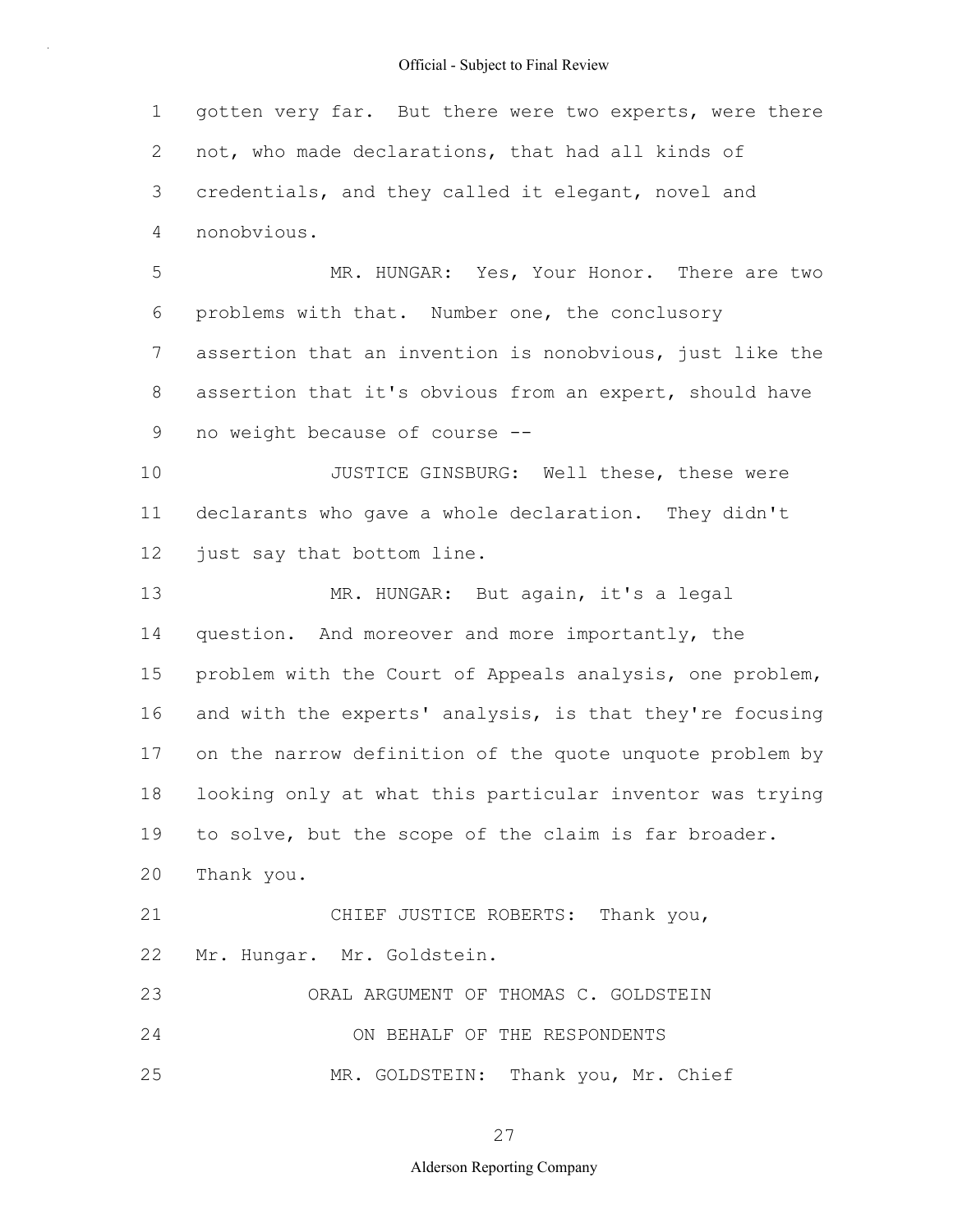| $\mathbf 1$  | Justice, and may it please the Court:                    |
|--------------|----------------------------------------------------------|
| $\mathbf{2}$ | I think the Court will want to have                      |
| 3            | available to it the red brief and also this big, which   |
| 4            | is the supplemental joint appendix which has some of the |
| 5            | patents in it, and I'm going to quote from both of them. |
| 6            | I think you can't understand what motivation means and   |
| 7            | what the whole test that the Federal Circuit is          |
| 8            | employing means --                                       |
| $\mathsf 9$  | JUSTICE SCALIA: You're right about that.                 |
| 10           | MR. GOLDSTEIN: -- without --                             |
| 11           | (Laughter.)                                              |
| 12           | MR. GOLDSTEIN: -- without starting from the              |
| 13           | statute itself. And so I want to start with the          |
| 14           | statutory text and use that as the jumping off point     |
| 15           | like the Court of Appeals has for the inquiry that it's  |
| 16           | asking. It's reproduced at page 21 of the red brief.     |
| 17           | And Congress said it's the first blocked quote, that a   |
| 18           | patent may not be obtained though the invention is not   |
| 19           | identically disclosed or described, as set forth in      |
| 20           | Section 102 of this title. Those are the other           |
| 21           | requirements for giving a patent. If the differences     |
| 22           | between the subject matter sought to be patented and the |
| 23           | prior art are such that the subject matter as a whole    |
| 24           | would have been obvious at the time the invention was    |
| 25           | made to a person having ordinary skill in the art.<br>So |

# 28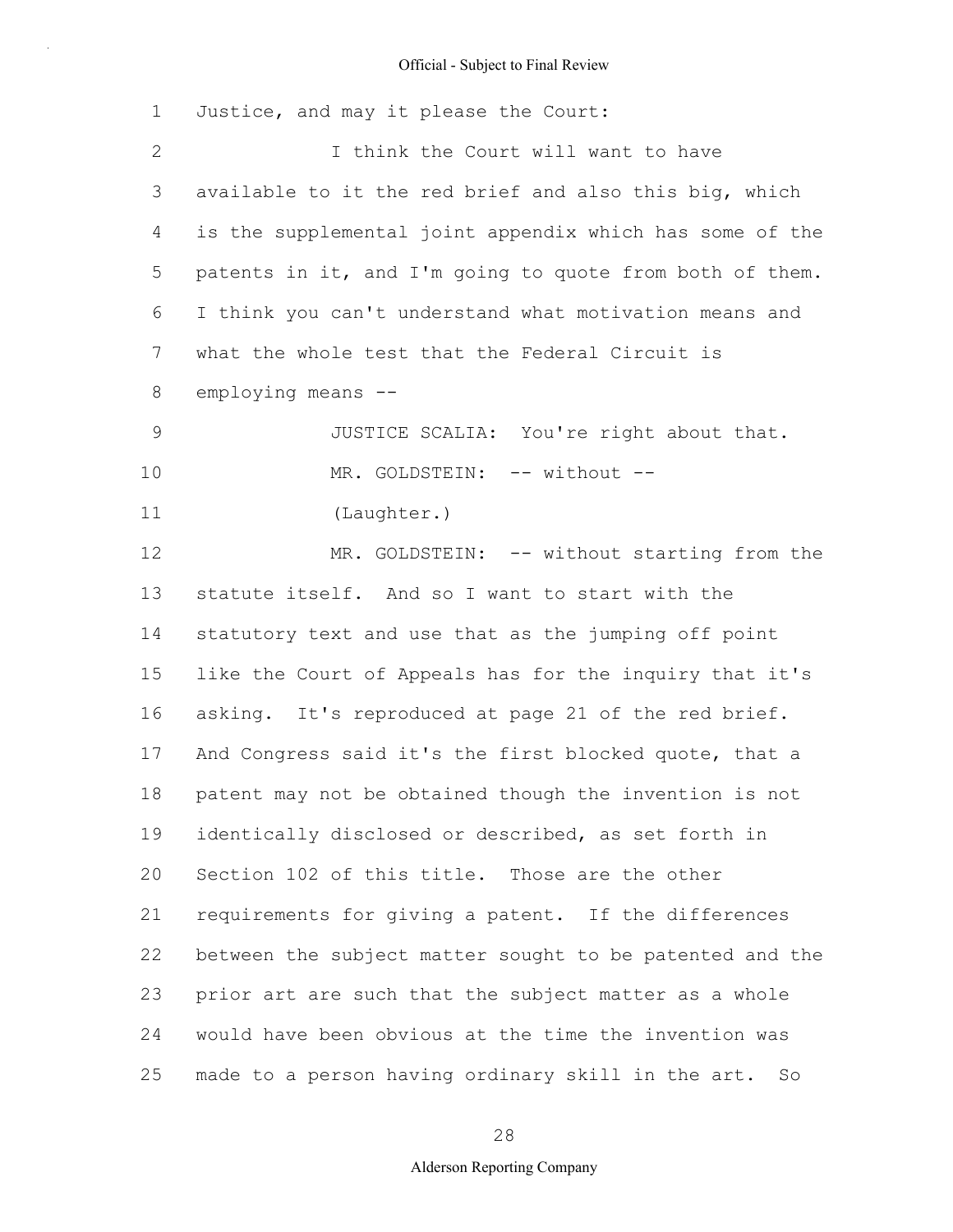1 2 3 4 5 6 7 8 9 10 11 the term of art here is obvious, and the plain meaning of obvious, if you understand that the outcome of this case is obvious or if you think that the, what the Federal Circuit means by its test is not obvious, is something that's either apparent or not apparent, and that's what the Federal Circuit is asking. It says look, take the invention and see whether or not it was apparent or not apparent, and what the Federal -- to a person of ordinary skill at the time of the invention. And what the Federal Circuit says is, we want to be inclusive.

12 13 14 15 16 17 18 19 20 21 22 23 The other side takes these words, teaching, suggestion, motivation, as if they were words of limitation rather than these words of inclusion. And what the Federal Circuit has said is what we mean by teaching a suggestion or a motivation, and it can be explicit or implicit, is anything that would have made this invention apparent to a practitioner at the time. That's what it's after. It wants to know, look, was it apparent to someone else, a practitioner at the time of the invention of Engelgau to take Asano and put the electronic throttle control on pin -- JUSTICE BREYER: Well, if that's all it

24 means, why don't they say it?

25 MR. GOLDSTEIN: They do say that.

29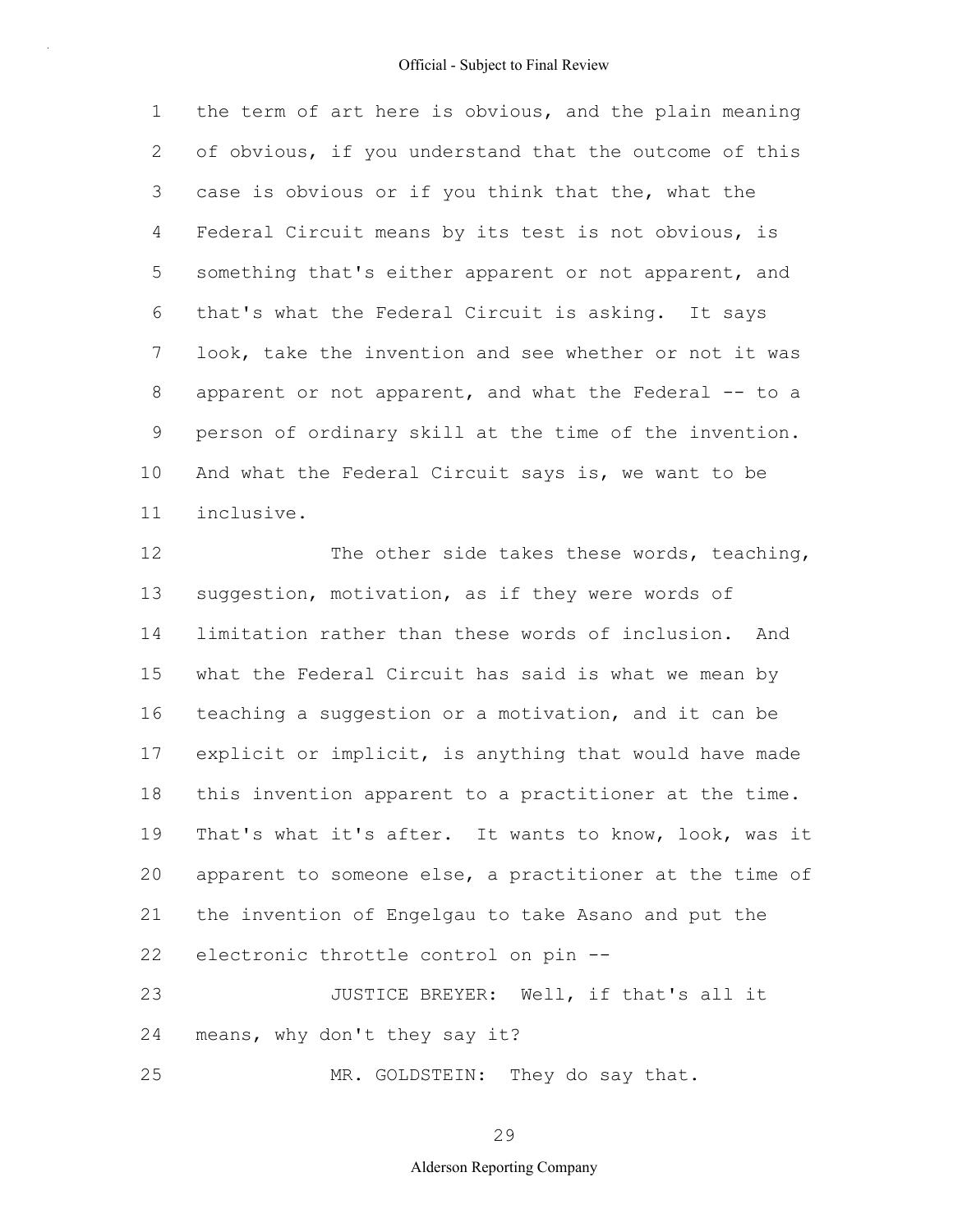1 2 3 4 5 6 7 8 JUSTICE BREYER: Well, then what is this word that confused me a lot, motivation? I found a lot of enlightenment in Judge Rich's idea of taking all the relevant art and putting it up around the room in pictures. And then I thought, well, okay, if that art teaches me to do what your client did, okay, it doesn't. Does it suggest it? Not really. Well then, you say motivated. Where does that get you?

9 10 11 12 13 14 15 16 17 18 19 20 21 22 23 MR. GOLDSTEIN: I understand. Can I take you to their, the Federal Circuit's answer? It's two pages before the quote that I just gave you, page 19, there's another blocked quote. The Federal Circuit has explained what it's talking about when it means a motivation. They say that they have repeatedly held that there is an implicit motivation to combine. It exists not only when a suggestion may be gleaned from the prior art as a whole, that's a teaching, but when the improvement is technology independent and the combination of references results in a product or process. And these are common motivations. You would do it because it's more desirable because it's stronger, cheaper, faster, lighter, smaller, more durable, more efficient.

24 25 JUSTICE BREYER: For who? For me? MR. GOLDSTEIN: For a practitioner, yes.

30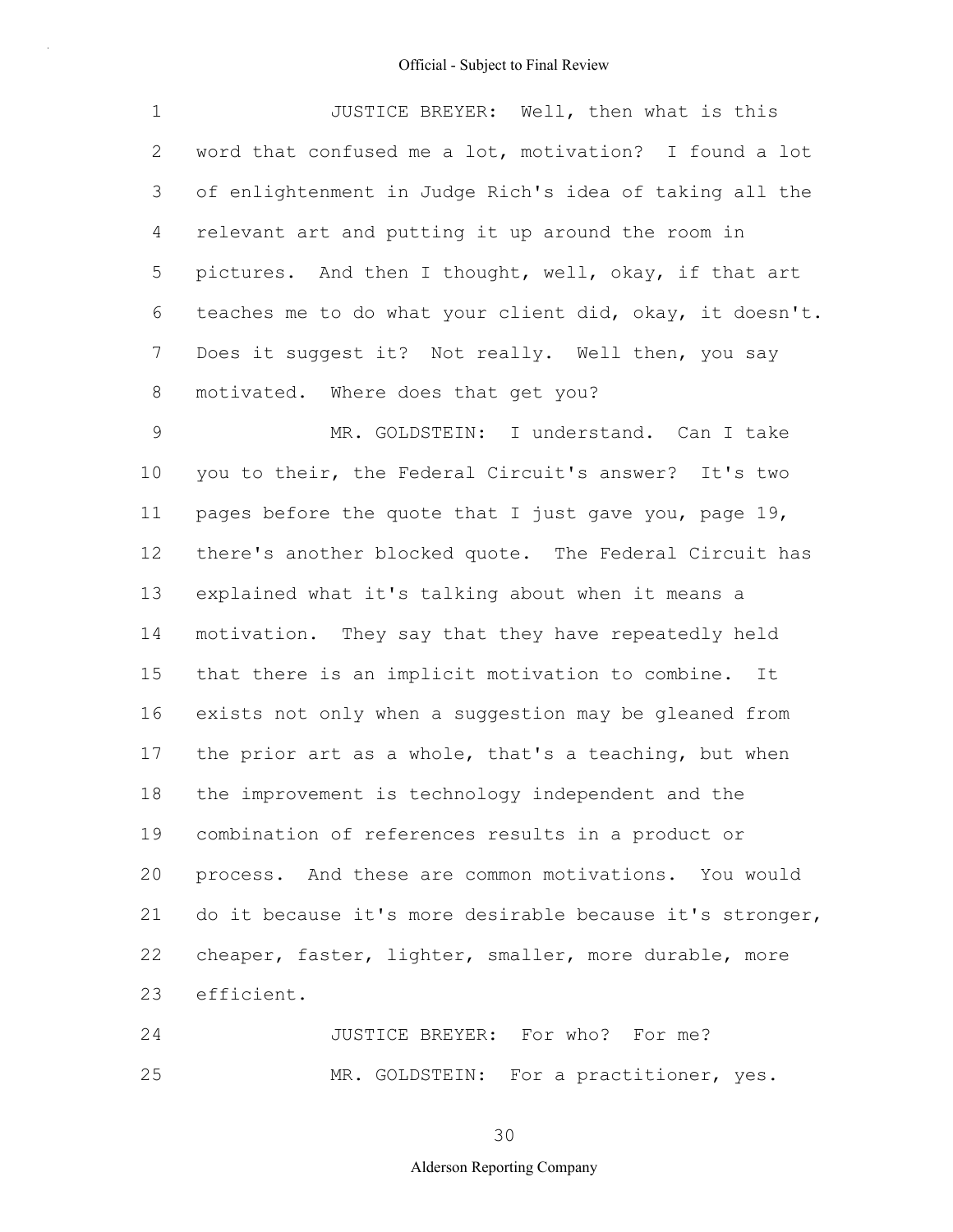1 2 3 4 5 6 7 8 9 10 11 12 13 14 15 16 17 18 19 20 21 22 23 24 25 JUSTICE BREYER: For me the inventor? MR. GOLDSTEIN: Yes. JUSTICE BREYER: I know that, because otherwise -- MR. GOLDSTEIN: No. Justice Breyer, you don't understand. JUSTICE BREYER: That's true. (Laughter.) MR. GOLDSTEIN: The question is not -- I can illustrate it with this case. The question is not do you want more efficient pedals. If that's the test, then everything is obvious because we always want more efficient pedals, Justice, and I'll come back to this. It's always going to be the case that if your test is capability, every patent including the first three claims of this one is going to be obvious, because you're always capable of assembling a pedal. What it says, what the Federal Circuit says, is there a motivation to make this invention? Was there motivation, and this was the heart of the Federal Circuit's ruling in this case, their theory is that Asano renders our patent obvious. And the Federal Circuit said all right, what's the motivation to take Asano and take the electronic throttle control and make it responsive --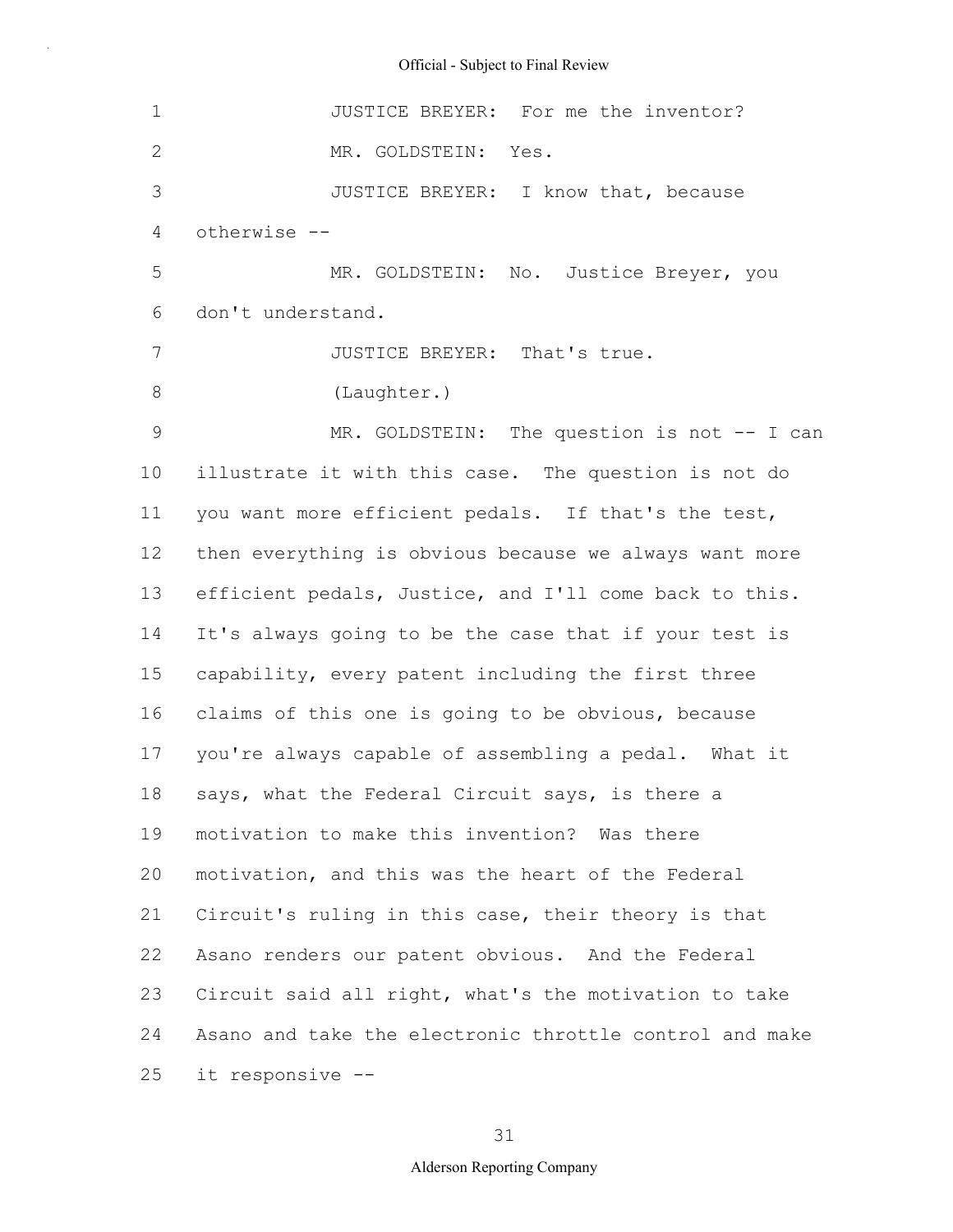1 2 3 4 5 6 7 8 9 10 11 JUSTICE SCALIA: Well, the claim goes beyond that. Your claim goes beyond the Asano combination and in your brief you, you, you discuss the case as though your, your limited claim 4 just relates to this invention that you, you -- nobody would have thought of using the Asano pedal in the Ford car given the limited space available and so forth, and therefore, this was really an invention. But that's not the claim. The claim is simply combining the, any pedal, the Asano pedal or any other one with the, with the automatic electronic sensor.

12 13 14 15 16 17 18 19 20 21 22 23 24 25 MR. GOLDSTEIN: In a particular place, yes, that's correct. Justice Scalia, the reason these Federal Circuit judges were right notwithstanding your correct point which is, just to be clear, our invention is not limited to Asano. Our invention takes any fixed pivot adjustable pedal and any electronic throttle control and says combine it in a particular way. The Federal Circuit's point is their motion rests on Asano. The other side's theory is, we've got this invention, Engelgau. As has been pointed out, nobody did anything like this for 10 years. The other side comes back and says yes, that it would have been obvious to somebody who had an Asano to do the same thing basically. And so the Federal Circuit said okay, show

32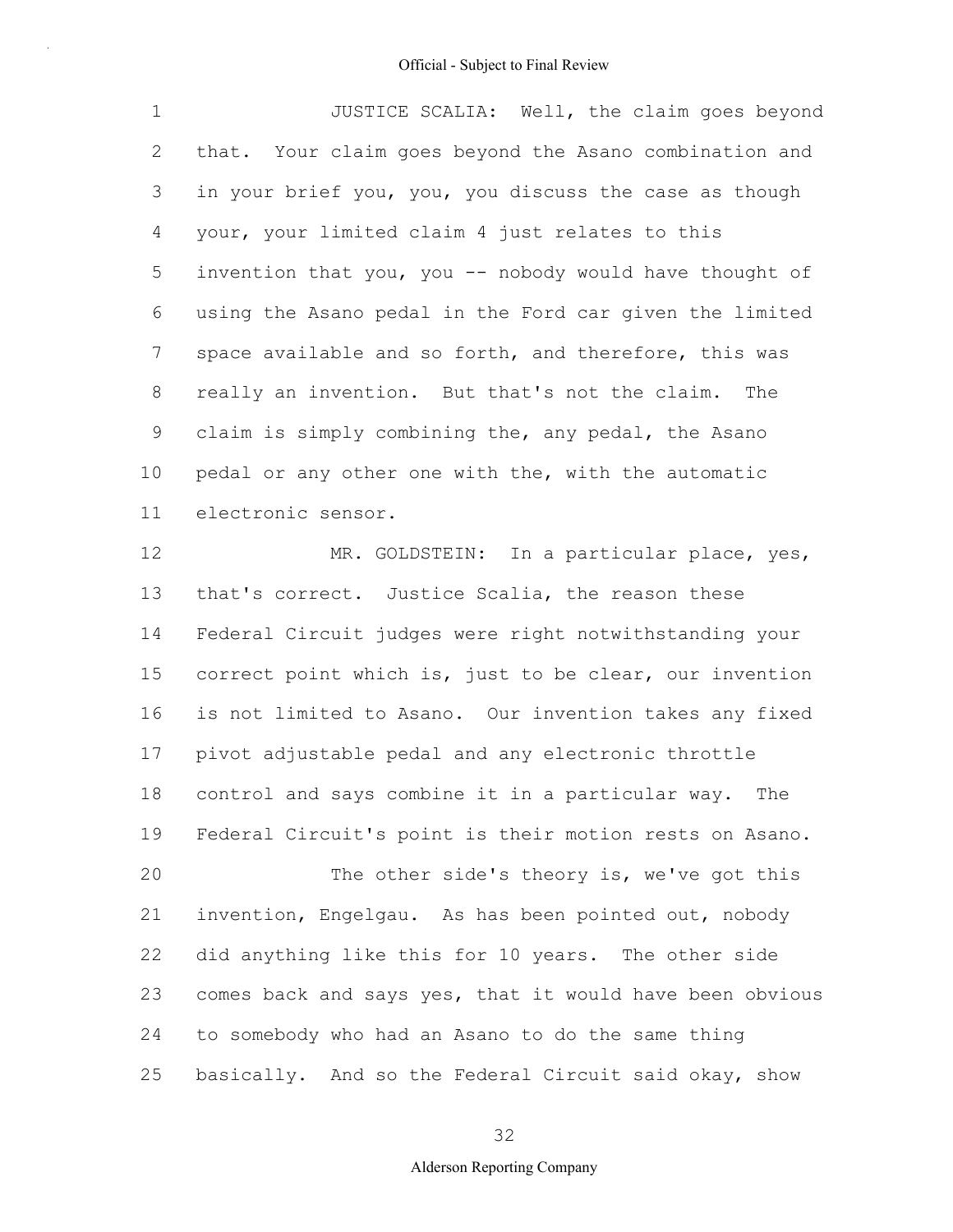| $\mathbf 1$    | us. If this isn't going to be hindsight, where we just   |
|----------------|----------------------------------------------------------|
| 2              | give you the invention and you just say oh, I could have |
| 3              | done that, they say give us any evidence that someone    |
| 4              | would have done what you say, which is take Asano, it's  |
| 5              | their argument, Asano --                                 |
| 6              | JUSTICE SCALIA: But why Asano?                           |
| $\overline{7}$ | MR. GOLDSTEIN: You'll have to ask them,                  |
| 8              | Justice Scalia. They filed a motion that it was          |
| 9              | obvious.                                                 |
| 10             | JUSTICE SCALIA: You're the one that's                    |
| 11             | standing up here making that argument. They're not       |
| 12             | doing it.                                                |
| 13             | MR. GOLDSTEIN: Justice Scalia, the patent                |
| 14             | examiner gave us a patent, initially rejected this       |
| 15             | patent as obvious, decided that it wasn't after          |
| 16             | considering all of these things, a statutory presumption |
| 17             | of validity attached under Section 282. So we have what  |
| 18             | we say is clear and convincing evidence, the question    |
| 19             | isn't presented here, but whatever. The other side       |
| 20             | comes in and tries to knock our patent out. They file a  |
| 21             | motion, and the motion rests on a piece of prior art.    |
| 22             | And so what the Federal Circuit said is, if we're not    |
| 23             | going to knock all of these patents out by hindsight,    |
| 24             | all we want to know is one thing and you know, on        |
| 25             | remand, they may well be able to prove it. We don't      |

33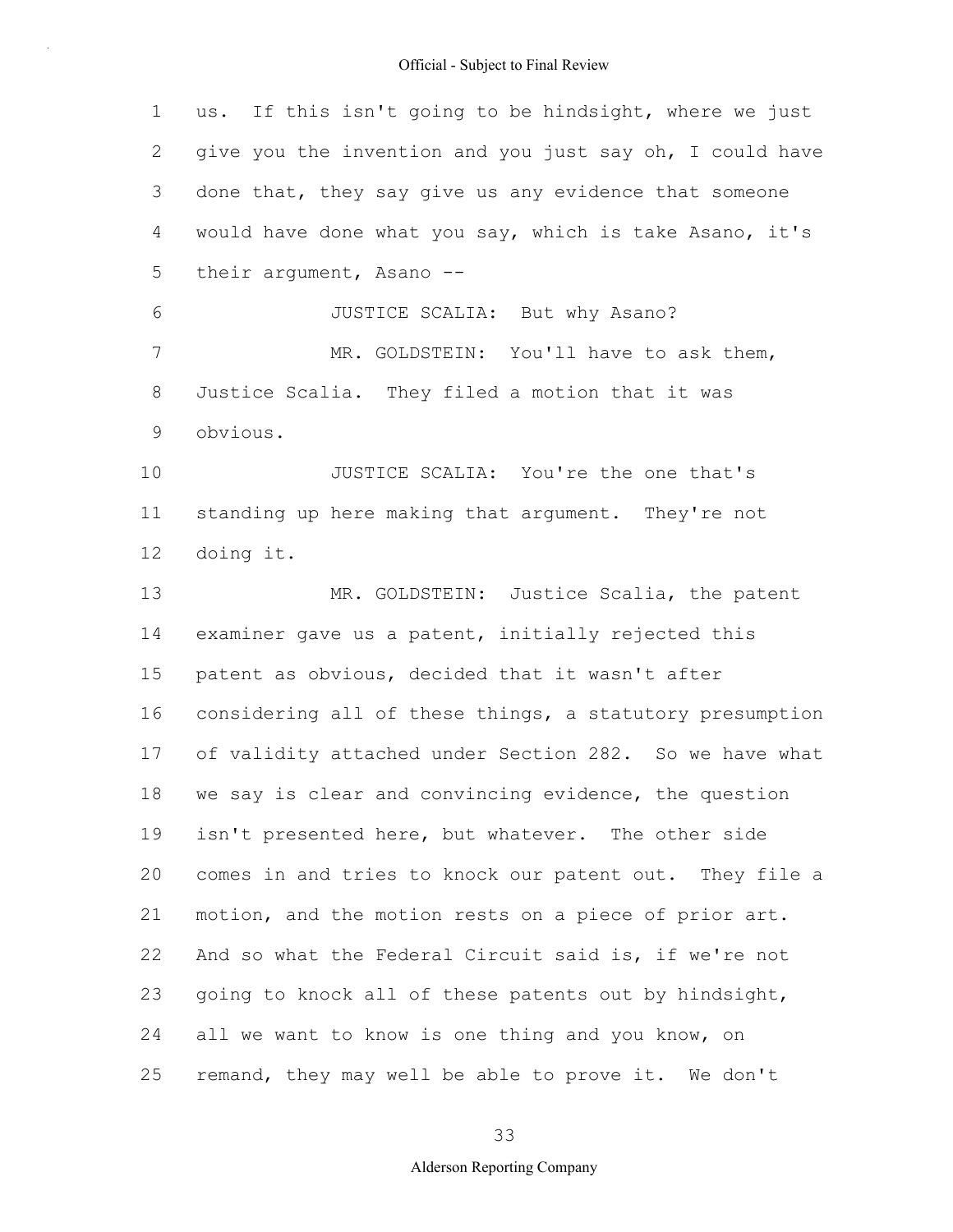1 2 3 4 5 6 think they can. But all it's asking for is for the district court to make a finding that says the other side is right, that it would have been obvious to take Asano, which is their only example, and combine it with electronic throttle control in this way. That is what's  $SO = -$ 

7 8 9 10 11 12 13 14 15 16 17 18 19 JUSTICE BREYER: You look at that thing, you think what this genius did, and I don't doubt that he's a genius, is there are wheels that turn around. And the wheels turn around to a fixed proportion to when you make the accelerator go up and down. Now I think since high school a person has known that if you have three parts in a machine and they each move in a fixed ratio one to the other, you can measure the speed of any part by attaching a device to any other as long as you know these elementary mathematics. I suppose it wasn't Mr. Engelgau, it was probably Archimedes that figured that one out. So he simply looks to something that moves, and he sticks a sticker on it.

20 21 22 23 24 25 Now to me, I grant you I'm not an expert, but it looks at about the same level as I have a sensor on my garage door at the lower hinge for when the car is coming in and out, and the raccoons are eating it. So I think of the brainstorm of putting it on the upper hinge, okay? Now I just think that how could I get a

34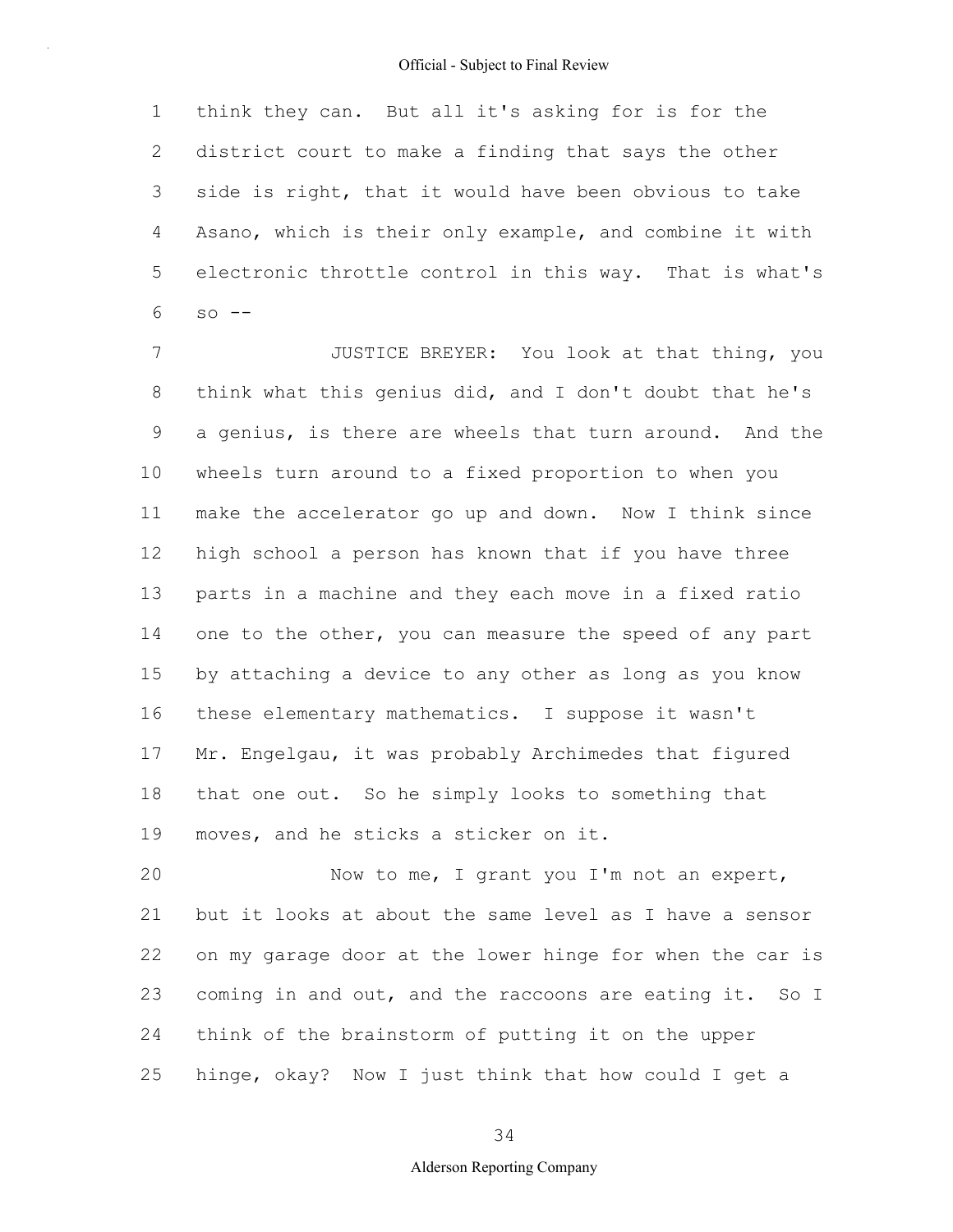1 2 3 4 5 6 7 8 9 10 11 12 13 14 15 patent for that, and that -- now that's very naive, that's very naive. But the point is, I don't see what we're talking about, and what is supposed to happen with all these affidavits. And the -- the -- Mr. Asano himself, I would think at some point when the Ford company decides to switch to electronic throttles, of course will have every motivation in the world to do precisely what your client did, because he can't use that thing that pulls back and forth anymore. Rather, he has to get a little electronic cap and attach it to something that moves in fixed proportion to the accelerator going up and down. Now those are my whole reactions when I saw this and I began to think it looks pretty obvious. What's supposed to go on, I don't understand it.

16 17 18 19 20 21 22 23 24 25 MR. GOLDSTEIN: Okay. Let me answer it in a few different ways because I want to again specify and make clear what it is that the Federal Circuit says is included within teaching, suggestions, motivations. Then I want to turn to our invention and the affidavits in the case. The Federal Circuit has said, and I'll just -- you can come back to it for future reference. It's recorded at the bottom of page 19 of our brief. Common sense, common knowledge, common understandings are all included within teaching, suggestions or

35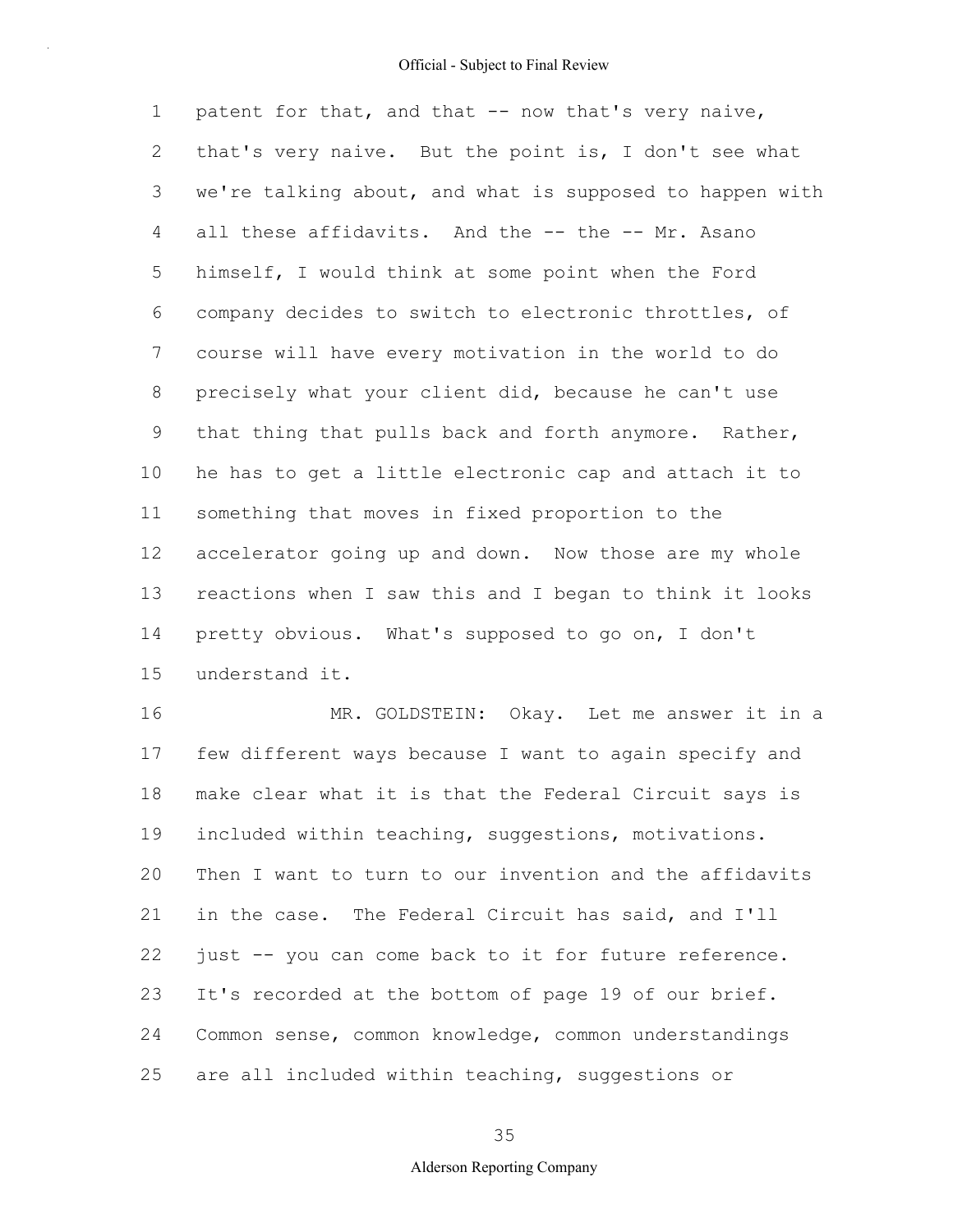1 2 3 4 5 6 7 8 9 10 11 12 13 14 15 16 17 18 19 20 21 22 23 24 25 motivations. JUSTICE KENNEDY: It looks like Dystar was decided by the Federal Circuit after it decided this case, didn't it? MR. GOLDSTEIN: Yes, it did. JUSTICE KENNEDY: I mean, you have to be defending what the Federal Circuit did in this case. And the fact that they say well now, what this means is really in some other case, that seems to me that's really irrelevant. MR. GOLDSTEIN: If I could just clarify, Dystar -- JUSTICE KENNEDY: And I think you should tell us when the case has been decided after, I think it has much less, much less weight. MR. GOLDSTEIN: Justice Kennedy, I agree that you have to distinguish two things rightly. The first is the state of the law as it exists now, and that's what we ask you to affirm. And that is, the Federal Circuit has made quite clear that its test is inclusive, and we think that that establishes that it's not necessary to add some new sort of undetermined test  $of --$ JUSTICE SCALIA: You say its test is inclusive. I would say its test is meaningless. They

### 36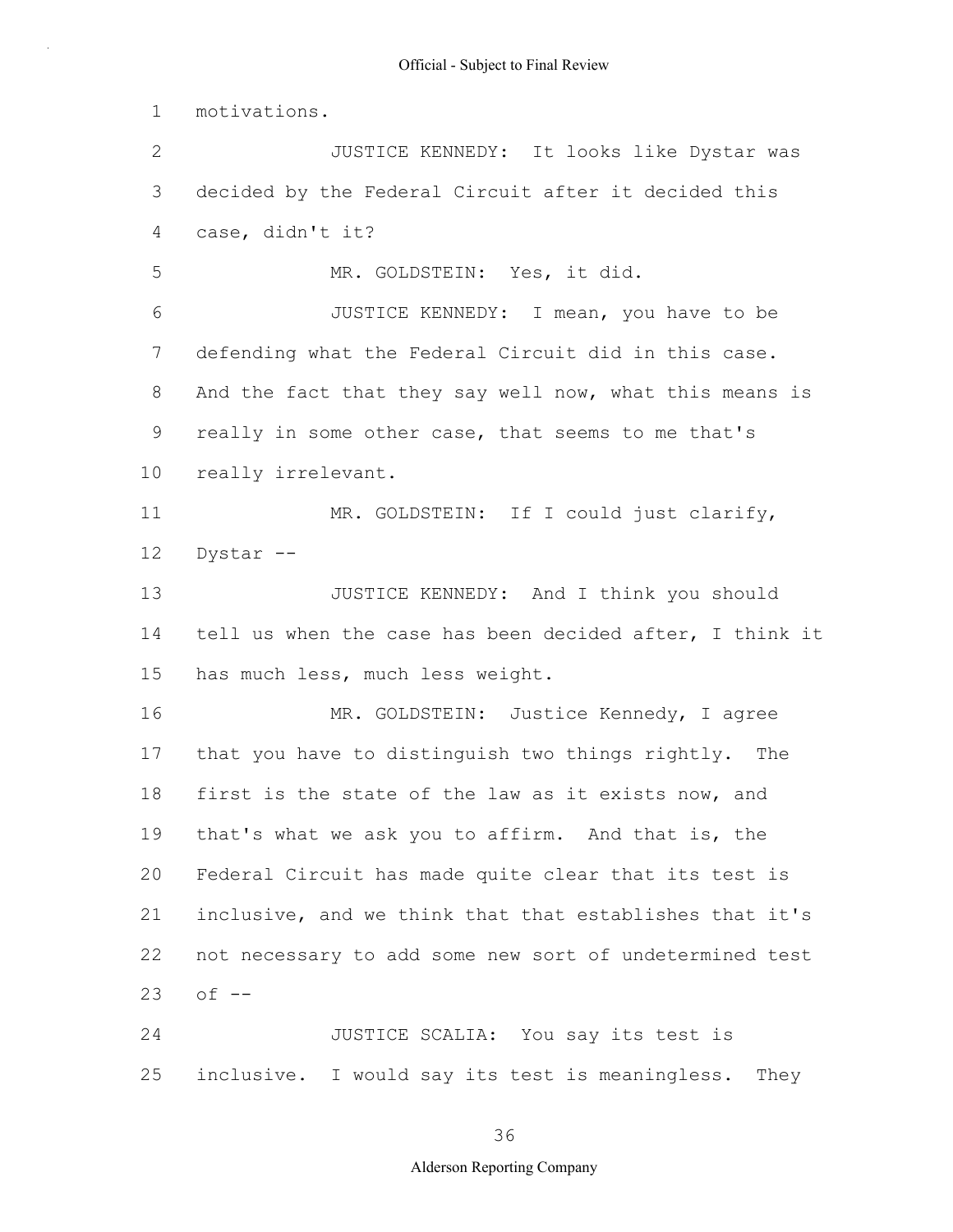1 2 3 4 5 6 have essentially said, our test simply reduces to what, what your opponents in this litigation say. If you think that's being inclusive, you know -- it doesn't add anything whatever to  $--$  to the  $--$  to the question, would a person of the ordinary skill in this field have conceived of this idea.

7 8 9 10 11 12 13 14 15 16 17 18 19 20 MR. GOLDSTEIN: Justice Scalia, I disagree for the following reasons, and that is: What the Federal Circuit is saying is that any amount of evidence, any form of evidence is relevant to answer a particular question. We have a question that we want answered. They have a question they want answered. Their question, the petitioner at least, I'm not sure about the Solicitor General, the petitioner's standard is, was somebody capable of doing this? We have a different question. Would it have been apparent to, and that's what we think the text requires, would it have been apparent to one skilled in the art? And so the Federal Circuit is saying whatever evidence you want to bring to bear --

21 22 23 24 JUSTICE STEVENS: Don't you think there's a grammatical difference in the meaning of the word obvious and the meaning of the word apparent? MR. GOLDSTEIN: No, I don't.

25 JUSTICE STEVENS: So you're saying that the

37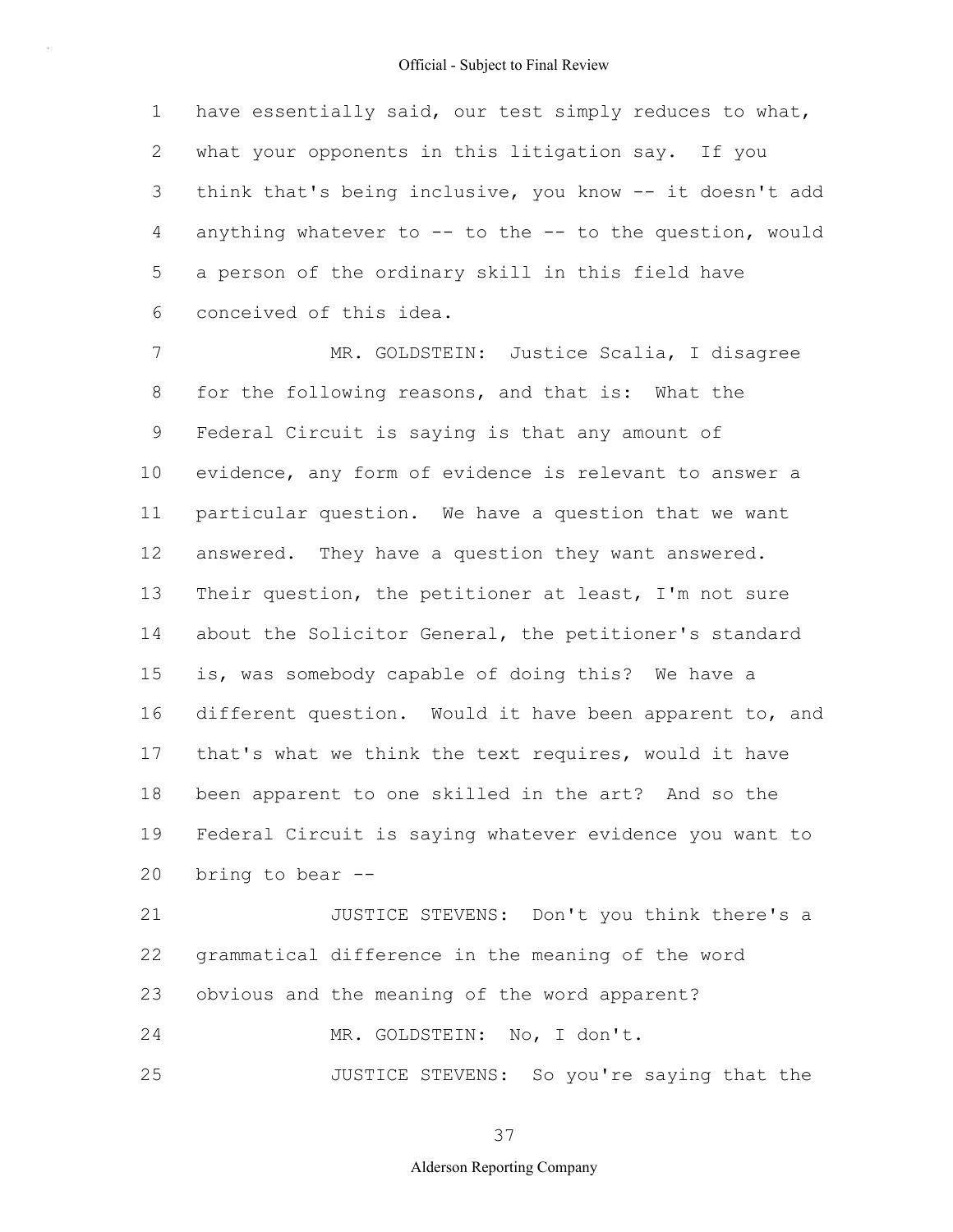1 question is whether it's obvious?

2 3 4 5 6 7 8 9 10 11 12 13 14 15 MR. GOLDSTEIN: Yes, that's right. And what the Federal Circuit is saying, you have -- what it's saying is, if you just look to capability, and that is, could you put Asano together on pin 54, you will miss the most important part of invention. And that is, invention isn't at the end when you put the two things together. Invention is finding the problem, deciding what pieces of the prior art to use, and deciding how to put them together. Everybody is always capable of, it will always be the case, I think, that a practitioner of the art can put them together. Remember the very point of a patent, when you look at our patent at the end of the case, we were required to explain it in great detail.

16 17 18 19 20 21 22 23 JUSTICE KENNEDY: Yes, but your -- the Federal Circuit is saying that, the gist of it is if and only if the previous patents taught this. But you, you can look at these two devices, and you're a good mechanic, you've never seen a patent, you've never read these patents, you've never read these claims, you've never been to the Supreme Court, and you put them together.

24 25 MR. GOLDSTEIN: Justice Kennedy, that's not --

38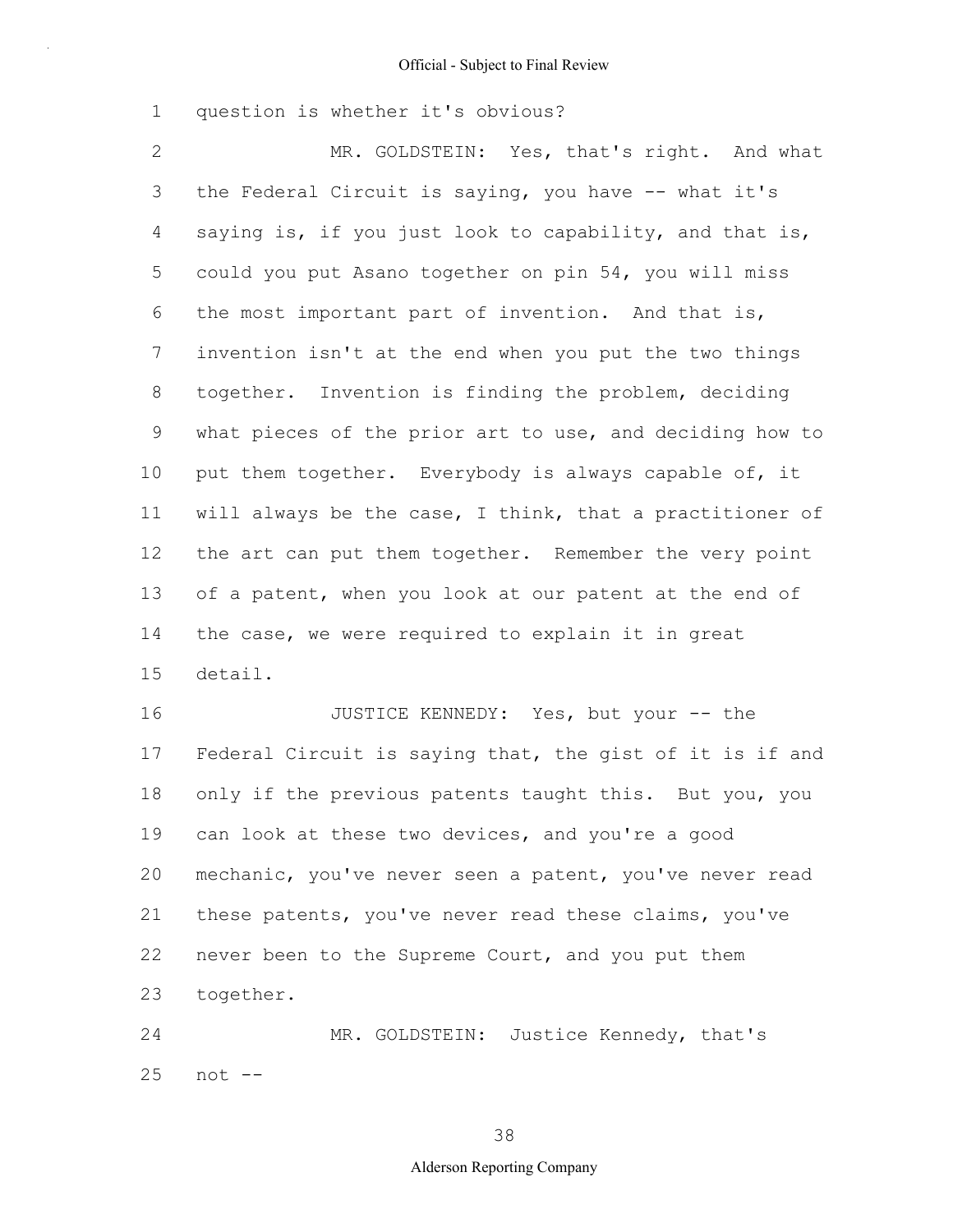| $\mathbf 1$ | JUSTICE KENNEDY: And the Federal Circuit                 |
|-------------|----------------------------------------------------------|
| 2           | said oh, it's not in the patent, it's not obvious.       |
| 3           | MR. GOLDSTEIN: Justice Kennedy, with                     |
| 4           | respect, that is not a fair description of the Federal   |
| 5           | Circuit's test, and I will take you to the language that |
| 6           | addressed this claim. It's at the bottom of page 18 of   |
| 7           | our brief and also at the top of 19, and we quote the    |
| 8           | Solicitor General's brief. The Solicitor General         |
| $\mathsf 9$ | asserts to the contrary, that Federal Circuit precedent  |
| 10          | focuses attention exclusively on a search for teaching,  |
| 11          | suggestions and motivations in the prior art. That is    |
| 12          | not accurate. That was a quote from their brief.         |
| 13          | Here is a quote from the Solicitor General.              |
| 14          | It is from a new opinion of the Federal Circuit, but it  |
| 15          | is quoting, it is citing a series of old opinions from   |
| 16          | the Federal Circuit. Under our nonrigid motivation,      |
| 17          | suggestion, teaching test, a suggestion to combine need  |
| 18          | not be found in the prior art. And then there is the     |
| 19          | blocked quote that I read to Justice Breyer about making |
| 20          | things cheaper, faster, lighter, common knowledge and    |
| 21          | common sense.                                            |
| 22          | JUSTICE ALITO: Well, once you define the                 |

23 24 25 teaching, suggestion and motivation test that way so that it can be implicit, it can be based on common sense, I don't quite understand the difference between

39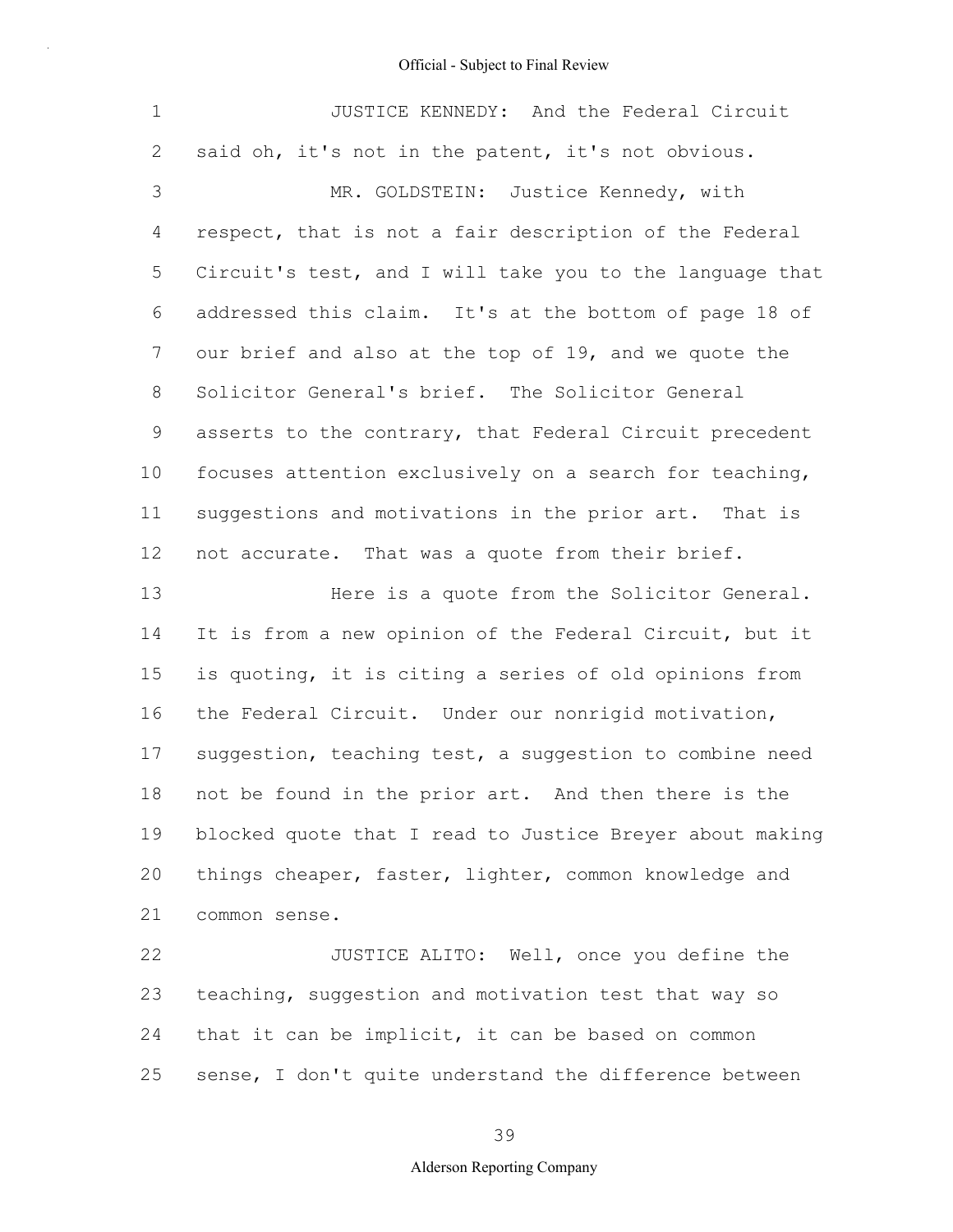1 2 that and simply asking whether it's obvious. Could you just explain what that adds?

3 4 5 MR. GOLDSTEIN: Well, all that it adds is an analytical framework. It's an elaboration. The word "obvious" --

6 7 8 9 10 11 12 13 CHIEF JUSTICE ROBERTS: It adds a layer of Federal Circuit jargon that lawyers can then bandy back and forth, but if it's -- particularly if it's nonexclusive, you can say you can meet our teaching, suggestion, or motivation test or you can show that it's nonobvious, it seems to me that it's worse than meaningless because it complicates the inquiry rather than focusing on the statute.

14 15 16 17 18 19 20 21 22 23 24 25 MR. GOLDSTEIN: Mr. Chief Justice, the reason that the Federal Circuit disagrees and over 30 years this special court has elaborated this problem - these judges alone, for example, have heard 300 cases on nonobviousness -- is that we need a guidance, we need guidance for the lower courts. We need to focus them on the right question, and for patent examiners and patent practitioners, and the right question is not is -- was someone merely capable of putting the two together. The right question is is there any reason to believe that it would have been apparent at the time of the invention to create this invention whether it's through a teaching, a

40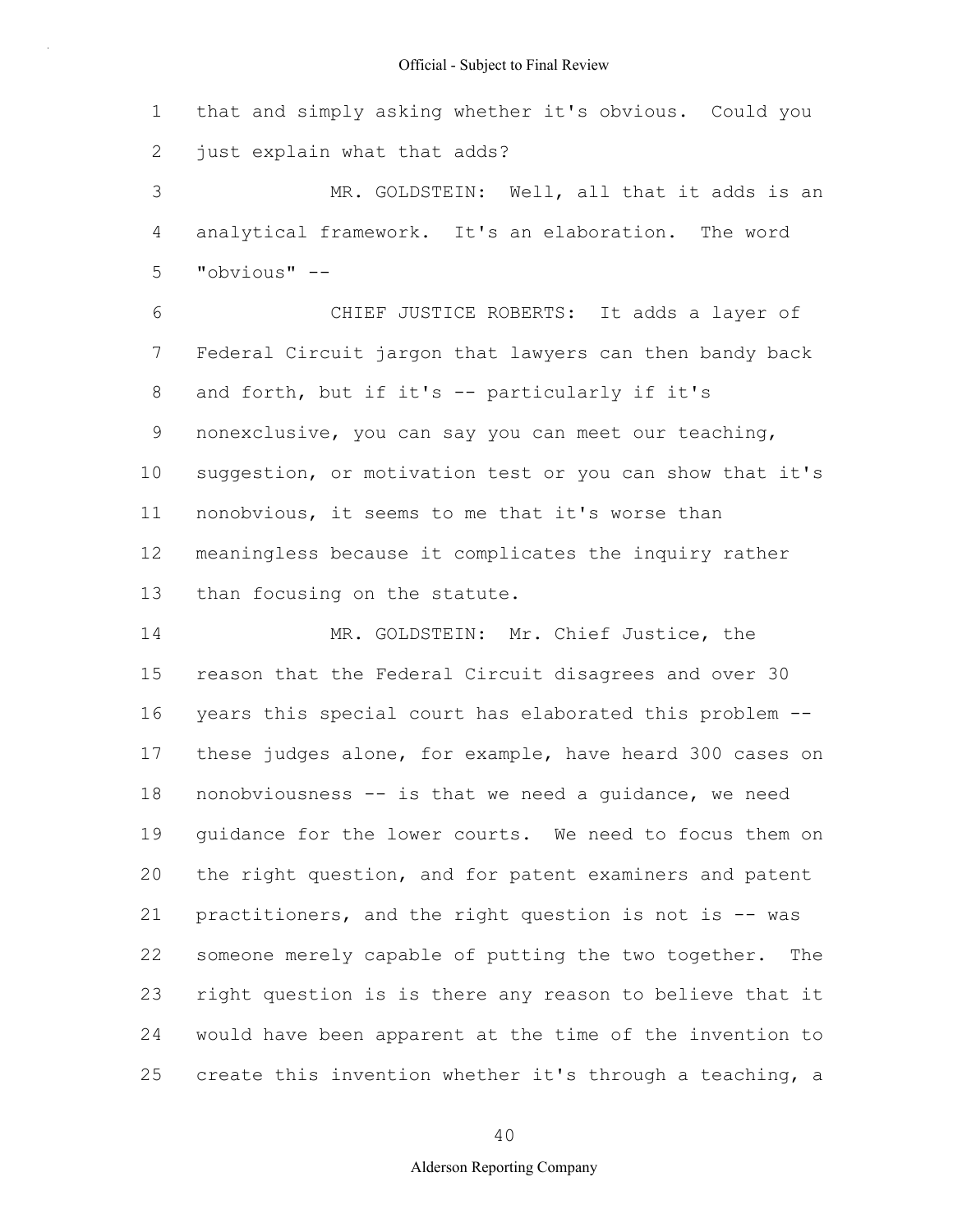1 2 3 4 5 6 7 8 9 10 11 12 13 14 15 16 17 18 19 20 21 22 23 24 25 suggestion, a motivation. JUSTICE SCALIA: Or anything else. MR. GOLDSTEIN: Or anything else. JUSTICE SCALIA: So why don't you say that? MR. GOLDSTEIN: They have. JUSTICE SCALIA: It is -- I agree with the Chief Justice. It is misleading to say that the whole world is embraced within these three nouns, teaching, suggestion, or motivation, and then you define teaching, suggestion, or motivation to mean anything that renders it nonobvious. This is gobbledygook. It really is, it's irrational. MR. GOLDSTEIN: Justice Scalia, I this it would be surprising for this experienced Court and all of the patent bar -- remember, every single major patent bar association in the country has filed on our side -- CHIEF JUSTICE ROBERTS: Well, which way does that cut? That just indicates that this is profitable for the patent bar. (Laughter.) MR. GOLDSTEIN: Mr. Chief Justice, it turns out that actually is not accurate. JUSTICE SCALIA: It produces more patents, which is what the patent bar gets paid for, to acquire patents, not to get patent applications denied but to

#### 41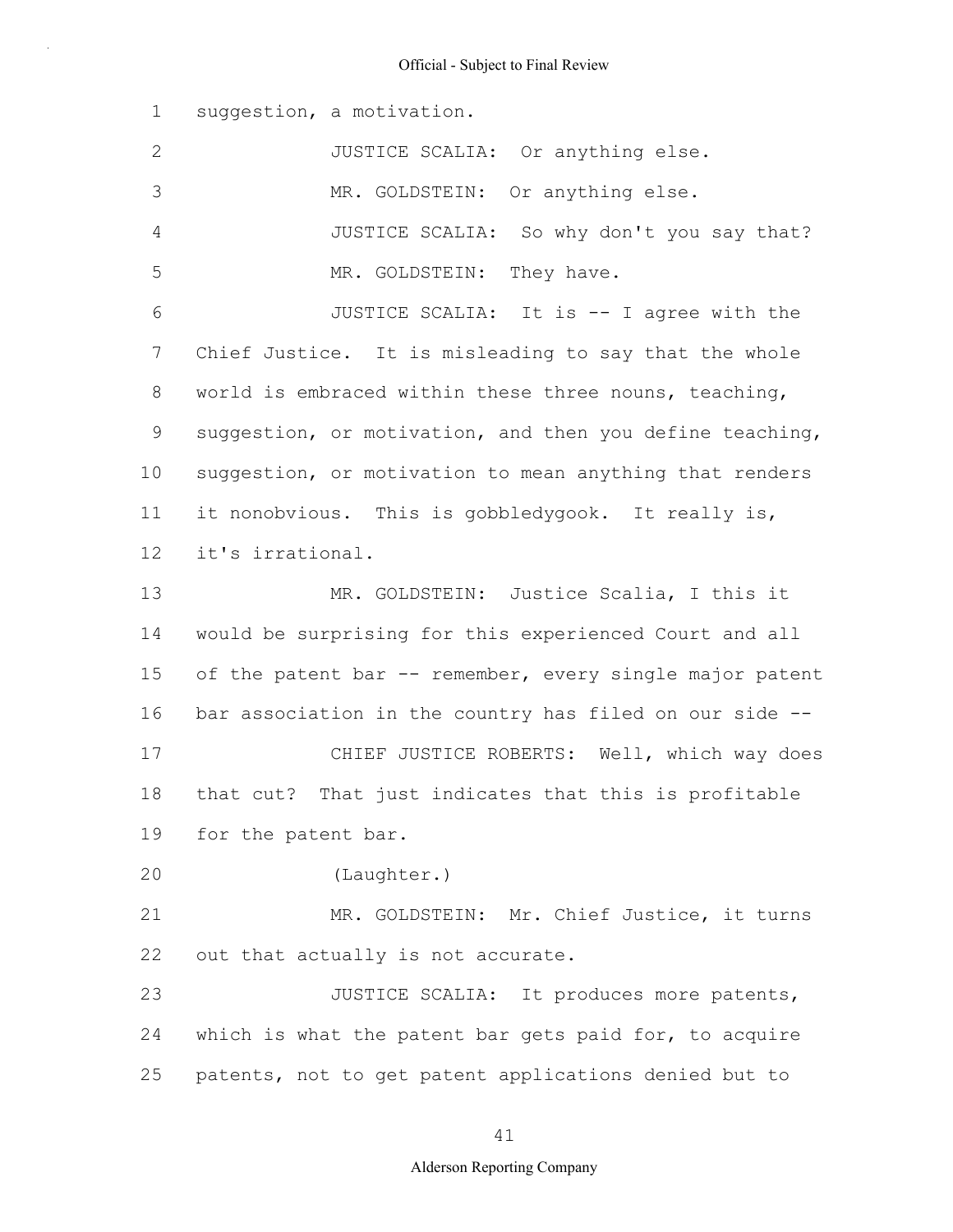1 2 3 4 5 6 7 8 9 10 11 12 13 14 15 16 17 18 19 20 21 22 23 24 25 get them granted. And the more you narrow the obviousness standard to these three imponderable nouns, the more likely it is that the patent will be granted. MR. GOLDSTEIN: Justice Scalia, that is not the point of these bar associations' either. These bar associations, including the American Bar Association, the American Intellectual Property Law Association, have lawyers on both sides of all these cases. They're looking for a test that has balance and that is what the Federal Circuit has done. Now, let me just say -- JUSTICE BREYER: As you know, we've had a series of cases and in these series of cases we have received many, many briefs from all kinds of organizations and there are many from various parts of the patent bar that defend very much what the Federal circuit does and there are many from parts of the patent bar and others who are saying basically that they've leaned too far in the direction of never seeing a patent they didn't like and that has unfortunate implications for the economy. So if you're going to these very basic deep issues, is there a reason for me to think, which I do now think, that there is a huge argument going on in those who are interested in patent as to whether there is too much protectionism and not enough attention paid to competition or whether it's about right, or whether

42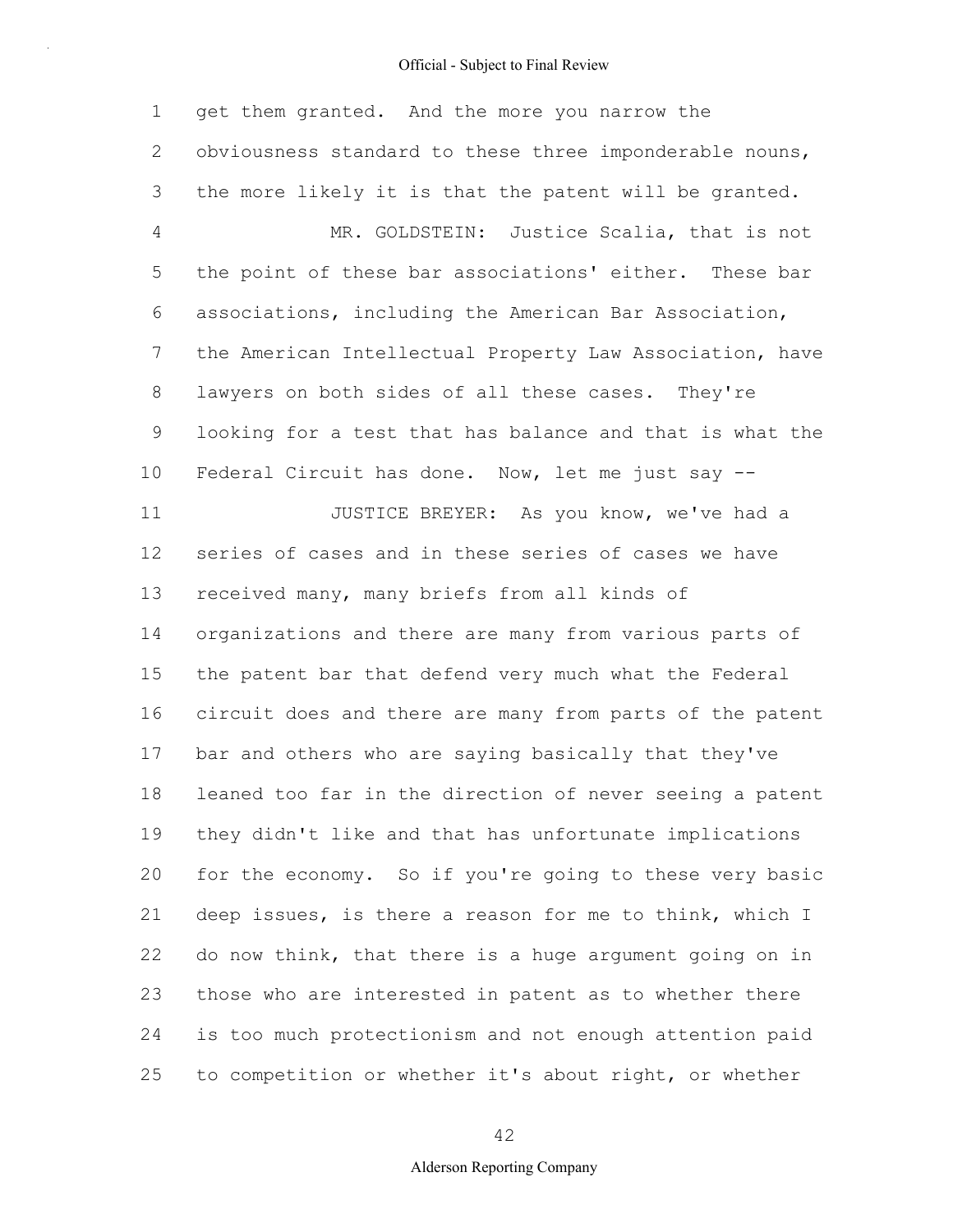1 it goes some other way.

2 3 4 5 6 In other words, your argument now suggests all this is well settled, but I tend to think maybe it isn't well settled and maybe it is a proper thing for us to be involved in. So what are your views since you brought it up?

7 8 9 10 11 12 13 14 15 16 17 18 19 MR. GOLDSTEIN: Justice Breyer, there is a big debate over whether or not there is too much patenting in this country and Congress is involved in the debate. What I don't think that there is that much debate about is whether a properly applied test that the Federal Circuit has articulated strikes the right balance, because that is why all of the patent bar associations have filed on our side, I think, and that is it takes account of the interests of both sides and that is it says, you're right, we have to be concerned about overpatenting, it says on the other hand we have to be very concerned about hindsight determinations of obviousness.

20 21 22 23 24 25 But I do want to just step back and make a point about judicial administration. If the ultimate conclusion of this Court is that teaching, suggestion, motivation just boils down into an inquiry into obviousness, I still think that an opinion that says that and says that it, that this Court believes that it

43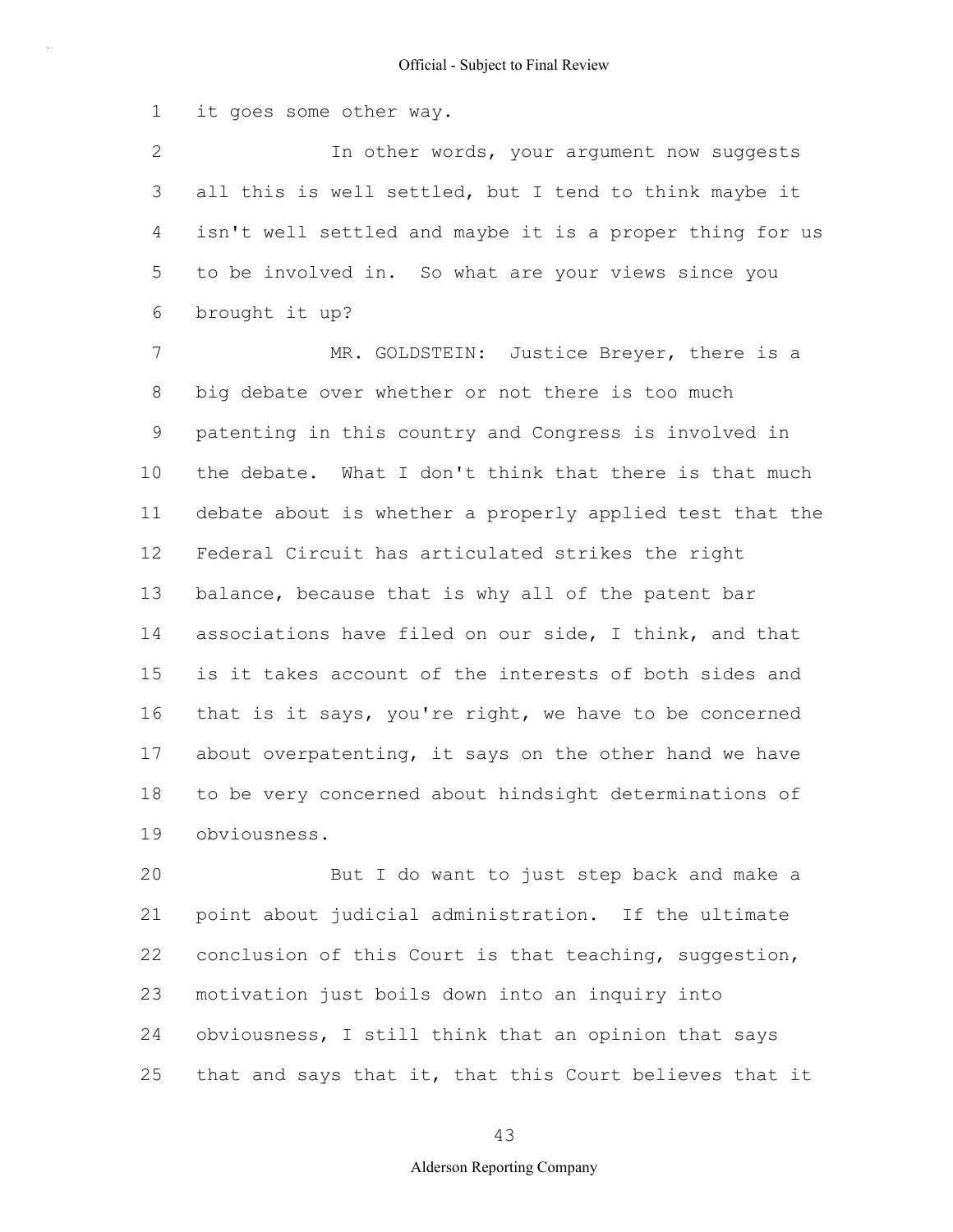1 2 3 4 5 6 7 8 9 10 11 12 is embracing the bottom line of what the Federal Circuit has been doing, is the one that will be much better for the patent system and for the courts, because we have a real concern and that was articulated -- asked about at least by Justice Ginsburg and Justice Scalia, and that is if you purport to change the rules unnecessarily, if you say we're going off in a different direction, this test has -- underlies 160,000 patents issued every year. There is no rhyme or reason to applying a presumption of validity if you're saying the patent examiner applied the wrong test. And it will create genuine dramatic instability.

13 14 15 16 17 The question I think is if you think instead that the teaching, suggestion, motivation test is incomplete, what is it that you want to add on top of it, and that's really what I didn't understand from the first half-hour. If it's going to be --

18 19 20 21 22 23 24 25 JUSTICE BREYER: It doesn't have to go on top. It's just to say what you've been saying, that what you're supposed to look to ultimately is whether a person, as the statute says, who is familiar with the subject, of ordinary skill in the art, whether to such a person this would have been obvious. Now, there are many, and this Court has listed several, factors that might count in favor of it not being obvious, such as

44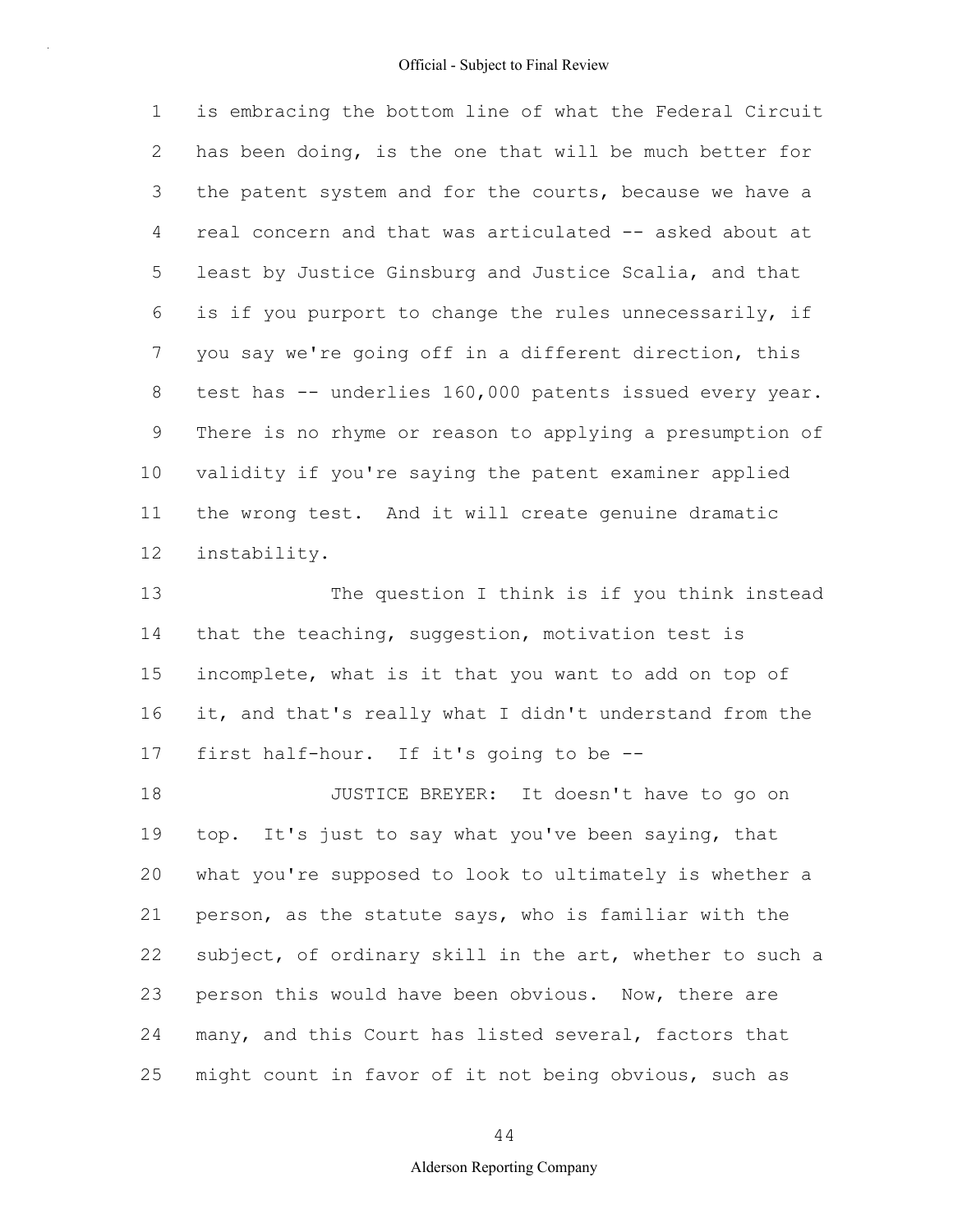1 2 3 4 5 6 7 8 9 10 11 12 13 14 15 16 17 18 19 20 21 22 23 24 25 people have been trying to do it for a long time and they haven't been able to figure out how. That's a good one, and there are some other ones here. If there's a teaching right there, it seems to cut the other way. But to hope to have a nonexclusive list seems to me a little bit like Holmes trying to hope to have an exclusive list of what counts as negligence. In the law we have many standards that you can get clues about, but you can't absolutely define them, and why isn't this one of them? MR. GOLDSTEIN: Justice Breyer, I think that's the dilemma that the Federal Circuit has been facing and is in answer to the criticism of Justice Scalia and that is the Federal Circuit isn't trying to articulate every single possible thing that can show you that it is obvious. What it's trying to do is focus you on the right question. It's trying to say, here's the process of invention: We have to figure out there's a problem. We have to figure out what prior art you're going to use. You have to figure out how you're going to combine it, and then you actually combine it. The act of invention, the thing that is the discovery that we want to encourage, is there in the middle. It's picking out the prior art and deciding how to put it together.

45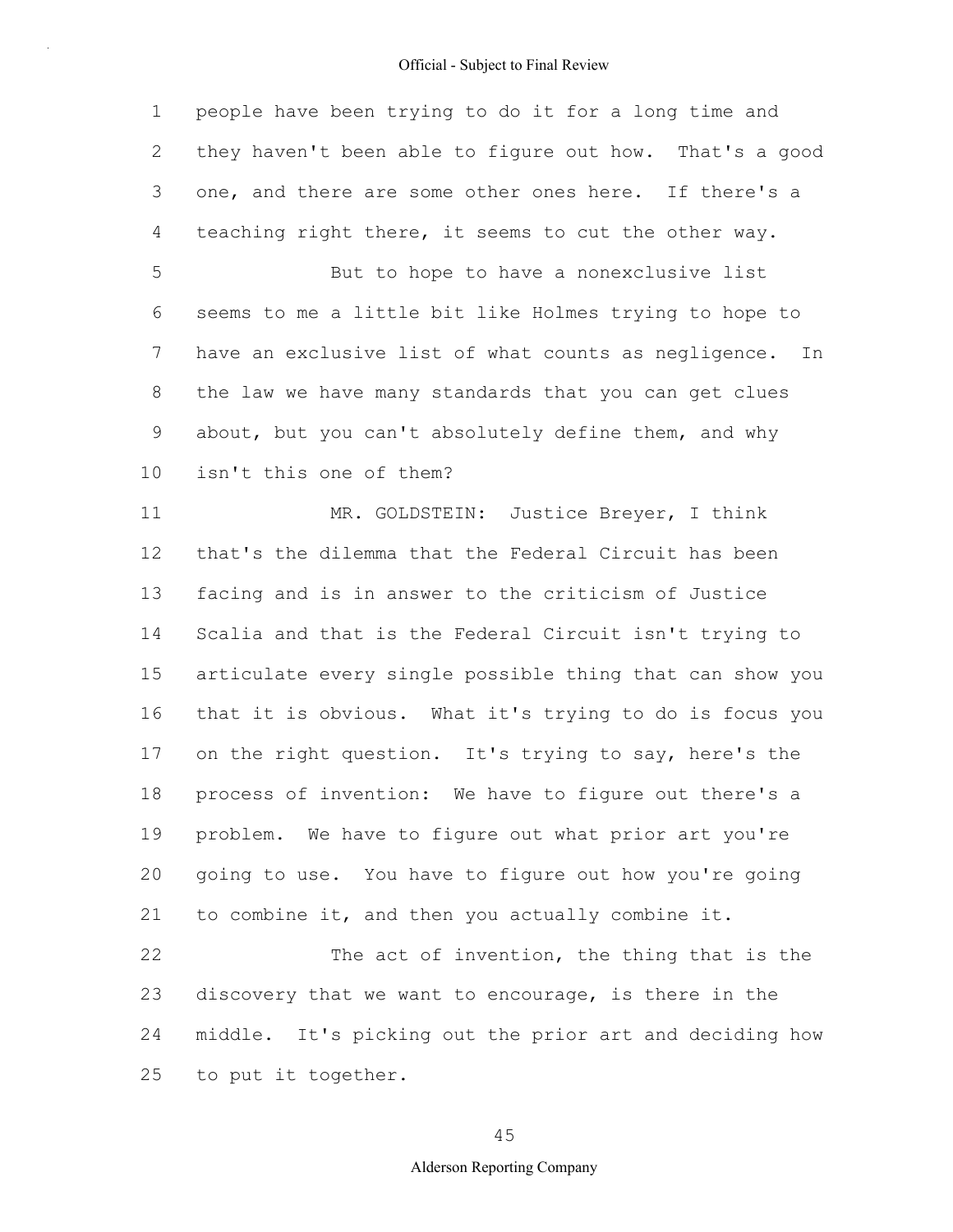1 2 3 4 5 6 7 8 9 10 11 12 13 14 JUSTICE BREYER: Supposing we then were to say exactly what this Court already said, that the standard here is obvious, we list a few of these additional factors that they've thrown in, and just as the Court said before, all these additional factors are there. They can be considered in an appropriate case, but it is important to remember that the ultimate matter which is for the judge is to apply the word "obvious" or not in light of the evidence and what the experts say and the facts as found by a jury or whoever is the factfinder. Would you have any objection to an opinion like that. MR. GOLDSTEIN: No. JUSTICE KENNEDY: Well then, in this case

15 16 17 18 19 20 21 22 23 24 25 let's assume that we all strike out on coming out with the magic formulation. One of the ways the law progresses is we go from case to case, and in this case you have two standards of operation. One is a pedal that basically operates by pressure. The other -- and by levers. Other is by electronics, and these are two different methods of making the carburetor release the fuel. So why not, so somebody combines them. Why is that such a big deal as, as claim 4 says it is. Certainly this inventor would not be the only one to think that the two could and should be combined.

46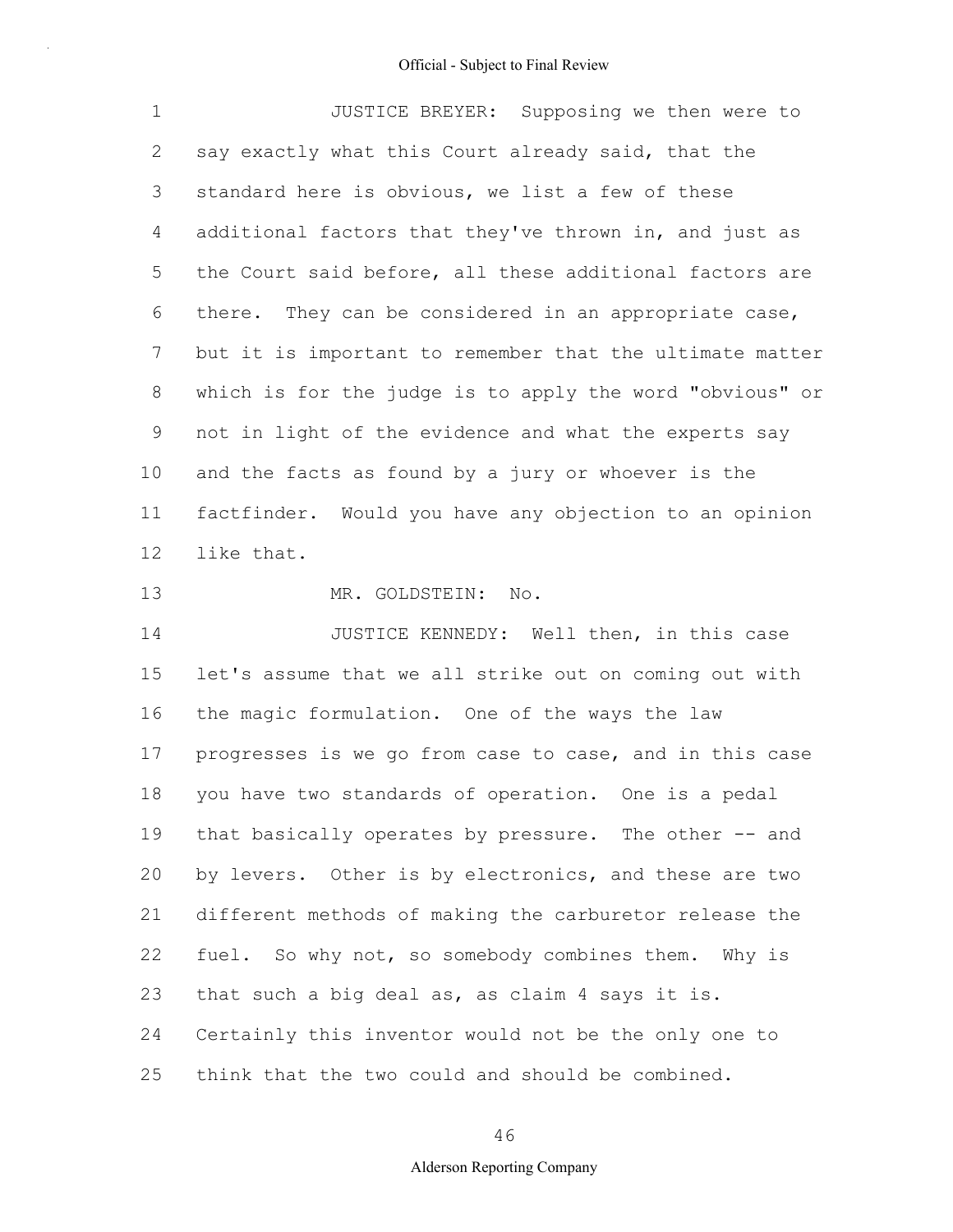| 1  | MR. GOLDSTEIN: Justice Kennedy, that's                   |
|----|----------------------------------------------------------|
| 2  | absolutely right, and I just want to focus you on why it |
| 3  | is you now think I lose. We don't lose because that's    |
| 4  | not our invention. The Federal Circuit's point was that  |
| 5  | that this invention, claim 4, does not put an electronic |
| 6  | throttle control together with an adjustable pedal.      |
| 7  | It's do it in a particular way. And let me take you in   |
| 8  | summary judgment in this case to the declarations and    |
| 9  | explain why it is that the experts here said you would   |
| 10 | not have done this. And I just have to urge the Court    |
| 11 | to cross the t's and dot the i's here and pay particular |
| 12 | attention to exactly what it is that we claimed and      |
| 13 | exactly what it is that they said rendered our patent    |
| 14 | obvious.                                                 |
| 15 | CHIEF JUSTICE ROBERTS: Where in claim 4 do               |
| 16 | you say it's putting it together in a particular way?    |
| 17 | MR. GOLDSTEIN: Mr. Chief Justice, if I can               |
| 18 | take you to the big book that I asked you to $-$ -       |
| 19 | CHIEF JUSTICE ROBERTS: Right, page 8.                    |
| 20 | MR. GOLDSTEIN: Page 8, exactly. And that                 |
| 21 | is, there are six different pieces to claim 4 and I'm    |
| 22 | going to take you to the relevant one. And they are the  |
| 23 | last two paragraphs here. We claim an electronic         |
| 24 | control attached to the support, so we specify where the |
| 25 | electronic control is going to be. And then we say       |

47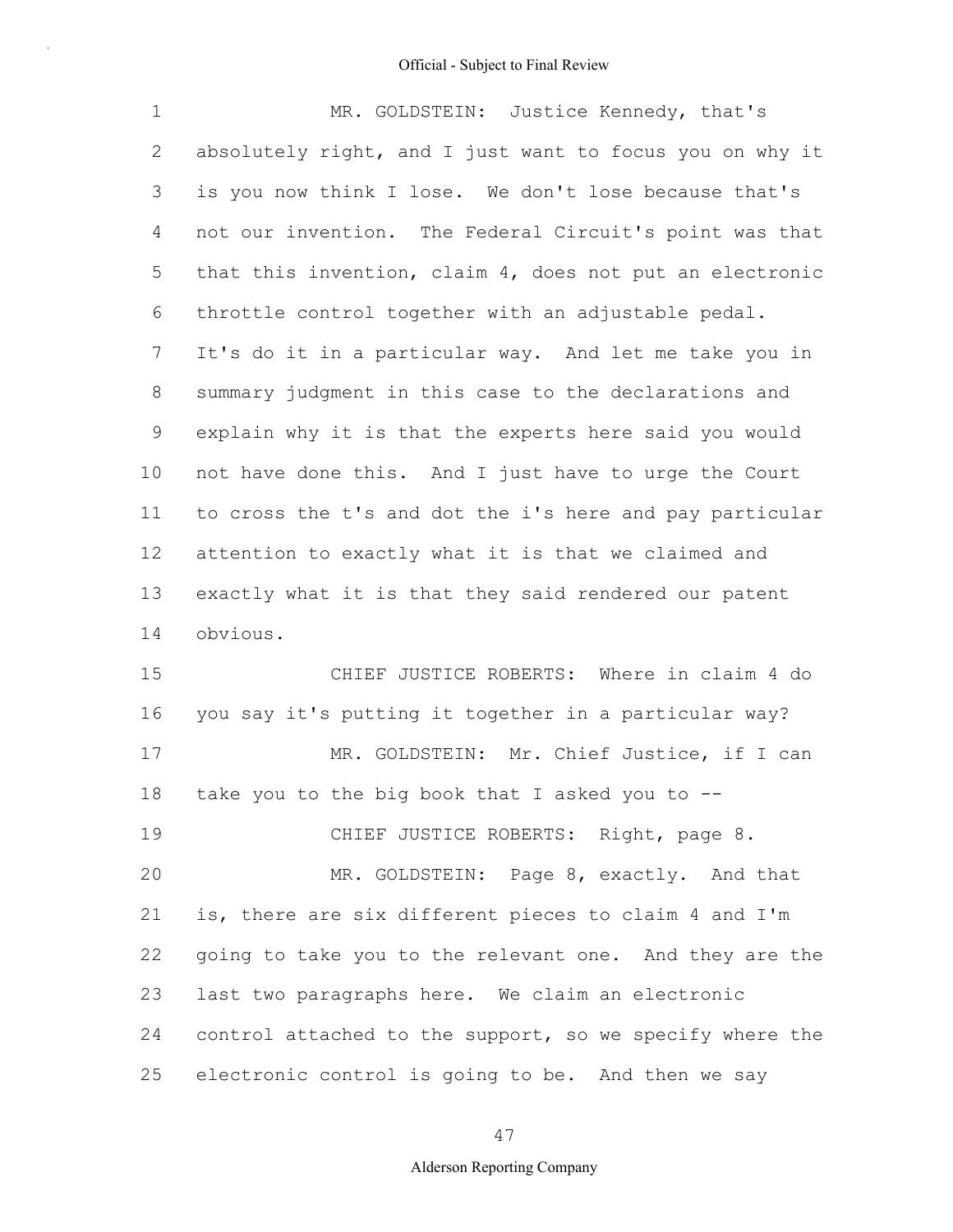1 2 3 4 5 where, what that electronic control is going to be responsive to, and that's the next paragraph: Said apparatus characterized by said electronic control being responsive to said pivot, and that said pivot is defined above to be a fixed pivot. So here is the design.

6 7 8 9 10 11 12 13 14 15 Let me take you to a picture if I could, and that's going to be at the back of the red brief. Engelgau is the third foldout page. It looks like this. What we say is there is going to be a fixed pivot. It's the red pivot in our picture, and there's going to be an electronic throttle control. That's actually on the - you can't see it because you're looking straight at the device. That's on the next page. It's in green. There's going to be an electronic throttle control and it's going to respond to that pivot.

16 17 18 19 20 21 22 23 24 25 So we specify where we're going to put the electronic throttle, on the support. That's what the Federal Circuit recognized was our invention. Now -- JUSTICE BREYER: Is it basically an invention where in fact there are only four or five moving parts on the thing that we have seen, every one of the moving parts is moving with a fixed ratio to the accelerator going up and down, as it must be because they're also moving in fixed ratio with the throttle thing coming out. And so, whichever of those four that

48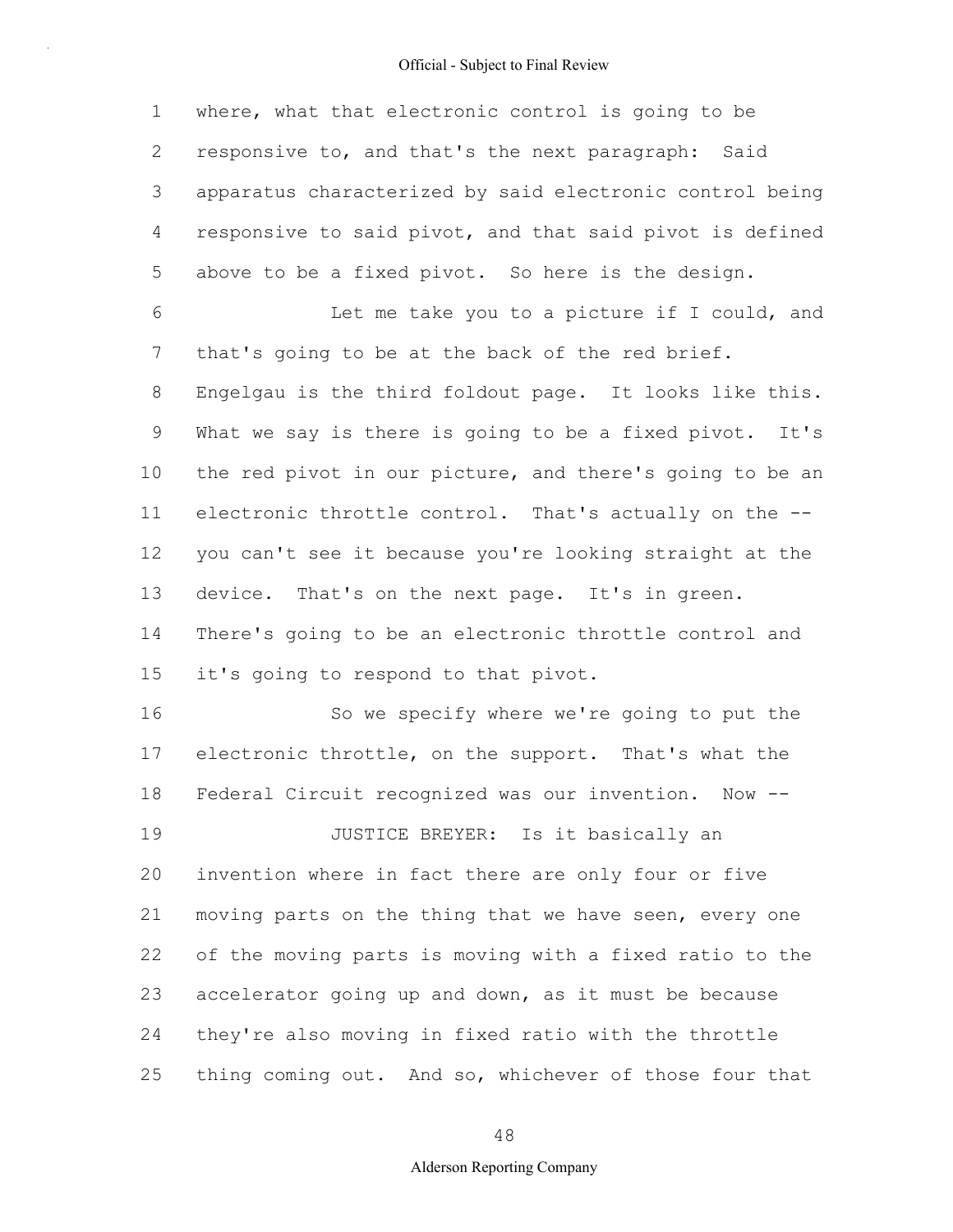1 2 3 4 5 6 7 8 9 10 11 12 13 14 15 16 17 18 19 20 21 22 23 24 25 you figured out you were going to attach it to, it's obvious, isn't it, that you have to attach it either to the pedal or to the throttle thing that comes out, or to a part of the machine that moves in fixed ratio to the movements of one of those two? Now, that's what I would find fairly obvious. Why isn't that obvious? MR. GOLDSTEIN: All right. Let me, Justice Breyer. The experts say it's not obvious and the reason nobody did it for 12 years and the reason that Asano was never combined with an electronic throttle control is explained in the record in this case and it's twofold. The first is, and I have to take you now to the picture of Asano because that's what the claim that is supposed to make our invention obvious is. They say you would have done this with Asano. What the experts say is this Asano thing, no one would ever use it at all. CHIEF JUSTICE ROBERTS: Who do you get to be an expert to tell you something's not obvious. MR. GOLDSTEIN: You get --CHIEF JUSTICE ROBERTS: I mean, the least insightful person you can find? (Laughter.) MR. GOLDSTEIN: Mr. Chief Justice, we got a Ph.D. and somebody who had worked in pedal design for 25 years.

49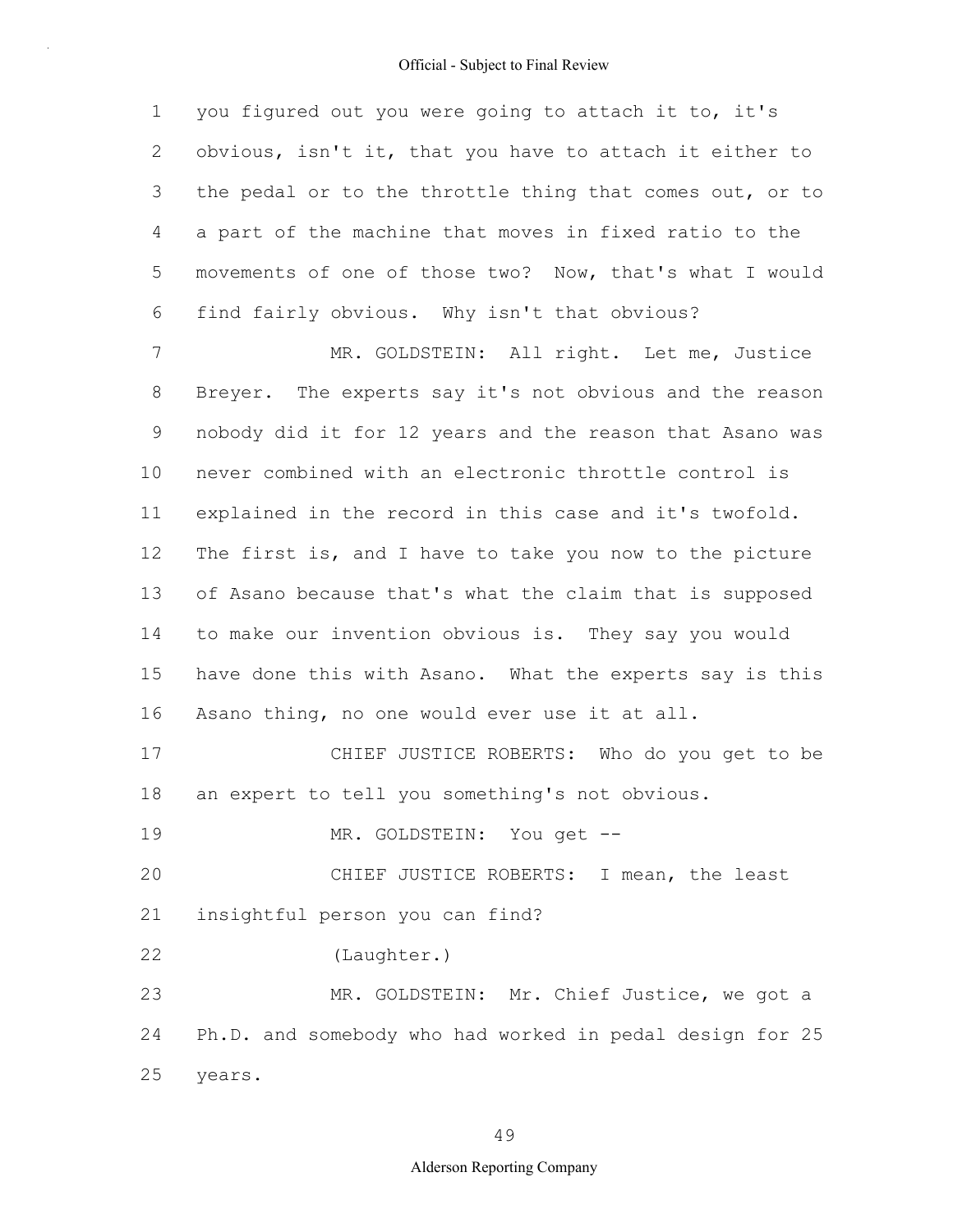| $\mathbf 1$  | CHIEF JUSTICE ROBERTS: Exactly.                          |
|--------------|----------------------------------------------------------|
| $\mathbf{2}$ | MR. GOLDSTEIN: And people who actually know              |
| 3            | this industry. And they, there are two things that come  |
| 4            | from the record in this case. The first is all of the    |
| 5            | experts and Engelgau himself testified not simply, no,   |
| 6            | this is not obvious, but you would have never used Asano |
| 7            | to solve this or any other problem with an electronic    |
| 8            | throttle control.                                        |
| 9            | JUSTICE SCALIA: Excuse me. You keep coming               |
| 10           | back to Asano. Why do you keep coming back? Your claim   |
| 11           | here does not say anything about Asano.                  |
| 12           | MR. GOLDSTEIN: Justice Scalia, the way                   |
| 13           | these cases are litigated, and properly so, is the other |
| 14           | side says this would be obvious in light of a particular |
| 15           | piece or collection of prior art. You may have a         |
| 16           | nonprior art motivation to combine them, but you're      |
| 17           | going to say something else already exists. They say     |
| 18           | it's Asano, and you're going to combine it with          |
| 19           | something else. This is their motion. Their argument,    |
| 20           | the argument that was presented to the Federal Circuit,  |
| 21           | was that you would take Asano. That's why --             |
| 22           | JUSTICE SCALIA: I think they happened to                 |
| 23           | use Asano simply because that's what you stuck it on.    |
| 24           | But I think their basis, their basic point, is anybody   |
| 25           | would have thought to stick it on, whether it's stick it |

50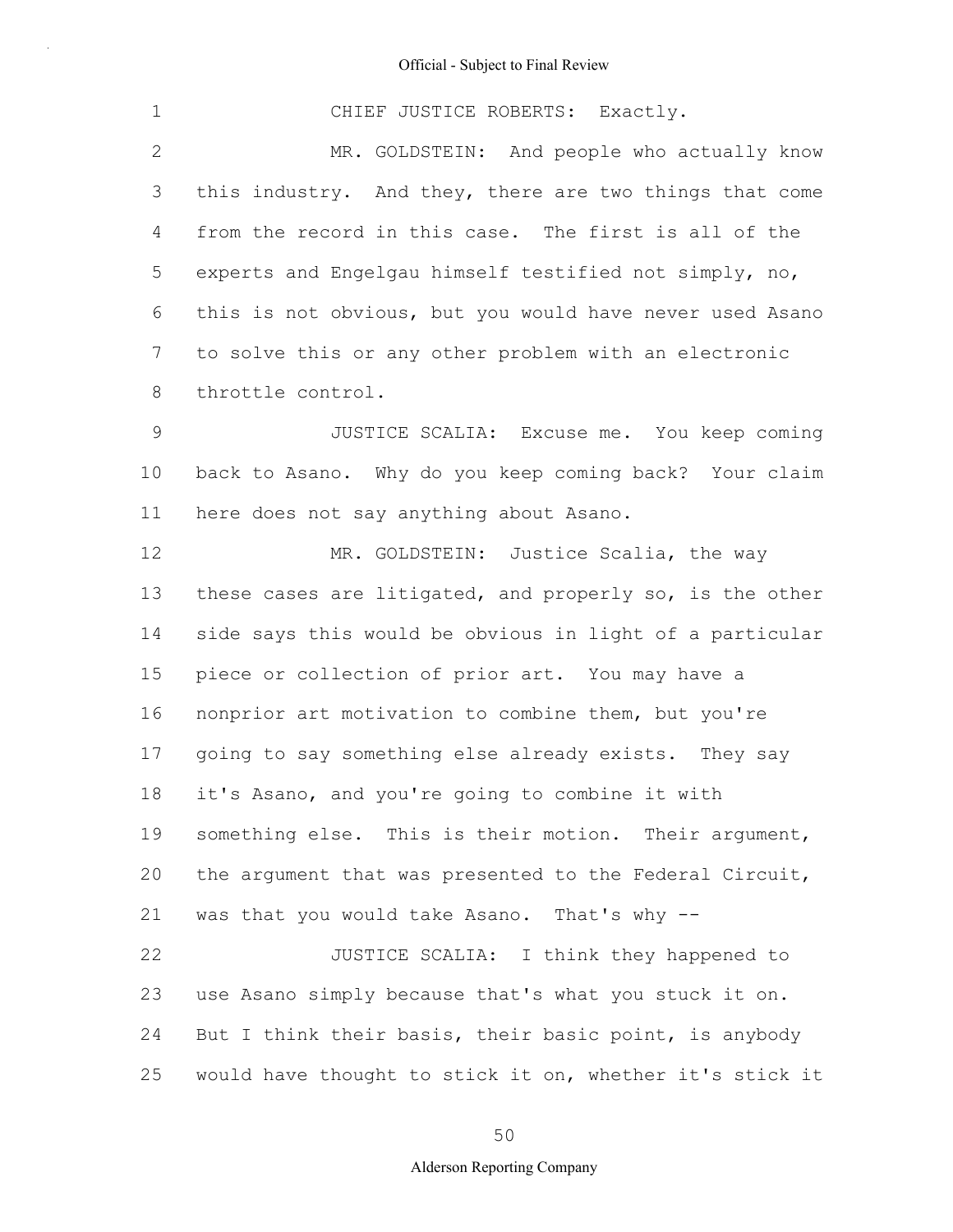1 on Asano or stick it onto some other mechanical

2 accelerator mechanism.

25

3 4 5 6 MR. GOLDSTEIN: Well, that is not -- we did not stick it on Asano. Nobody stuck it on Asano. They picked Asano because it was the prior art of adjustable pedal designs.

7 Justice Scalia, you --

8 9 10 11 CHIEF JUSTICE ROBERTS: Well, that's because the Federal Circuit's approach focuses narrowly prior to our grant of certiorari, allegedly more flexibly after, on prior art, as opposed.

12 13 14 To I would say common sense. And so they say we have to find something in prior art to show that this was non -- that this was obvious.

15 16 17 18 19 20 21 22 23 24 MR. GOLDSTEIN: Mr. Chief Justice, that's not correct. Even under a capability standard, even under an extraordinary innovation standard, you are going to compare something to prior art. You're going to take what exists now and compare it to what existed before, no matter what standard you're employing. And what they did is they compared it to the prior art, which is Asano, and the Federal Circuit said, all right, you want to say it will come from Asano. It would not come from Asano for either of two reasons.

The first is you would never use Asano.

51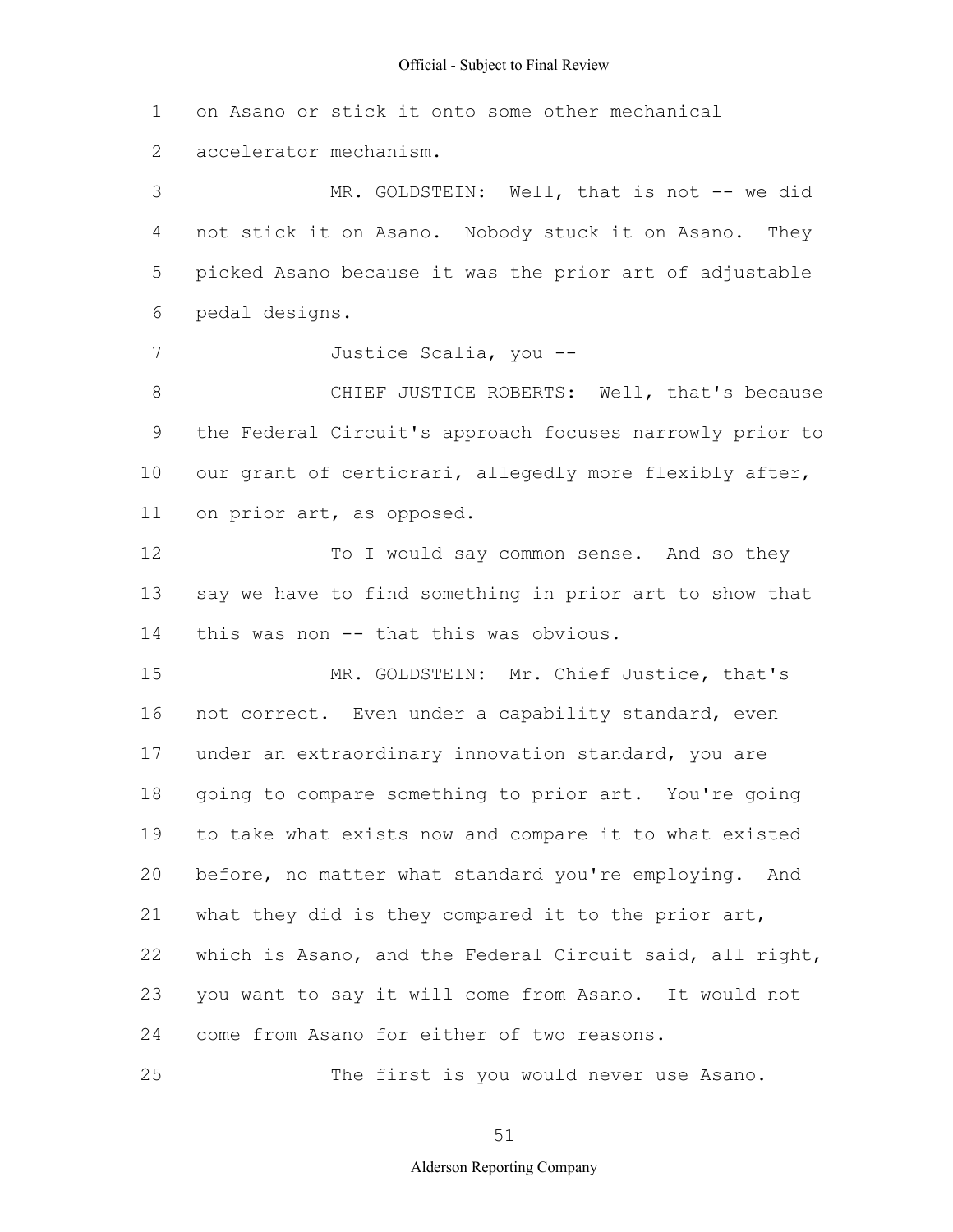1 2 3 4 5 6 7 8 9 10 11 12 13 14 15 That's the expert testimony. The second is the reason given by the PTO in its brief in this case and that is you wouldn't put it on the pin that would render Engelgau obvious. You would put it somewhere else. They say that you would put it attached to a lever up high. What I want to make clear is two things. The first is, though the Federal Circuit has in recent opinions been quite emphatic about how inclusive its test is, it has consistently cited earlier Federal Circuit precedent and said that the other side and the people who claimed that their standard is too narrow and misguided are mischaracterizing it. And the second is, the judgment in this case quite explicitly acknowledges and implies the implicit teaching, suggestion, motivation standard.

16 17 18 19 20 21 22 23 24 25 So I don't want you to have the mistaken impression that there has been some radical change in Federal Circuit law. But no matter what one thinks about the differential between Federal Circuit law today and Federal Circuit law a year ago or two years ago, there is a quite considerable cost by articulating a desire to head off in a new direction, because there will be dramatic instability in the patent system, the incalculable investments that underlie current patents. There is nothing fundamentally not functional about how

### 52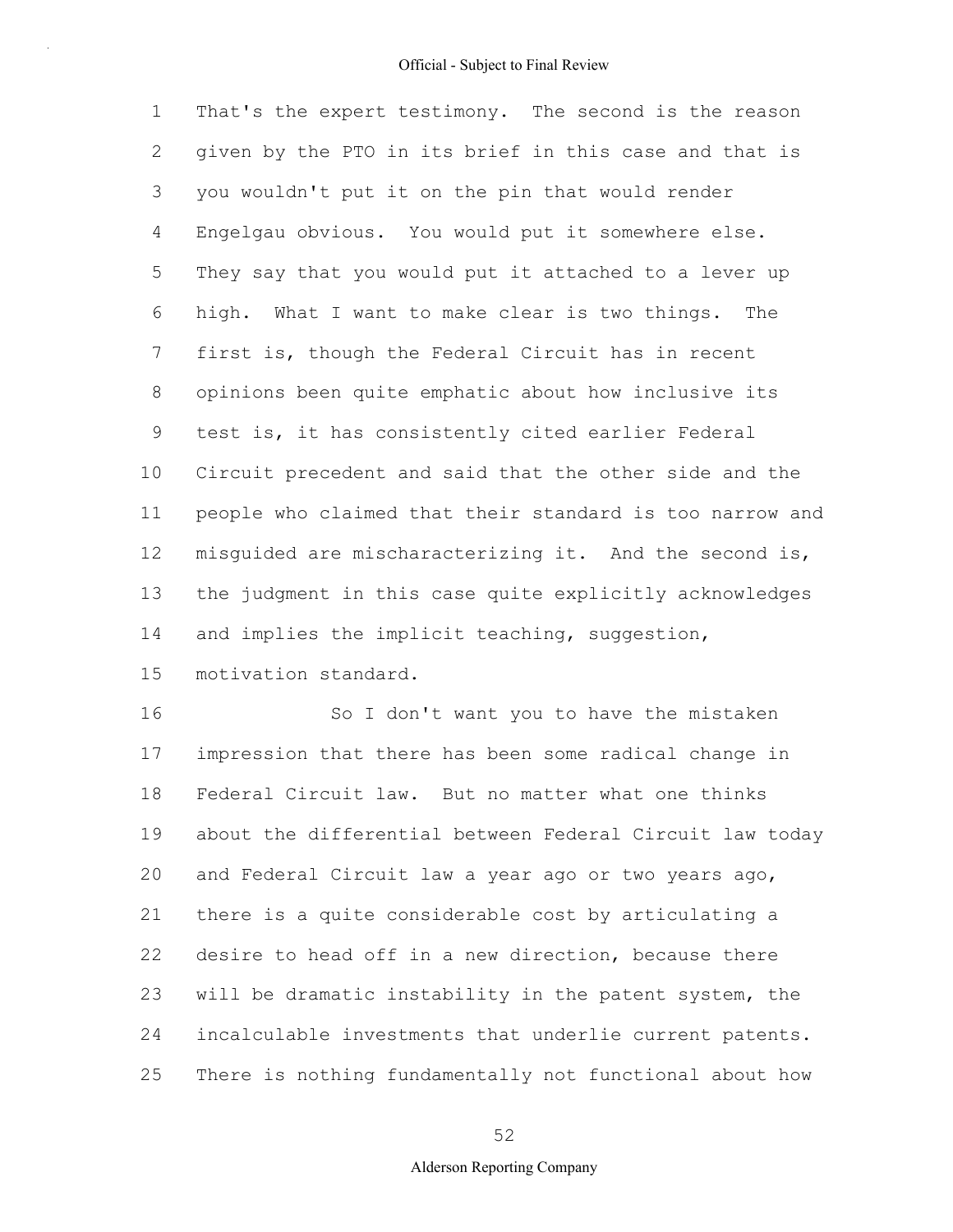1 2 3 4 5 6 7 8 9 10 11 12 13 14 15 16 17 18 19 20 21 22 23 24 25 the Federal Circuit is approaching this question. It has had decades to look at this to try and elaborate a standard. This court in cases like Sakraida and -- JUSTICE BREYER: And it so quickly modified itself. JUSTICE SCALIA: And in the last year or so, after we granted cert in this case after these decades of thinking about it, it suddenly decides to polish it up. MR. GOLDSTEIN: Justice Scalia, if you actually believe that, then you just don't believe the judges in the Federal Circuit because in each of these opinions they say quite explicitly we are not changing it. JUSTICE ALITO: Would you dispute that in some of the earlier cases, like Dembiczak with the garbage bag that looks like a pumpkin, that this TSM test was applied in a way that seemed to ask for something quite explicit in the prior art? MR. GOLDSTEIN: I do think that you can find outliers. I think that's fair. These judges as I said have heard 300 of these cases. There are mistakes in the Patent Office; there are mistakes by judges. The Federal Circuit explains in Dembiczak what it was actually looking for is an explanation. It wasn't

53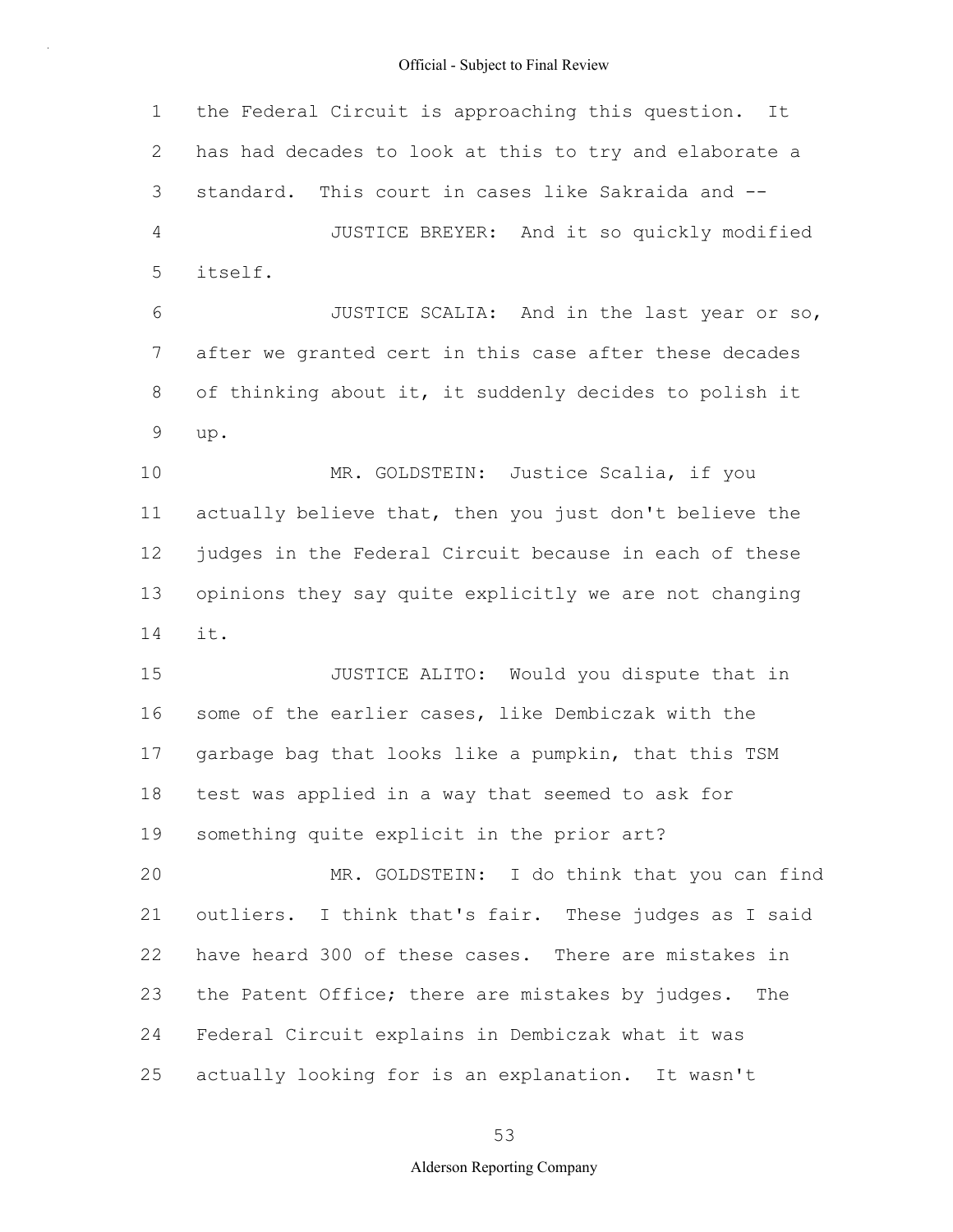1 2 3 4 saying that you had to use the prior art, and it has tried to make quite clear that the law is not that you have to have prior art. Or that those decisions here today.

5 6 7 8 9 10 11 12 13 14 15 16 17 18 19 20 21 22 23 24 25 You can't take, in a system that produces so many patents, and say ah, look at this side swing patent, or the garbage bags, and draw from that the conclusion that the system is fundamentally broken. Justice Breyer, I meant to come back to that. We can look through the studies, we cite a series of empirical studies in our brief that have looked at this problem, the rhetorical claim that the obviousness rule is leading to gross over-patenting. JUSTICE STEVENS: Tell me again, just to be sure I have it my -- tell me very briefly, what it is that makes this invention nonobvious? MR. GOLDSTEIN: Two things. The first is -and they do arise from the other side's motion under Asano. First you wouldn't have chosen Asano. The second is the Federal Circuit explained -- excuse me, the Solicitor General explains that you would have put the electronic throttle control somewhere else, technically on what's called pivot 60, which would not, would have rendered, would have not have rendered Engelgau obvious.

54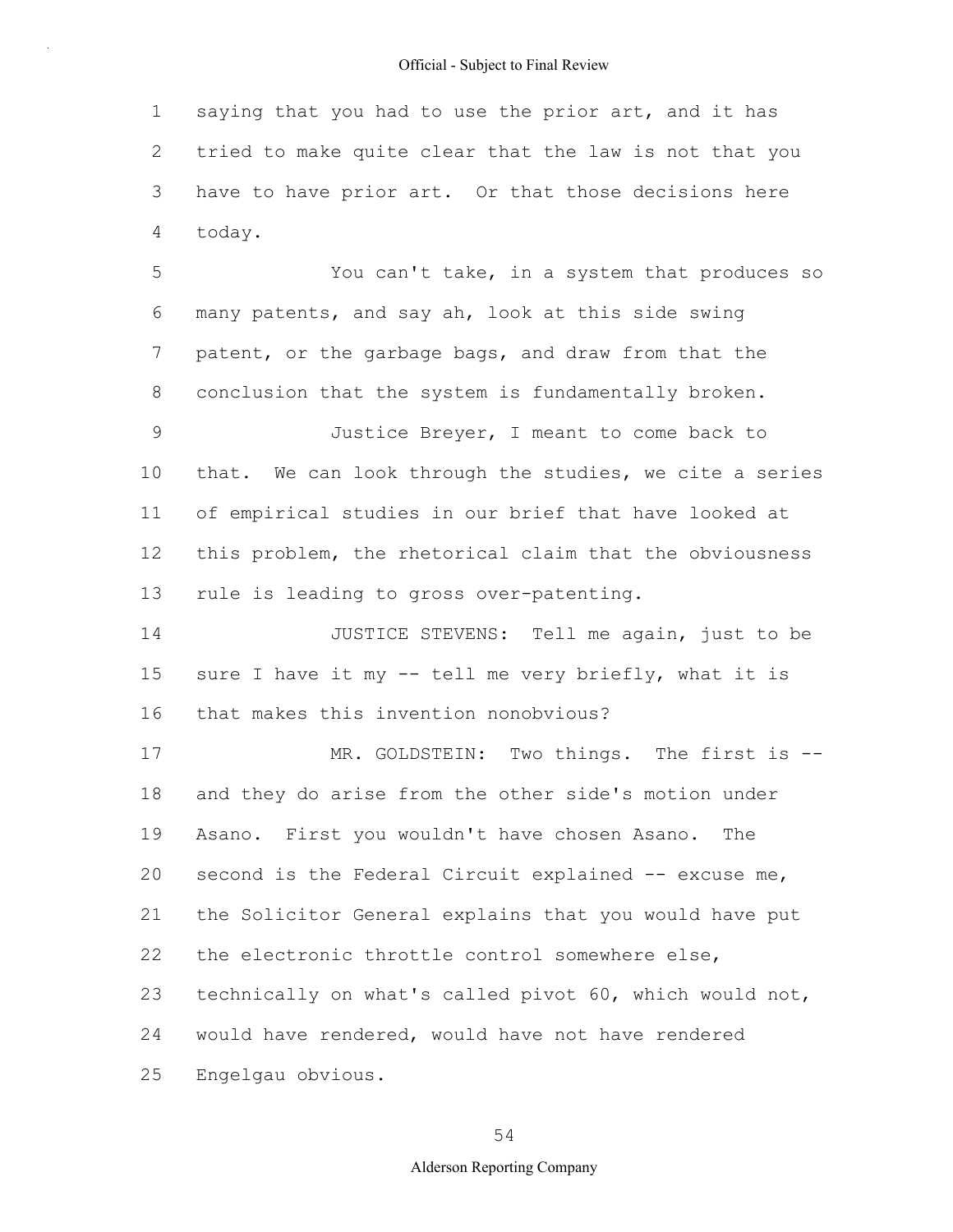| $\mathbf 1$   | JUSTICE STEVENS: The invention, to use an                |
|---------------|----------------------------------------------------------|
| 2             | old-fashioned term, is the decision of where to put the  |
| 3             | control.                                                 |
| 4             | MR. GOLDSTEIN: That is the extent of the                 |
| 5             | entire invention.                                        |
| 6             | CHIEF JUSTICE ROBERTS: And just -- what                  |
| 7             | makes it nonobvious is that it's attached to a nonmoving |
| 8             | piece?                                                   |
| $\mathcal{G}$ | MR. GOLDSTEIN: An adjustable pedal that has              |
| 10            | a nonmoving pivot, yes.                                  |
| 11            | JUSTICE SCALIA: But the claim doesn't                    |
| 12            | require that.                                            |
| 13            | MR. GOLDSTEIN: Yes it does. It does.<br>T                |
| 14            | promise.                                                 |
| 15            | (Laughter.)                                              |
| 16            | CHIEF JUSTICE ROBERTS: But just to follow                |
| 17            | up from Justice Stevens' question, what makes this       |
| 18            | nonobvious is the decision to place the electronic       |
| 19            | control on a part of the car that doesn't move?          |
| 20            | MR. GOLDSTEIN: On the support --                         |
| 21            | CHIEF JUSTICE ROBERTS: Right.                            |
| 22            | MR. GOLDSTEIN: And then a particular kind                |
| 23            | of adjustable pedal. That's the state of the record so   |
| 24            | far.                                                     |
| 25            | JUSTICE BREYER: I'm sorry. Doesn't the                   |

55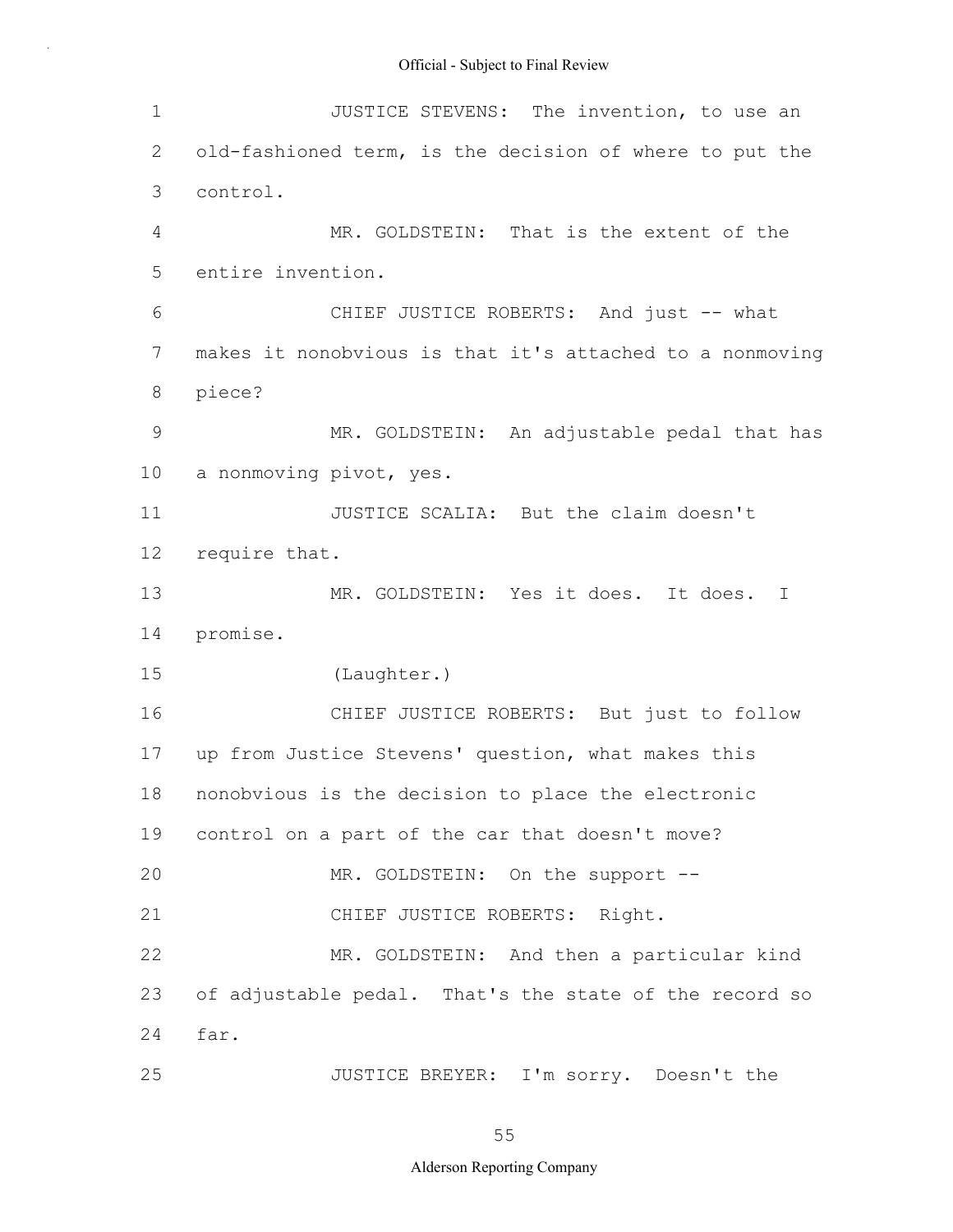1 2 3 4 5 6 7 8 9 10 11 12 13 14 15 16 17 18 19 20 21 22 23 24 25 axis turn? MR. GOLDSTEIN: Does the pivot turn? JUSTICE BREYER: Isn't there an axis, and the axis turns? MR. GOLDSTEIN: Yes. JUSTICE BREYER: The pivot rotates? MR. GOLDSTEIN: The pivot rotates, but it doesn't  $--$  the difference is that the pivot doesn't move with the adjustment of the pedal. It spins around, of course, you have to have something that you can -- but the prior art, almost all that involved a pivot that when the pedal moved out, the electronic throttle control would go with it. CHIEF JUSTICE ROBERTS: And the wires would get worn, worn down, right? And the invention here is well, let's not put it somewhere where it doesn't move, and so the wires won't move and it won't get worn down. MR. GOLDSTEIN: That would be a motivation. That's absolutely right, why you would want to improve on the part. The Federal Circuit said that you would never do it in the way that was described here. You may be able to prove it some other way on a remand. This was a very specific motion, and the Federal Circuit faithfully addressed the claim of obviousness that was presented to it.

56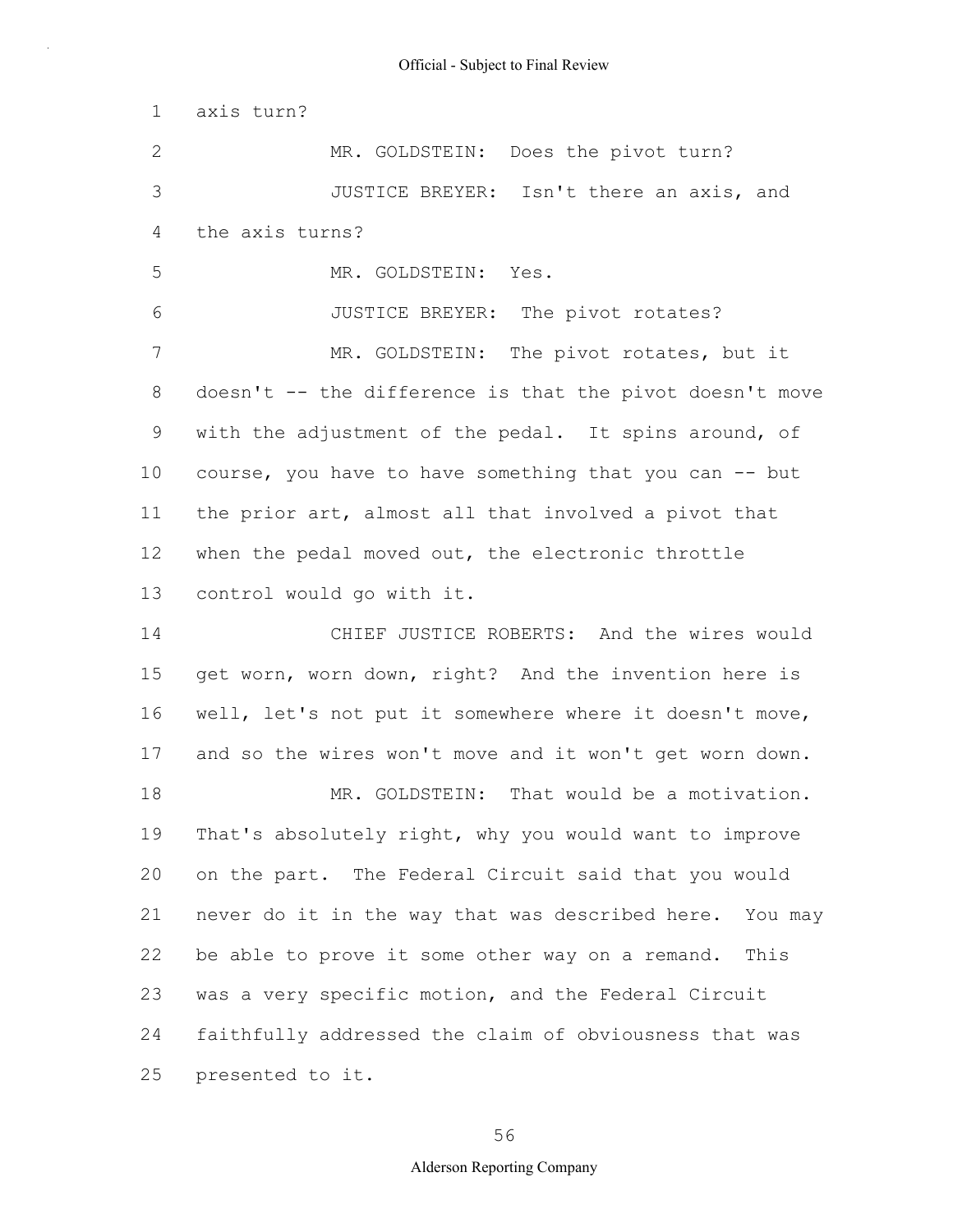| $\mathbf 1$ | CHIEF JUSTICE ROBERTS: Thank you.                        |
|-------------|----------------------------------------------------------|
| 2           | Mr. Dabney, you have three minutes remaining but you may |
| 3           | take four.                                               |
| 4           | REBUTTAL ARGUMENT BY JAMES W. DABNEY                     |
| 5           | ON BEHALF OF PETITIONER                                  |
| 6           | MR. DABNEY: Thank you, Mr. Chief Justice.                |
| 7           | As someone who tries patent cases, there is              |
| 8           | no legal regime that is a greater generator of patent    |
| 9           | litigation than the teaching suggestion motivation test  |
| 10          | that is urged by the respondent. Where in this           |
| 11          | unbelievable situation where, in the District Court,     |
| 12          | this Court's precedents were cited, were not followed.   |
| 13          | In the Court of Appeals, this Court's precedents in      |
| 14          | Anderson's-Black Rock and others were cited, not         |
| 15          | distinguished, followed at all.                          |
| 16          | If the law of this Court had been applied in             |
| 17          | the District Court I wouldn't be standing here right     |
| 18          | now. The reason that we have this, this proceeding       |
| 19          | going on is because of this extraordinary situation,     |
| 20          | where notwithstanding that this Court has issued         |
| 21          | precedents in a variety of circumstances dealing with    |
| 22          | multiple technologies, lots of different kinds of        |
| 23          | differences, lots of different kinds of alleged          |
| 24          | innovation, they are simply not paid attention to in the |
| 25          | corpus of the Federal Circuit's case law up until about  |

57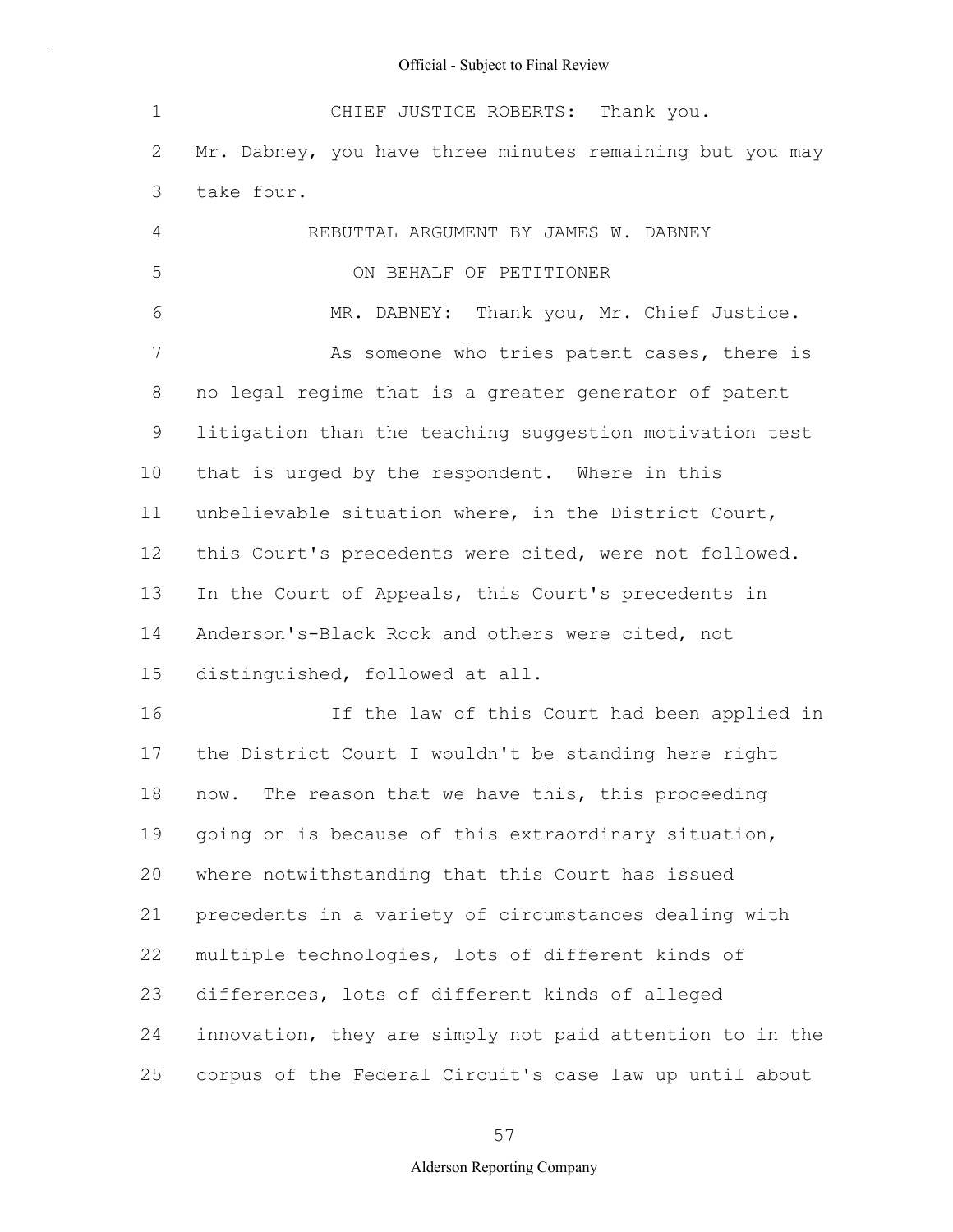1 a month ago.

2 3 4 5 6 7 8 9 10 11 12 13 14 15 16 17 18 19 20 21 22 23 24 25 So the, this Court could do no greater service to the actual process of determining whether claimed subject matter does and does not comply with the statute than to decide with case. The worst possible thing that can happen in this case is for the case not to end here, and for the Court not to provide a precedent as it has done in so many particular past cases, and give the public an example of a particular claim and a particular difference that does not meet the standard. What's made clear throughout the history of patent decisionmaking is that no verbal formula is ever going to get you there. What we have as a functional approach; it's not as opposing counsel suggests -- is "it" apparent, is "it" obvious, would it have been obvious to do "it?" What this Court has held over and over again starting with the doorknob case in 1851 is to pose a problem. Would it have -- JUSTICE KENNEDY: What about in this case where the wires were getting frayed until this disclosure? MR. DABNEY: That's not, if you read the affidavits carefully that is not an accurate

58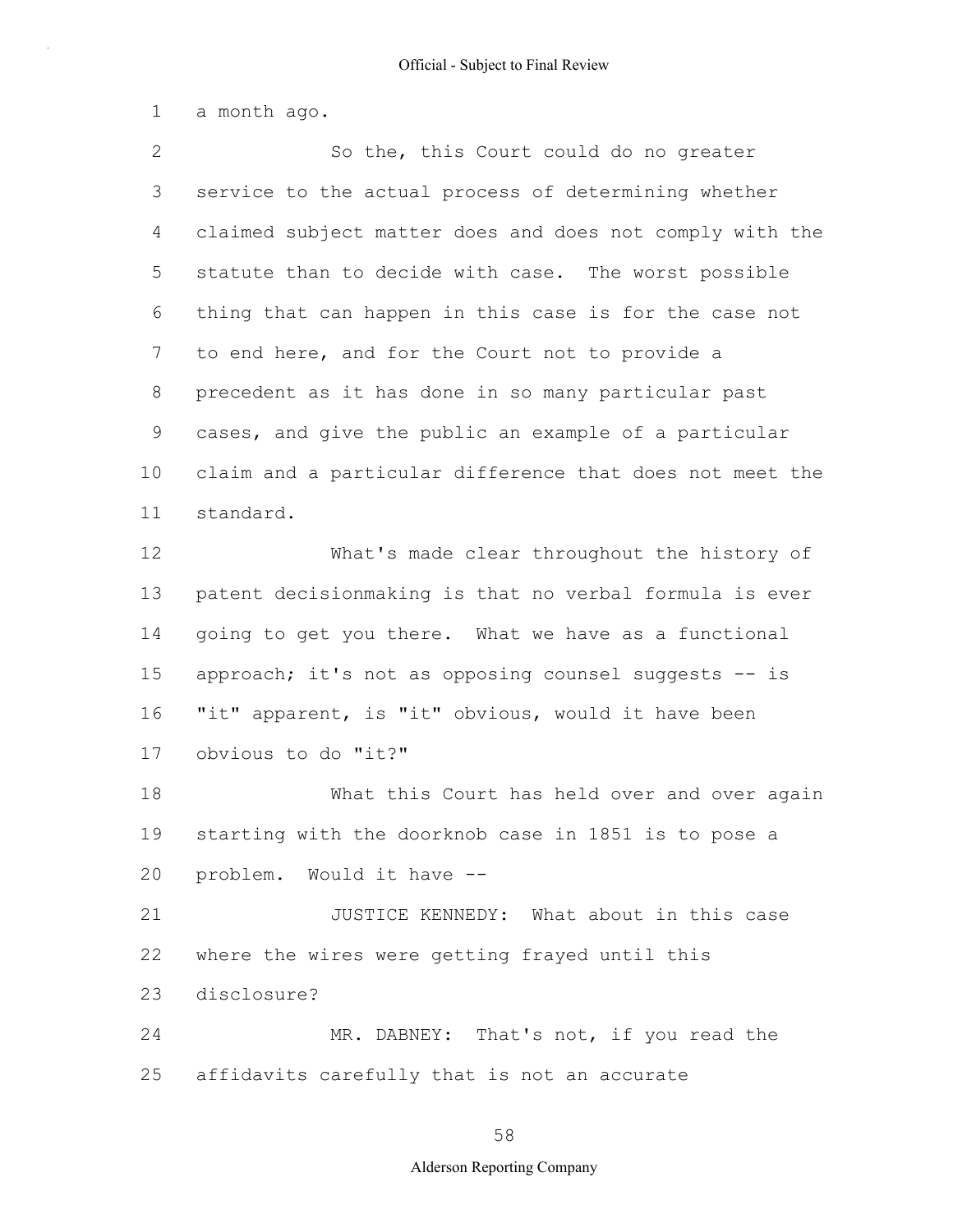1 2 3 4 5 6 7 8 9 10 11 12 13 14 15 16 17 18 19 20 21 22 23 24 25 characterization of -- of any evidence put in by the petitioner. That was an argument -- JUSTICE KENNEDY: So suppose I read the record the other way. Suppose I read the record as saying this invention stopped the wires from being frayed and therefore it was an advance. MR. DABNEY: That would be, to the extent that that -- if that is established that could be taken into consideration along with other facts. JUSTICE BREYER: Why would that be? I mean, I've worked out that the raccoons are gnawing the machine, at the bottom of the garage door and that's a problem. So I move it to the top of the garage door. Does that suddenly -- nobody before thought of moving it to the top of the garage door; nobody before had thought of moving it to a different part that moves in a constant ratio with the accelerator. MR. DABNEY: What the statute calls for, Justice Kennedy, is not to focus on a particular subjective problem like fitting into a Ford F 350, or particular difference between a prior art pedal that provides wire chafing and a claimed invention. The law has always required that the patentability be determined by the smallest amount of difference. So if it were true that there was wire chafing, that that was a

59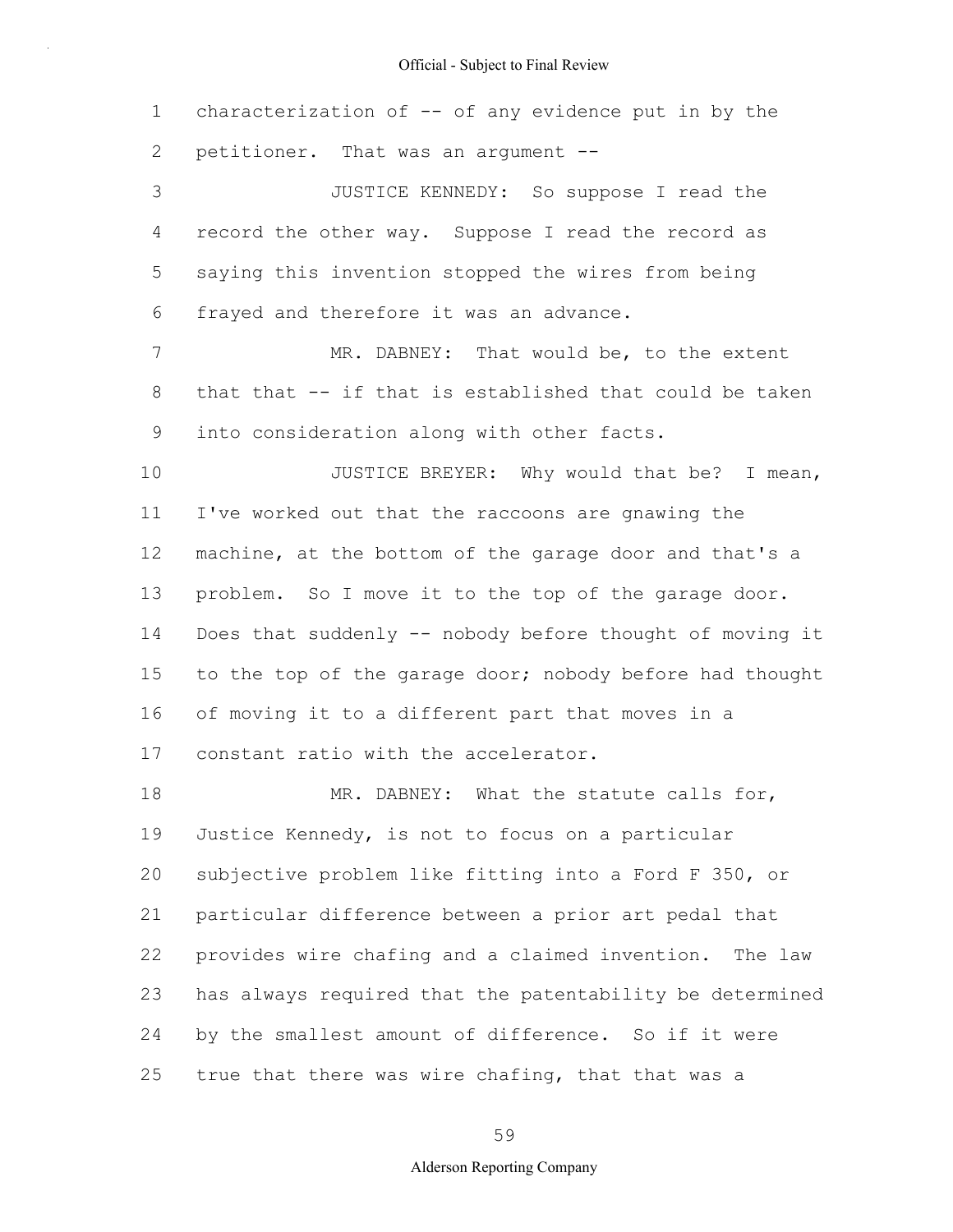1 2 3 4 problem that would have had to have been overcome, if you started with a prior art pedal that, that provided for wires to move -- well then, maybe that combination would not make the claimed subject matter obvious.

5 6 7 8 9 10 11 12 13 But that would not foreclose the defendant from saying well, this other technology over here that doesn't suffer from that problem, it's a simple matter to modify that, so the premise of the question, that because there is some other potential combination that might have been, might have been more difference or less reason to modify it than the one that's relied on by the petitioner, is legally not material to the decision in this case.

14 15 16 17 18 19 20 21 22 23 24 So I respectfully submit that the -- I really have to emphasize this. I mean, this is a litigation between, you know, two real businesses. The justified expectations, Justice Souter that I think this Court has recognized over and over again, are the expectations of real innovators, who make real products and have real inventions. And -- and I think it would come as a great surprise to the owner of the Asano patent to find as Justice Breyer suggested, that in order to supply it to a modern vehicle maker it would have to pay tribute to the Engelgau patent.

25 Thank you.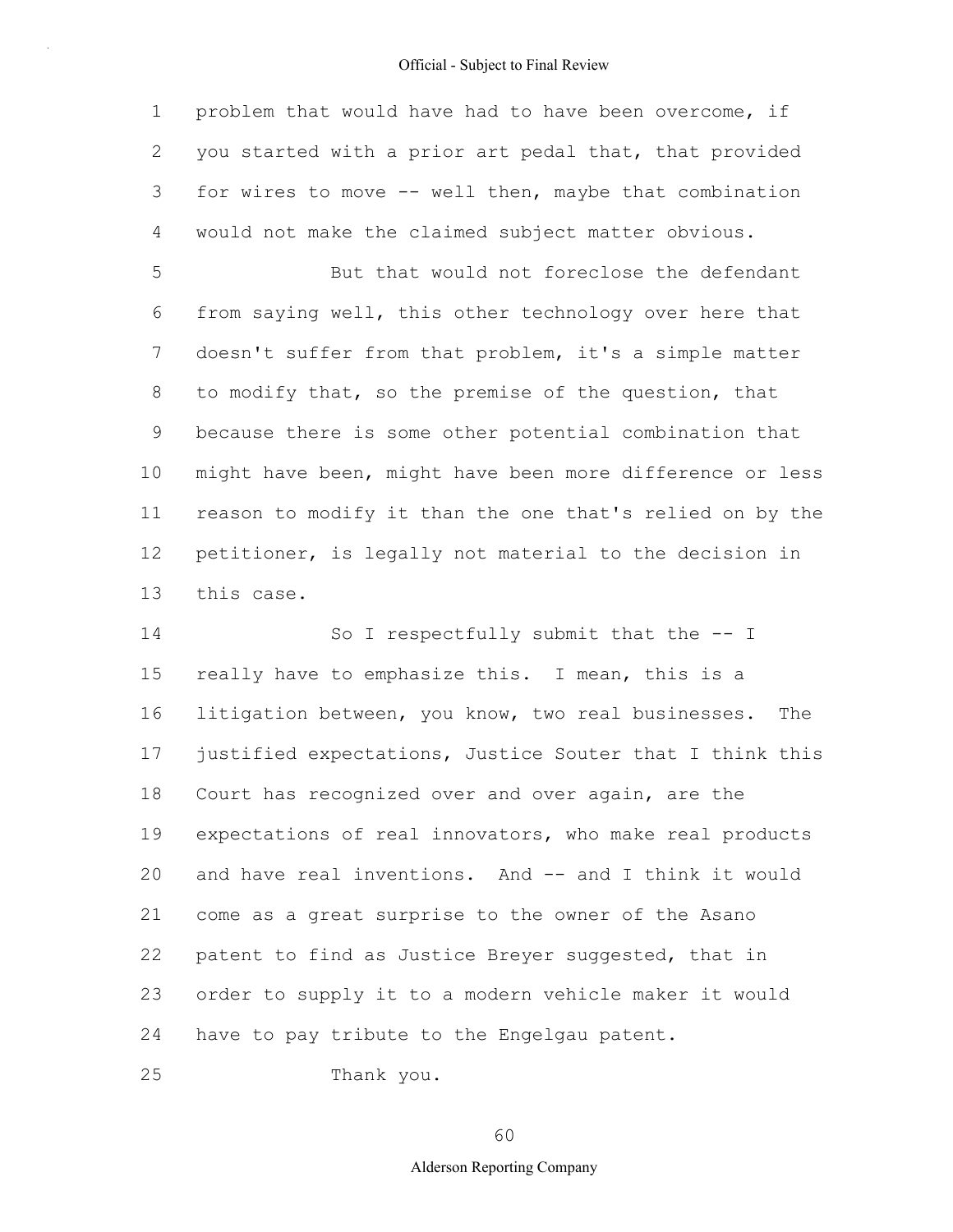| $\mathbbm{1}$  | CHIEF JUSTICE ROBERTS: Thank you, Counsel. |
|----------------|--------------------------------------------|
| $\mathbf{2}$   | The case is submitted.                     |
| $\mathfrak{Z}$ | (Whereupon, at 12:07 p.m., the case in the |
| $\overline{4}$ | above-entitled matter was submitted.)      |
| $\mathsf S$    |                                            |
| $\epsilon$     |                                            |
| $\sqrt{ }$     |                                            |
| $\,8\,$        |                                            |
| $\mathsf 9$    |                                            |
| $10$           |                                            |
| 11             |                                            |
| 12             |                                            |
| 13             |                                            |
| 14             |                                            |
| $15\,$         |                                            |
| 16             |                                            |
| 17             |                                            |
| 18             |                                            |
| 19             |                                            |
| 20             |                                            |
| $21\,$         |                                            |
| 22             |                                            |
| 23             |                                            |
| 24             |                                            |
| 25             |                                            |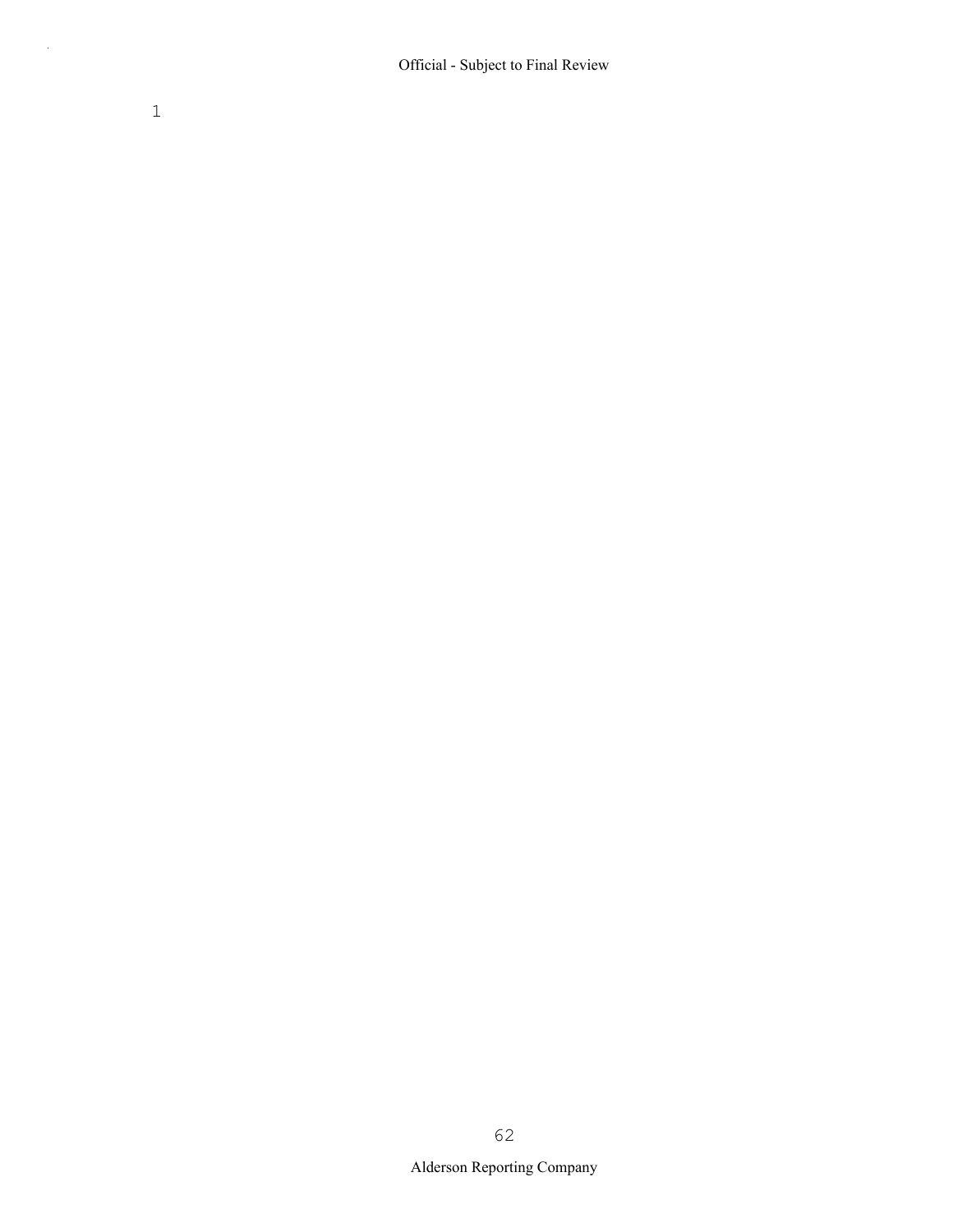| A                 | admittedly                       | answered 37:12                   | arguments 16:6              | asking $6:22,23$<br>12:18 28:16  |
|-------------------|----------------------------------|----------------------------------|-----------------------------|----------------------------------|
| able 6:17 33:25   | 24:25                            | 37:12                            | arises $4:15$               |                                  |
| 45:2 56:22        | advance 59:6                     | anybody 9:21                     | arm 16:24                   | 29:6 34:1 40:1                   |
| above-entitled    | advantage 11:16                  | 10:4 16:9                        | art 5:1,13 6:23             | asks 18:15                       |
| 1:1161:4          | affect 6:15 13:24                | 50:24                            | 6:24 7:4,24 8:4             | asphalt $13:14$                  |
| absence 6:13      | affidavits 24:16                 | anymore 35:9                     | 9:4 10:3,4,6,18             | 14:15,18 17:23                   |
| 11:25 19:19       | 35:4,20 58:25                    | apparatus $13:17$                | 10:22 12:9                  | assault $8:1,6$                  |
| absolutely 45:9   | affirm $36:19$                   | 14:20 48:3                       | 13:1,2,4 18:25              | assembling                       |
| 47:2 56:19        | aggregation                      | apparent 29:5,5                  | 19:4 22:19,20               | 31:17                            |
| abstraction       | 14:1                             | 29:8,8,18,20                     | 23:2,5 24:2                 | assembly 14:24                   |
| 17:11             | ago 52:20,20                     | 37:16,18,23                      | 25:17,23,25                 | 15:12 16:23                      |
| accelerator       | 58:1                             | 40:24 58:16                      | 26:18 28:23,25              | asserted 17:7                    |
| 34:11 35:12       | agree 12:15 19:5                 | Appeals 18:18                    | 29:1 30:4,5,17              | assertion 27:7,8                 |
| 48:23 51:2        | 19:10 36:16                      | 24:18 27:15                      | 33:21 37:18                 | asserts 39:9                     |
| 59:17             | 41:6                             | 28:15 57:13                      | 38:9,12 39:11               | assessing 22:25                  |
| account 43:15     | agreed $11:13$                   | <b>APPEARAN</b>                  | 39:18 44:22                 | association                      |
| accurate 39:12    | ah $54:6$                        | 1:14                             | 45:19,24 50:15              | 41:1642:6,7                      |
| 41:22 58:25       | AL 1:6                           | appendix 28:4                    | 50:16 51:5,11               | associations                     |
| acknowledges      | <b>ALITO</b> 6:21<br>39:22 53:15 | applicant 21:8                   | 51:13,18,21<br>53:19 54:1,3 | 42:5,6 43:14                     |
| 52:13             |                                  | applications<br>41:25            | 56:11 59:21                 | assume $46:15$                   |
| acquire 41:24     | alleged 4:23<br>57:23            |                                  | 60:2                        | assuming $23:12$<br>attach 35:10 |
| act 3:15 4:1 5:7  |                                  | applied $4:20,21$<br>14:4,7 20:9 | articulate 45:15            | 49:1,2                           |
| 18:14 45:22       | allegedly 51:10                  | 43:11 44:10                      | articulated                 | attached 33:17                   |
| actual 58:3       | Alpha $6:5$<br>American 42:6     | 53:18 57:16                      | 43:12 44:4                  | 47:24 52:5                       |
| add 26:10 36:22   | 42:7                             | apply 4:12 46:8                  |                             | 55:7                             |
| 37:3 44:15        | amici $8:14$                     | applying 23:9                    | articulating<br>52:21       |                                  |
| added 26:12       | amicus 1:19 2:7                  | 23:15 44:9                       | Asana $17:4$                | attaching 13:13<br>34:15         |
| addition 22:24    | 18:8                             | approach 4:21                    | <b>Asano</b> 10:14,16       |                                  |
| additional 7:14   | amount 37:9                      | 4:22 20:17                       | 12:11 15:2                  | attempting<br>25:12              |
| 17:20 25:9        | 59:24                            | 51:9 58:15                       | 17:3 26:9                   | attention 39:10                  |
| 26:16 46:4,5      | analogous 12:22                  | approaching                      | 29:21 31:22,24              | 42:24 47:12                      |
| addressed 39:6    | 13:9                             | 53:1                             | 32:2,6,9,16,19              | 57:24                            |
| 56:24             | analysis 12:25                   |                                  | 32:24 33:4,5,6              | attributed 12:6                  |
| addressing        | 14:3 22:15                       | appropriate<br>46:6              | 34:4 35:4 38:5              | authority 3:24                   |
| 19:25             | 27:15,16                         | <b>Archimedes</b>                | 49:9,13,15,16               | 3:25                             |
| adds $13:740:2,3$ | analytical 7:25                  | 34:17                            | 50:6,10,11,18               | automatic 32:10                  |
| 40:6              | 40:4                             | argument $1:12$                  | 50:21,23 51:1               | available 28:3                   |
| adjustable        | Anderson's-Bl                    | $2:2,5,9,12$ 3:3                 | 51:4,4,5,22,23              | 32:7                             |
| 14:24 16:23       | 12:23 13:10,10                   | 3:7 5:25 12:8                    | 51:24,25 54:19              | axis 56:1,3,4                    |
| 32:17 47:6        | 13:20 17:17                      | 16:8 18:7 20:7                   | 54:19 60:21                 | a.m 1:13 3:2                     |
| 51:5 55:9,23      | 57:14                            | 27:23 33:5,11                    | Asano-designed              |                                  |
| adjustment 17:1   | another's 13:24                  | 42:22 43:2                       | 10:12                       | B                                |
| 17:4,6 56:9       | answer $11:7$                    | 50:19,20 57:4                    | ascertain 22:20             | <b>back</b> 16:25                |
| administration    | 18:17 20:11                      | 59:2                             | aside 21:4 23:13            | 17:23 31:13                      |
| 43:21             | 30:10 35:16                      | argumentation                    | <b>asked</b> 15:24          | 32:23 35:9,22                    |
| administrative    | 37:10 45:13                      | 21:3                             | 44:4 47:18                  | 40:7 43:20                       |
| 4:9               |                                  |                                  |                             |                                  |
|                   |                                  |                                  |                             |                                  |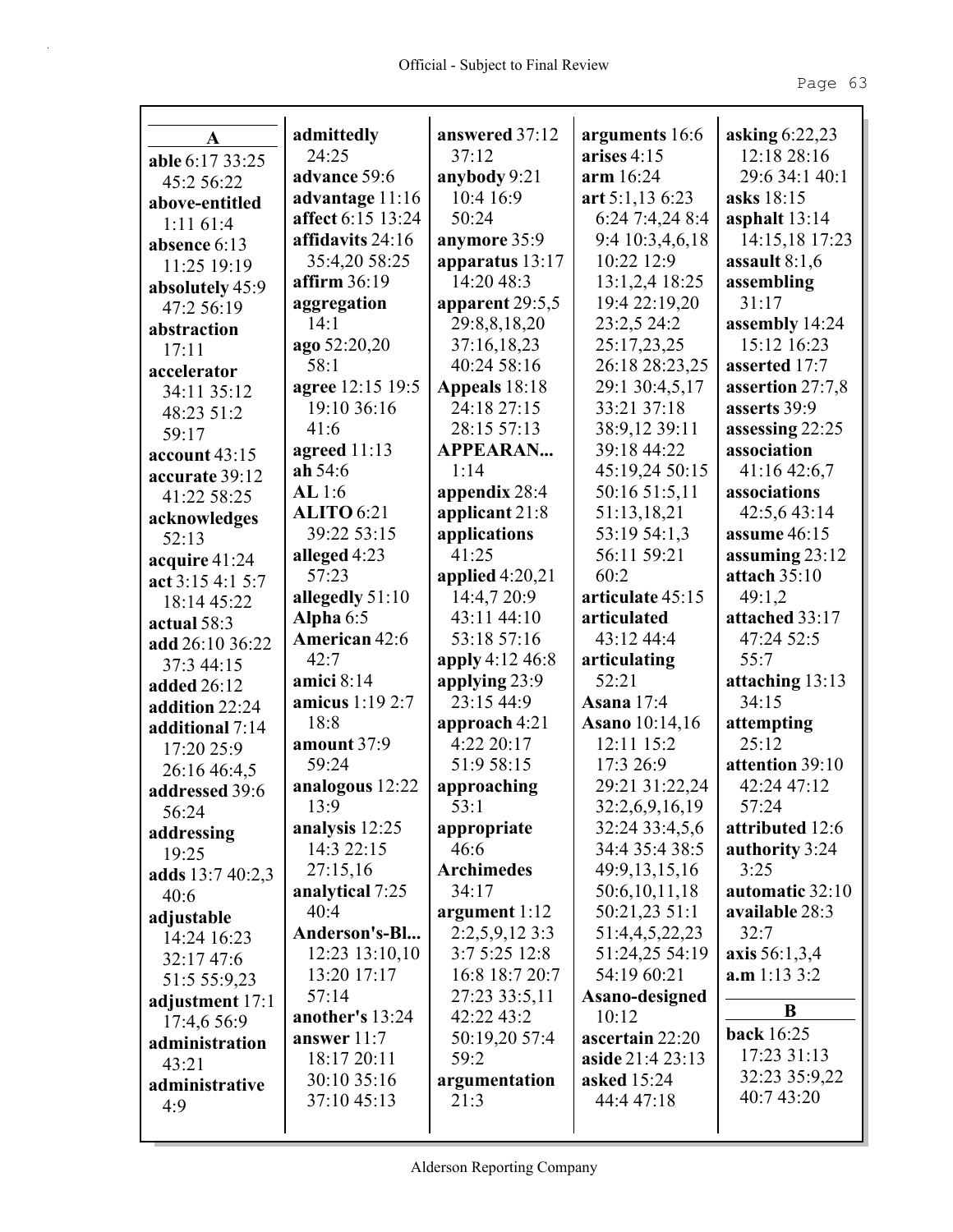| 48:7 50:10,10                    | <b>book</b> 47:18                 | 54:23<br>calls 5:12 59:18      | 19:14 20:18                     | chosen $54:19$                  |
|----------------------------------|-----------------------------------|--------------------------------|---------------------------------|---------------------------------|
| 54:9<br><b>bad</b> 18:15         | <b>bore</b> 16:23                 |                                | 21:11,16 23:22                  | circuit $4:20,22$               |
|                                  | bottom $27:12$                    | cancel 3:21                    | 24:20,21 40:17                  | 5:4,12 6:1,7,11                 |
| bag 14:23 53:17                  | 35:23 39:6<br>44:1 59:12          | cap $35:10$                    | 42:8,12,12                      | 6:157:5,13                      |
| <b>bags</b> 54:7                 |                                   | capabilities                   | 50:13 53:3,16                   | 12:5 20:9,18                    |
| balance 42:9                     | boundaries                        | 22:18 25:5                     | 53:22 57:7                      | 23:8 28:7 29:4                  |
| 43:13                            | 21:15                             | capability 11:17               | 58:9                            | 29:6,10,15                      |
| bandy $40:7$                     | brainstorm                        | 31:15 38:4                     | categorical 4:22                | 30:12 31:18,23                  |
| bar 20:1741:15                   | 34:24                             | 51:16                          | 6:9                             | 32:14,25 33:22                  |
| 41:16,19,24                      | <b>Breyer</b> 9:2,9,13            | capable 31:17                  | category 23:22                  | 35:18,21 36:3                   |
| 42:5,5,6,15,17                   | 9:24 10:17                        | 37:15 38:10                    | 23:23                           | 36:7,20 37:9                    |
| 43:13                            | 11:3,8 14:5                       | 40:22                          | cert 53:7                       | 37:19 38:3,17                   |
| based $15:7$                     | 29:23 30:1,24                     | car 32:6 34:22                 | certain 11:14                   | 39:1,9,14,16                    |
| 39:24                            | 31:1,3,5,734:7                    | 55:19                          | 19:1                            | 40:7,15 42:10                   |
| <b>basic 42:20</b>               | 39:19 42:11                       | carburetor                     | certainly 4:9                   | 42:16 43:12                     |
| 50:24                            | 43:7 44:18                        | 46:21                          | 11:22 18:23                     | 44:1 45:12,14                   |
| basically 32:25                  | 45:11 46:1                        | carefully $11:10$              | 26:21 46:24                     | 48:18 50:20                     |
| 42:17 46:19                      | 48:19 49:8                        | 58:25                          | certiorari 6:8                  | 51:22 52:7,10                   |
| 48:19                            | 53:4 54:9                         | case 3:11,17,22                | 51:10                           | 52:18,19,20                     |
| basis $50:24$                    | 55:25 56:3,6                      | 4:10,15,20                     | chafing 59:22,25                | 53:1,12,24                      |
| <b>battery</b> 8:19 9:1          | 59:10 60:22                       | 5:15,18,21 6:8                 | challenge 24:23                 | 54:20 56:20,23                  |
| <b>bear</b> 37:20                | <b>brief</b> 8:14 15:6            | 6:168:16,17                    | challenger                      | Circuit's 3:16                  |
| began $35:13$                    | 22:5 28:3,16                      | 8:18,23 9:6,22                 | 24:21                           | 19:17 21:16,20                  |
| behalf $1:15,19$                 | 32:3 35:23                        | 10:10 11:11                    | challenging 20:2                | 22:17 23:10                     |
| $1:21$ $2:4,7,11$                | 39:7,8,12 48:7                    | 12:9,21,21,23                  | change 23:23                    | 24:7,12 25:2                    |
| 2:14 3:8 18:8                    | 52:2 54:11                        | 12:23 13:5,10                  | 44:6 52:17                      | 30:10 31:21                     |
| 27:24 57:5<br>believe 11:9       | briefed 17:22                     | 13:11, 12, 15, 20              | changing $53:13$<br>chaos 20:11 | 32:19 39:5<br>47:4 51:9         |
|                                  | briefly $54:15$<br>briefs $42:13$ | 13:21 14:3,9                   |                                 | 57:25                           |
| 40:23 53:11,11<br>believes 43:25 |                                   | 14:12,13,24                    | characterizati<br>59:1          | circumstance                    |
| benchmark 5:17                   | bring $37:20$<br>broad $4:24$     | 15:6,23 17:8                   | characterized                   |                                 |
| 7:1                              | broader 21:7                      | 17:13,17,18,24<br>19:22 21:17  | 48:3                            | 5:8,9<br>circumstances          |
| best 9:21 10:1                   | 27:19                             | 24:15 25:20                    | characterizes                   | 24:4 57:21                      |
| 12:7                             |                                   | 26:5,8,22 29:3                 | 6:11                            | cite 54:10                      |
| better 44:2                      | broadly $3:11$<br>21:7            | 31:10,14,21                    | cheaper 30:22                   | cited 8:14 19:14                |
| beyond $25:9$                    | broken 54:8                       | 32:3 35:21                     | 39:20                           | 52:9 57:12,14                   |
| 32:1,2                           | brought 43:6                      | 36:4,7,9,14                    | Chief 3:3,9 7:12                | citing $39:15$                  |
| bias $8:9$                       | burden $24:6,7$                   | 38:11,14 46:6                  | 7:20 11:6 18:4                  | claim $3:12,12$                 |
| big 28:3 43:8                    | <b>burner</b> 13:12,16            | 46:14,17,17,17                 | 18:10,19 25:6                   | 4:14,16,18,24                   |
| 46:23 47:18                      | 13:22,22 14:18                    | 47:8 49:11                     |                                 | 5:1,47:412:11                   |
| bit $45:6$                       | businesses 60:16                  | 50:4 52:2,13                   | 27:21,25 40:6<br>40:14 41:7,17  | 12:21,22 13:14                  |
|                                  |                                   | 53:7 57:25                     | 41:21 47:15,17                  | 15:17,18 17:10                  |
| blacktop $14:16$<br>14:18        | $\mathbf C$                       |                                |                                 |                                 |
| blocked 28:17                    | $C$ 1:21 2:1,10                   | 58:5,6,6,19,21                 | 47:19 49:17,20<br>49:23 50:1    | 17:10,11,12,19<br>17:24 21:7,17 |
| 30:12 39:19                      | 3:127:23                          | 60:13 61:2,3<br>cases 4:21 6:4 | 51:8,15 55:6                    | 26:17 27:19                     |
| body $8:7$                       | call 7:25                         | 6:10 9:25 12:7                 | 55:16,21 56:14                  | 32:1,2,4,8,9                    |
| <b>boils</b> 43:23               | called 22:6 27:3                  | 17:18 18:16                    | 57:1,661:1                      | 39:6 46:23                      |
|                                  |                                   |                                |                                 |                                 |
|                                  |                                   |                                |                                 |                                 |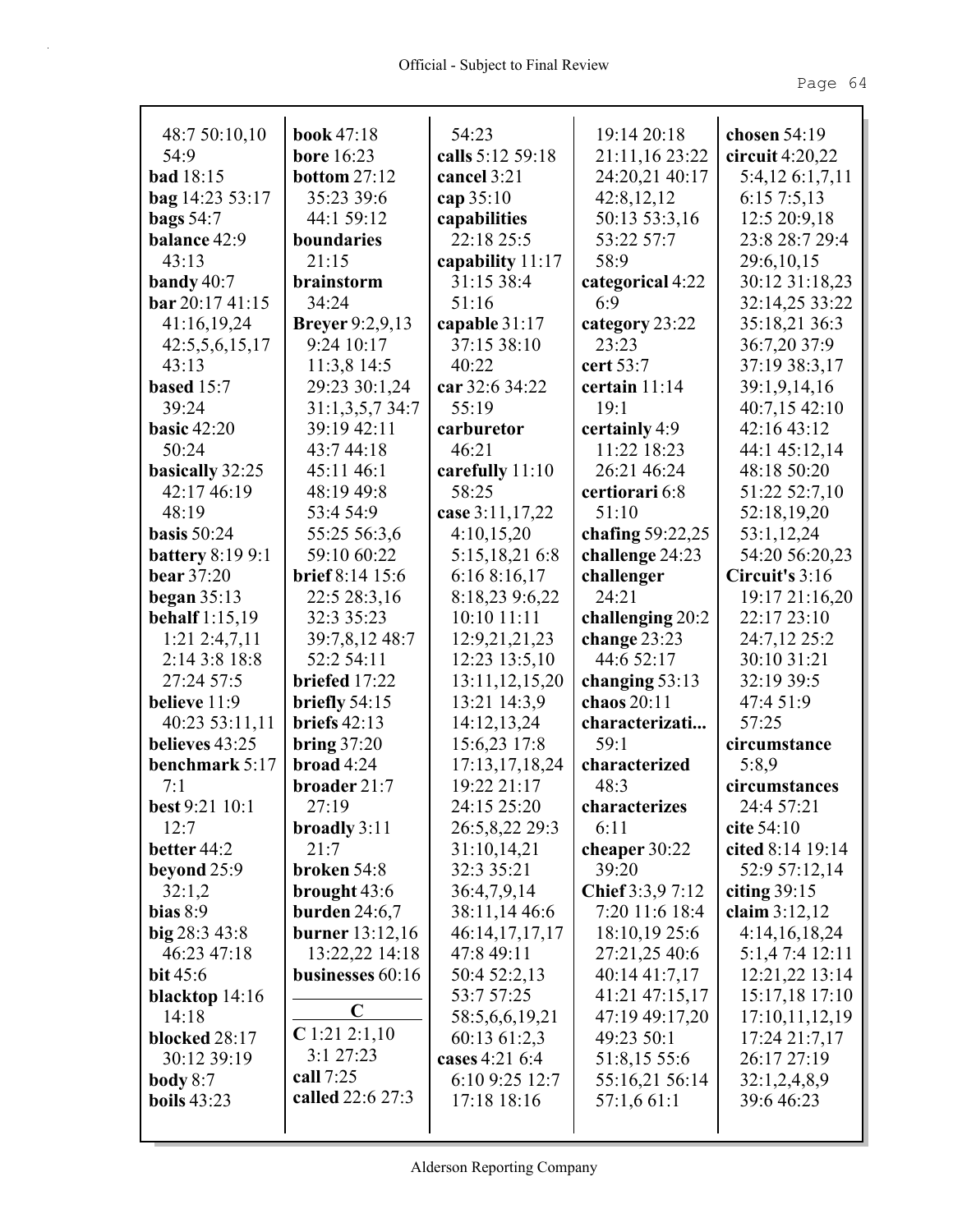| 47:5, 15, 21, 23              | 32:9                          | 20:25                              | 61:1                             | cross $47:11$          |
|-------------------------------|-------------------------------|------------------------------------|----------------------------------|------------------------|
| 49:13 50:10                   | come 15:11 24:4               | confused 30:2                      | count 44:25                      | curiae 1:19 2:8        |
| 54:12 55:11                   | 31:13 35:22                   | Congress 10:6                      | country $41:16$                  | 18:8                   |
| 56:24 58:10                   | 50:3 51:23,24                 | 28:17 43:9                         | 43:9                             | curing $4:5$           |
| claimed 5:14                  | 54:9 60:21                    | consequences                       | counts $45:7$                    | current 52:24          |
| 6:19 7:23 8:17                | comes 20:22                   | 13:5                               | course 7:12                      | cursory 22:16          |
| 8:24 13:4                     | 32:23 33:20                   | consider 22:15                     | 20:14 24:21                      | cut 4:18 41:18         |
| 14:19,20 23:3                 | 49:3                          | considerable                       | 27:9 35:7                        | 45:4                   |
| 24:1 25:22                    | coming $34:23$                | 52:21                              | 56:10                            | D                      |
| 47:12 52:11                   | 46:15 48:25                   | consideration                      | courses 14:15                    | D3:1                   |
| 58:4 59:22                    | 50:9,10                       | 8:15 59:9                          | court $1:1,12$                   | <b>Dabney 1:15 2:3</b> |
| 60:4                          | comment 20:21                 | considerations                     | 3:10,14,254:5                    | 2:13 3:6,7,9,22        |
| claiming $17:10$              | common 8:8                    | 19:12 24:9                         | 4:12 5:5,15,19                   | 4:7 5:22 6:6,25        |
| claims 15:16,21               | 20:23 30:20                   | considered 8:22                    | 7:20,21 8:19                     | 7:20 9:8,21            |
| $17:1,3,7,8$ 21:6             | 35:24,24,24                   | 12:22 46:6                         | $8:22$ 11:11,12                  | 10:10,25 11:5          |
| 21:14,17 26:13                | 39:20,21,24                   | considering                        | 11:14 12:22                      | 11:9,22,25             |
| 31:16 38:21                   | 51:12                         | 33:16                              | 13:19 17:15                      | 12:4,15,20             |
| clarify 36:11                 | company $10:13$<br>15:8 35:6  | consistent 19:13<br>19:21          | 18:11,18 19:12<br>19:15,24 20:15 | 14:8,12 15:4           |
| clay $8:2$<br>clear 5:10 7:21 |                               |                                    |                                  | 15:22 16:2,5           |
| 18:21 20:2                    | compare $51:18$<br>51:19      | consistently<br>52:9               | 20:16 21:2,18<br>21:19 22:14,14  | 16:12,15,18,21         |
|                               |                               |                                    | 22:25 23:25                      | 18:1,5 57:2,4,6        |
| 24:8,13 26:8<br>32:15 33:18   | compared 51:21                | constant 59:17                     | 24:12,18 25:14                   | 58:24 59:7,18          |
| 35:18 36:20                   | comparing 7:24<br>competition | constitutes 8:5<br>constraint 7:18 | 25:14,15,21                      | dangerous 21:2         |
| 52:6 54:2                     | 42:25                         | <b>Construed</b>                   | 27:15 28:1,2                     | <b>Dann</b> 19:22      |
| 58:12                         | complicates                   | 18:12                              | 28:15 34:2                       | deal 25:19 46:23       |
| clearly 19:21                 | 40:12                         | construing $8:7$                   | 38:22 40:16                      | dealing $6:4$          |
| client 30:6 35:8              | comply 58:4                   | content 22:19                      | 41:14 43:22,25                   | 57:21                  |
| clues $45:8$                  | components                    | context 4:15                       | 44:24 46:2,5                     | debate 12:9 43:8       |
| codification                  | 13:24                         | 19:6                               | 47:10 53:3                       | 43:10,11               |
| 5:16                          | concede 15:20                 | contrary 18:14                     | 57:11,13,16,17                   | decades $53:2,7$       |
| cold 14:14                    | 15:21                         | 20:8,16 39:9                       | 57:20 58:2,7                     | deceptive 7:15         |
| collection 50:15              | Conceivably                   | control 29:22                      | 58:18 60:18                      | decide $13:6$          |
| colorable 17:12               | 18:1                          | 31:24 32:18                        | courts $3:24$                    | 17:15 58:5             |
| combination                   | conceived 37:6                | 34:5 47:6,24                       | 19:23 23:15                      | decided 8:18           |
| 26:12 30:19                   | concepts 7:7                  | 47:25 48:1,3                       | 40:19 44:3                       | 11:12 33:15            |
| 32:2 60:3,9                   | concern 44:4                  | 48:11,14 49:10                     | <b>Court's 6:25 7:7</b>          | 36:3,3,14              |
| combine 5:13                  | concerned 43:16               | 50:8 54:22                         | $8:7,10$ 11:10                   | decides 35:6           |
| 9:12,13,16                    | 43:18                         | 55:3,19 56:13                      | 13:25 18:15                      | 53:8                   |
| 30:15 32:18                   | concerns 3:11                 | controlling 12:6                   | 19:13,20 20:4                    | deciding 38:8,9        |
| 34:4 39:17                    | concludes 24:1                | convincing $5:10$                  | 20:19 24:24                      | 45:24                  |
| 45:21,21 50:16                | conclusion 25:8               | 24:8 33:18                         | 25:4 57:12,13                    | decision $5:14,17$     |
| 50:18                         | 43:22 54:8                    | corpus $57:25$                     | cousin $10:7$                    | 20:19 26:4             |
| combined 46:25                | conclusory                    | correct 22:3                       | create 24:18                     | 55:2,18 60:12          |
| 49:10                         | 24:16 27:6                    | 32:13,15 51:16                     | 40:25 44:11                      | decisionmaking         |
| combines 46:22                | condition 5:16                | $\cos t 52:21$                     | credentials 27:3                 | 58:13                  |
| combining 19:3                | confronted                    | counsel 58:15                      | criticism $45:13$                | decisions 5:25         |
|                               |                               |                                    |                                  |                        |
|                               |                               |                                    |                                  |                        |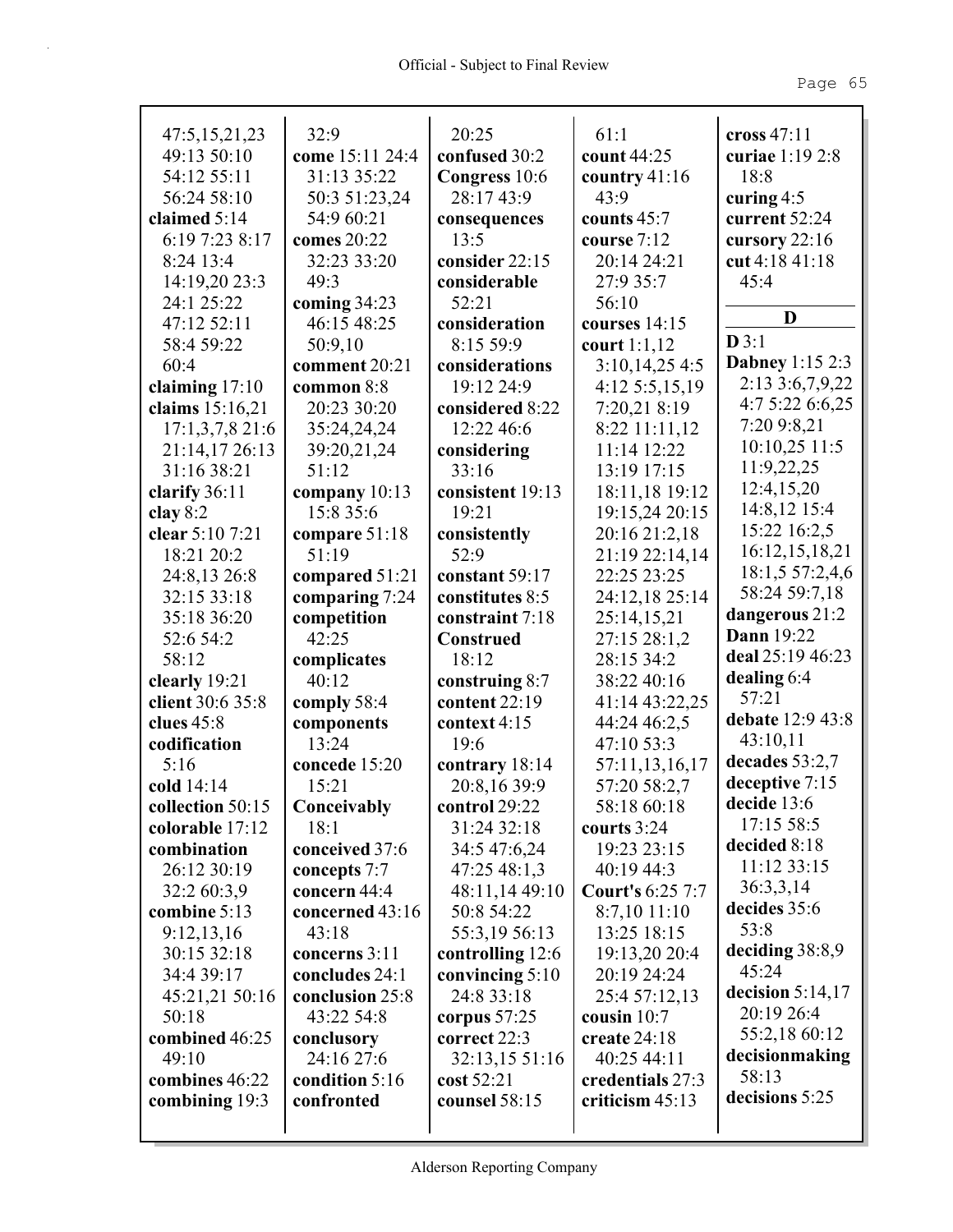| 54:3                   | detailed 22:21  | disagree 10:23        | 29:5 42:5 49:2   | enormous 17:11   |
|------------------------|-----------------|-----------------------|------------------|------------------|
| declarants             | 25:1            | $37 - 7$              | 51:24            | enter $14:3$     |
| 27:11                  | determination   | disagrees 40:15       | elaborate 53:2   | entire 8:6 55:5  |
| declaration            | 6:12,1924:5     | disclosed 28:19       | elaborated       | entirely 18:21   |
| 27:11                  | 24:10,14,25     | disclosure 58:23      | 40:16            | 19:13            |
| declarations           | 25:25           | discovery 45:23       | elaboration 40:4 | entitled 11:17   |
| 27:2 47:8              | determinations  | discuss 32:3          | electrodes 8:25  | 22:23            |
| deep 42:21             | 19:19 43:18     | discussion 8:15       | electronic 16:9  | entitlement 5:19 |
| defend 42:15           | determine 21:19 | dispute 12:24         | 16:10 26:10      | erect 6:8        |
| defendant 60:5         | determined      | 53:15                 | 29:22 31:24      | erroneous 23:17  |
| defending 36:7         | 59:23           | disputes $4:11$       | 32:11,1734:5     | error 3:16 20:23 |
| defense $4:13,16$      | determining     | distinguish           | 35:6,1047:5      | 20:23            |
| 5:6                    | 19:16 58:3      | 18:23 36:17           | 47:23,25 48:1    | escape 6:9       |
| defied 8:20            | devalues 25:3   | distinguished         | 48:3,11,14,17    | ESQ 1:15,17,21   |
| define 39:22           | device 34:15    | 57:15                 | 49:10 50:7       | 2:3,6,10,13      |
| 41:9 45:9              | 48:13           | distinguishing        | 54:22 55:18      | essentially 37:1 |
| defined $5:77:3$       | devices 6:9     | 10:20                 | 56:12            | established 59:8 |
| 12:25 17:21            | 38:19           | district 3:24         | electronics      | establishes      |
| 48:4                   | devise 5:3 7:2  | 34:2 57:11,17         | 46:20            | 36:21            |
| definition 27:17       | 12:1 17:19      | doing 19:1 33:12      | elegant 27:3     | ET 1:6           |
| degree 5:2 7:2         | devised 3:18    | 37:15 44:2            | element 14:6     | everybody 7:10   |
| 11:14                  | 7:13            | door 34:22            | elementary       | 7:16 10:20,21    |
| <b>Dembiczak</b>       | de-emphasizes   | 59:12,13,15           | 34:16            | 38:10            |
| 53:16,24               | 25:3            | doorknob 8:3          | elements 23:1,2  | evidence 5:10    |
| denied 41:25           | dice 24:19      | 58:19                 | else's 13:15     | 20:2 24:8 33:3   |
| <b>Department</b>      | Diestar 6:5     | dot 47:11             | embraced 41:8    | 33:18 37:10,10   |
| 1:18                   | difference 5:1  | doubt 21:16           | embracing 44:1   | 37:19 46:9       |
| depending              | 6:21 13:3,7     | 34:8                  | emphasize        | 59:1             |
| 26:18                  | 23:21 24:1      | dramatic 44:11        | 60:15            | exactly 46:2     |
| depends 7:9            | 37:22 39:25     | 52:23                 | emphatic 52:8    | 47:12,13,20      |
| Deputy $1:17$          | 56:8 58:10      | draw 54:7             | empirical 54:11  | 50:1             |
| describe 17:8          | 59:21,24 60:10  | durable 30:22         | employing 28:8   | examiner 33:14   |
| 25:13                  | differences     | <b>Dystar</b> 36:2,12 | 51:20            | 44:10            |
| described 5:3          | 22:19 25:22     | <b>D.C</b> 1:8,18,21  | encourage 45:23  | examiners 40:20  |
| 28:19 56:21            | 28:21 57:23     |                       | encourages       | example 10:19    |
| describes 15:18        | different 7:7   | E                     | 22:17            | 18:24 21:5       |
| description            | 17:6 35:17      | $E$ 2:1 3:1,1         | endorse 21:3     | 34:4 40:17       |
| 22:12,13 39:4          | 37:16 44:7      | earlier 14:11         | Engelgau 3:12    | 58:9             |
| design $15:9.9$        | 46:21 47:21     | 52:9 53:16            | 10:11,15 15:3    | excellent 8:17   |
| 48:5 49:24             | 57:22,23 59:16  | easy 7:19             | 15:7,9 16:22     | exclusive 11:21  |
| designed 26:11         | differential    | eating $34:23$        | 29:21 32:21      | 12:18 19:18      |
| designs $51:6$         | 52:19           | economy 42:20         | 34:17 48:8       | 22:2 45:7        |
| desirable 30:21        | difficult 18:22 | effect 12:9,10        | 50:5 52:4        | exclusively      |
| desire 52:22           | dilemma 45:12   | 20:24 24:6            | 54:25 60:24      | 39:10            |
| desired 8:2            | direction 42:18 | efficient 6:18        | enlightening 9:5 | excuse 50:9      |
| <b>detail</b> 22:16,17 | 44:7 52:22      | 30:23 31:11,13        | enlightenment    | 54:20            |
| 38:15                  | director 4:8    | either 12:11          | 30:3             | exist $4:9$      |
|                        |                 |                       |                  |                  |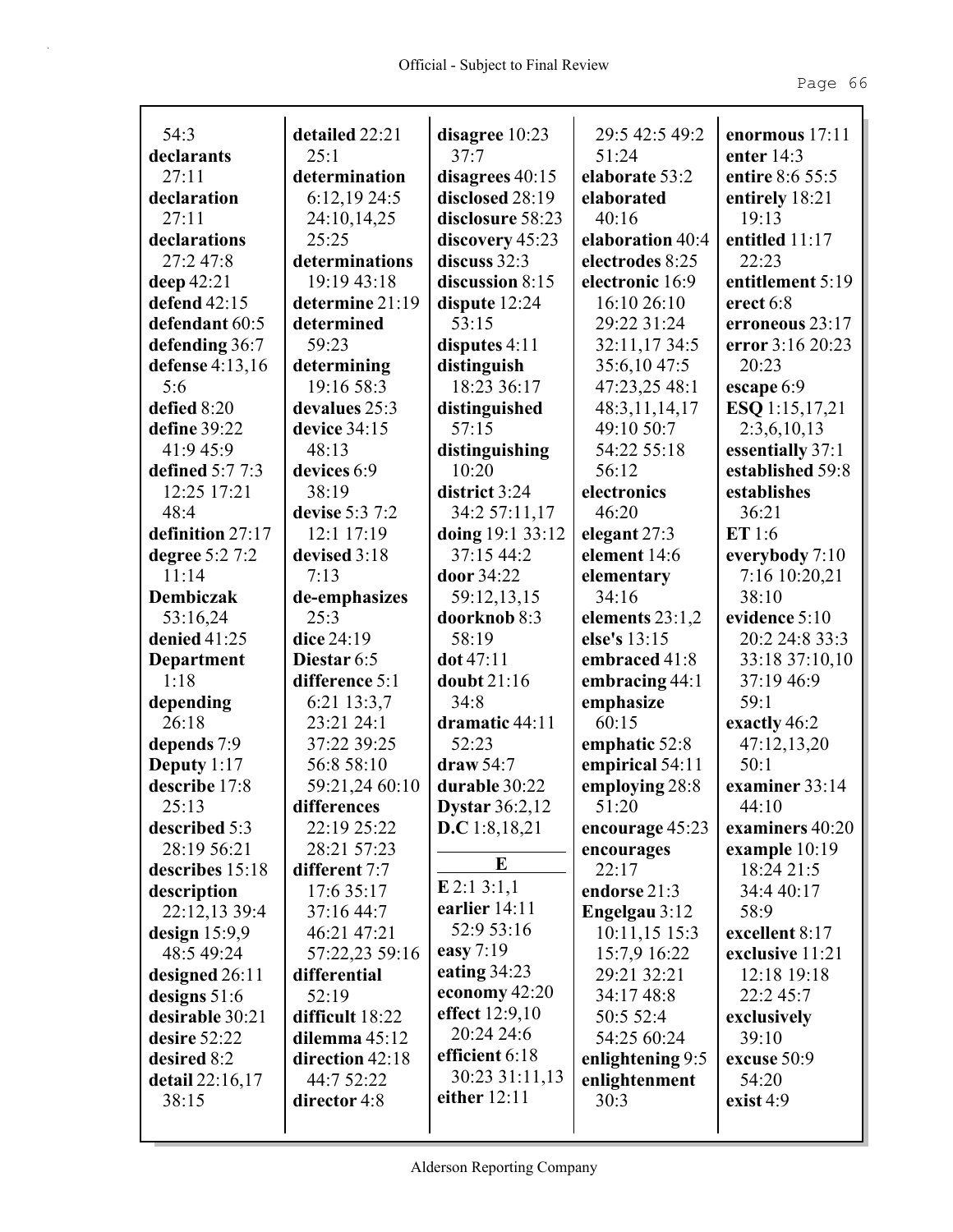| existed 51:19    | 22:22 23:24        | file 33:20          | forth 16:25 23:2 | 27:10 44:5       |
|------------------|--------------------|---------------------|------------------|------------------|
| exists 30:16     | 24:9 25:1,17       | filed 21:11 33:8    | 23:4 26:3        | Ginsburg's 23:8  |
| 36:18 50:17      | 25:18,22           | 41:16 43:14         | 28:19 32:7       | gist 38:17       |
| 51:19            | fair 39:4 53:21    | find 10:8,19        | 35:9 40:8        | give 33:2,3 58:9 |
| expectations     | fairly 49:6        | 16:17 49:6,21       | found $30:2$     | given 24:3 32:6  |
| 60:17,19         | faithfully 56:24   | 51:13 53:20         | 39:18 46:10      | 52:2             |
| experienced      | familiar 44:21     | 60:22               | four 48:20,25    | giving $28:21$   |
| 41:14            | far $27:1,19$      | finding $5:11$      | 57:3             | gleaned 30:16    |
| expert $15:25$   | 42:18 55:24        | 34:2 38:8           | framework        | gloss $7:14$     |
| 27:8 34:20       | fashion 22:16      | fine $11:8,8$       | 22:25 40:4       | gnawing 59:11    |
| 49:18 52:1       | faster 30:22       | first 11:16 20:14   | frayed 58:22     | go 10:3 15:2     |
| experts 24:16    | 39:20              | 28:17 31:15         | 59:6             | 21:21 34:11      |
| 26:24 27:1,16    | favor 44:25        | 36:18 44:17         | front $24:20$    | 35:14 44:18      |
| 46:9 47:9 49:8   | Fed 20:9           | 49:12 50:4          | frontal $8:1,6$  | 46:17 56:13      |
| 49:15 50:5       | Federal 3:16       | 51:25 52:7          | fuel 46:22       | gobbledygook     |
| explain $38:14$  | 4:20,22 5:4,11     | 54:17,19            | function 23:4    | 41:11            |
| 40:2 47:9        | 6:1,6,11,157:5     | fitting 59:20       | functional 52:25 | goes 32:1,2 43:1 |
| explained 9:5    | 7:13 12:5          | five 48:20          | 58:14            | going 4:6 7:18   |
| 30:13 49:11      | 19:17 20:18        | fixed 32:16         | functioned       | 13:9 17:23       |
| 54:20            | 21:15,20 22:16     | 34:10,13 35:11      | 13:22,23         | 20:11 21:11      |
| explains 53:24   | 23:8,10 24:7       | 48:5,9,22,24        | fundamentally    | 28:5 31:14,16    |
| 54:21            | 24:11 25:2         | 49:4                | 3:18 52:25       | 33:1,23 35:12    |
| explanation      | 28:7 29:4,6,8      | flexibly $51:10$    | 54:8             | 42:20,22 44:7    |
| 53:25            | 29:10,15 30:10     | focus 25:4,4,7      | further 18:2     | 44:17 45:20,20   |
| explicit $20:1$  | 30:12 31:18,20     | 40:19 45:16         | future 35:22     | 47:22,25 48:1    |
| 29:17 53:19      | 31:22 32:14,19     | 47:2 59:19          |                  | 48:7,9,10,14     |
| explicitly 52:13 | 32:25 33:22        | focuses $39:10$     | G                | 48:15,16,23      |
| 53:13            | 35:18,21 36:3      | 51:9                | G 1:17 2:6 3:1   | 49:1 50:17,18    |
| extent 55:4 59:7 | 36:7,20 37:9       | focusing $27:16$    | 18:7             | 51:18,18 57:19   |
| extraordinary    | 37:19 38:3,17      | 40:13               | garage 34:22     | 58:14            |
| 51:17 57:19      | 39:1,4,9,14,16     | foldout 48:8        | 59:12,13,15      | Goldstein 1:21   |
|                  | 40:7,15 42:10      | follow $13:6$       | garbage 53:17    | 2:10 27:22,23    |
| F                | 42:15 43:12        | 55:16               | 54:7             | 27:25 28:10,12   |
| F 59:20          | 44:1 45:12,14      | followed 57:12      | General 1:17     | 29:25 30:9,25    |
| face 15:5        | 47:4 48:18         | 57:15               | 3:13 37:14       | 31:2,5,9 32:12   |
| facing $45:13$   | 50:20 51:9,22      | following $23:10$   | 39:8,13 54:21    | 33:7,13 35:16    |
| fact 6:12 8:21   | 52:7,9,18,19       | 37:8                | General's 39:8   | 36:5,11,16       |
| 12:7 19:21       | 52:20 53:1,12      | Ford 16:8 32:6      | generated 8:25   | 37:7,24 38:2     |
| 20:8 21:8 36:8   | 53:24 54:20        | 35:5 59:20          | generator 57:8   | 38:24 39:3       |
| 48:20            | 56:20,23 57:25     | <b>Ford's</b> 15:10 | genius $34:8,9$  | 40:3,14 41:3,5   |
| factfinder 46:11 | field $37:5$       | foreclose 60:5      | genuine 44:11    | 41:13,21 42:4    |
| factor 12:7      | figure 9:23 45:2   | foreign $20:4$      | getting 58:22    | 43:7 45:11       |
| factors 44:24    | 45:18,19,20        | form $37:10$        | Ginsburg 3:19    | 46:13 47:1,17    |
| 46:4,5           | figured $34:17$    | formula $58:13$     | 3:23 4:2 5:20    | 47:20 49:7,19    |
| facts 4:12 21:4  | 49:1               | formulation         | 5:23 10:23       | 49:23 50:2,12    |
| 46:10 59:9       | figures $15:12,15$ | 46:16               | 11:121:23        | 51:3,15 53:10    |
| factual 12:24    | 16:22              | Fort 10:13 15:8     | 22:4 26:24       | 53:20 54:17      |
|                  |                    |                     |                  |                  |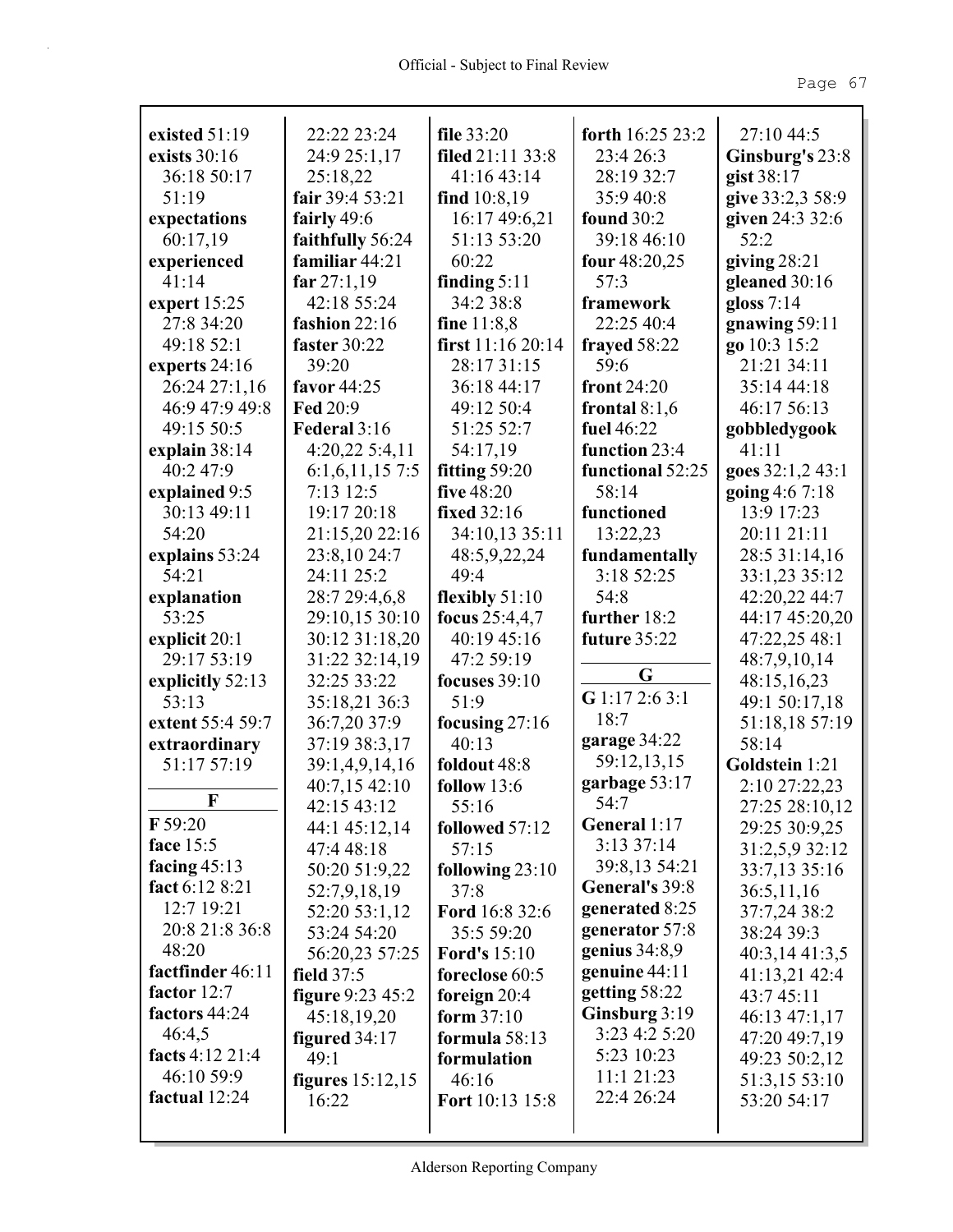| 55:4,9,13,20       | heat $13:12,16$         | implies $52:14$  | 6:18                 | 28:18,24 29:7          |
|--------------------|-------------------------|------------------|----------------------|------------------------|
| 55:22 56:2,5,7     | 14:18                   | imponderable     | informed 22:21       | 29:9,18,21             |
| 56:18              | held 6:2 13:19          | 42:2             | 25:1                 | 31:19 32:5,8           |
| good 21:5 38:19    | 19:23 30:14             | important 8:22   | infringement         | 32:15,16,21            |
| 45:2               | 58:18                   | 11:20 38:6       | 4:14,16 17:12        | 33:2 35:20             |
| Goodyear 8:16      | high $34:1252:6$        | 46:7             | ingenuity 5:17       | 38:6,7,8 40:24         |
| gotten 27:1        | hindsight 7:15          | importantly      | 8:3                  | 40:25 45:18,22         |
| Graham 7:14        | 7:16,22,22,25           | 27:14            | initially 33:14      | 47:4,5 48:18           |
| 8:12 11:10         | 8:2,6,14,18             | imposed $6:10$   | initiated 4:8        | 48:20 49:14            |
| 19:21 22:14,14     | 33:1,23 43:18           | imposes 7:18     | innovation 25:7      | 54:16 55:1,5           |
| 23:25 24:13,24     | hinge 34:22,25          | impossibility    | 25:12 51:17          | 56:15 59:5,22          |
| 25:4,14,15         | history 58:12           | 6:17             | 57:24                | inventions 60:20       |
| 26:4               | holding 24:24           | imprecise 25:13  | innovative 22:7      | inventor 27:18         |
| grammatical        | 25:13,14                | impression       | 22:8,12 26:1         | 31:1 46:24             |
| 37:22              | <b>Holmes</b> 45:6      | 52:17            | innovators           | investments            |
| grant $34:20$      | <b>Honor</b> 4:19 6:6   | improper 7:25    | 60:19                | 52:24                  |
| 51:10              | 8:9 16:2 18:22          | 8:5              | inquiries 12:24      | involved 43:5,9        |
| granted $6:87:9$   | 19:10 20:14             | improve 56:19    | 22:22 25:1           | 56:11                  |
| 42:1,3 53:7        | 21:1,13 22:11           | improvement      | inquiry 7:5          | irrational 41:12       |
| great $25:19$      | 23:19 25:12             | 4:24 30:18       | 25:15 28:15          | irreconcilable         |
| 38:14 60:21        | 26:7,15 27:5            | inadvisable      | 40:12 43:23          | 18:14                  |
| greater 57:8       | hope $45:5,6$           | 11:19            | insightful 49:21     | irrelevant 36:10       |
| 58:2               | Hotchkiss 17:17         | incalculable     | instability 44:12    | issuance 4:4           |
| greedy $15:18$     | huge $42:22$            | 52:24            | 52:23                | <b>issue</b> 4:15 5:14 |
| green $48:13$      | Hungar 1:17 2:6         | included 35:19   | Intellectual 42:7    | 6:12 12:21             |
| gross 54:13        | 18:6,7,10,21            | 35:25            | intention 20:8       | 13:5 15:23             |
| grounded 3:17      | 19:10 20:13             | includes 5:9     | interact 14:21       | <b>issued</b> 3:15 4:3 |
| guess 9:4 20:10    | 21:1,13,23              | including 8:12   | interested 42:23     | 4:25 6:1 23:17         |
| 20:21              | 22:3,11 23:6            | 11:10 31:15      | interesting          | 44:8 57:20             |
| guidance 40:18     | 23:19 25:11             | 42:6             | 14:17                | issues $23:24$         |
| 40:19              | 26:7,15 27:5            | inclusion 29:14  | interests 43:15      | 25:18 42:21            |
| guy 14:16          | 27:13,22                | inclusive 29:11  | <b>International</b> | i's 47:11              |
|                    | hypothetical 7:9        | 36:21,25 37:3    | 1:33:4               | i.e 19:6               |
| $\mathbf H$        | 7:10                    | 52:8             | invalid $3:144:4$    |                        |
| half-hour 44:17    |                         | incomplete       | 6:3 16:16 17:3       | ${\bf J}$              |
| hand $11:24$       | I                       | 44:15            | 21:6                 | <b>JAMES</b> 1:15 2:3  |
| 43:17              | idea 30:3 37:6          | inconsistent     | invalidates          | 2:13 3:7 57:4          |
| hanging $13:16$    | identically             | 3:18 20:18       | 12:11                | jargon 40:7            |
| happen 35:3        | 28:19                   | Incorporated     | invalidity $4:1,13$  | Johnston 19:22         |
| 58:6               | <b>illustrate</b> 31:10 | 3:5              | 5:6                  | joint 14:15 28:4       |
| happened 50:22     | implementing            | incorrect 23:13  | invent $10:5$        | <b>judge</b> 9:4 30:3  |
| happens 23:13      | 5:18                    | independent      | invented 13:11       | 46:8                   |
| head 52:22         | implications            | 30:18            | 21:8                 | judges $32:14$         |
| hear $3:3$         | 42:19                   | indicates 41:18  | invention 4:23       | 40:17 53:12,21         |
| heard $40:17$      | <b>implicit</b> 6:22    | indication 18:25 | 13:8,15 22:20        | 53:23                  |
| 53:22              | 29:17 30:15             | industry 50:3    | 23:3 24:2            | judgment 3:17          |
| <b>heart</b> 31:20 | 39:24 52:14             | inexpensive      | 25:23 27:7           | 3:25 4:13              |
|                    |                         |                  |                      |                        |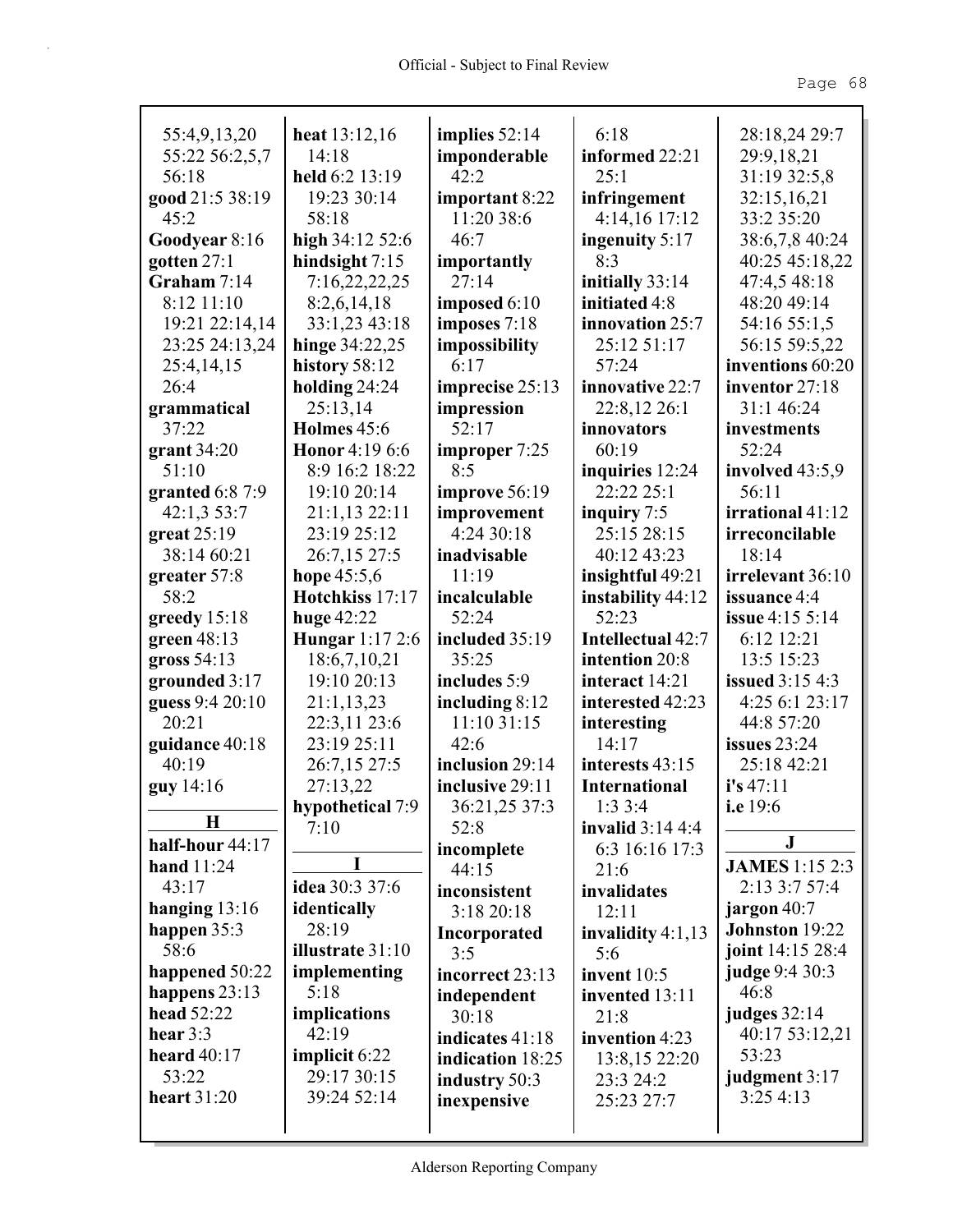| 18:17 21:18             | 53:6,10,15         | lack 19:23         | 17:10 32:4,6        | 39:19 46:21             |
|-------------------------|--------------------|--------------------|---------------------|-------------------------|
| 22:21 47:8              | 54:9,14 55:1,6     | laid $22:14$       | 32:16               | mandatory 20:4          |
| 52:13                   | 55:11,16,17,21     | language 39:5      | line 21:3 27:12     | manifestations          |
| judicial 43:21          | 55:25 56:3,6       | large $16:23$      | 44:1                | 21:9                    |
| judicially 3:17         | 56:14 57:1,6       | largely $15:6$     | lines $23:7$        | manner 4:18             |
| jumping 28:14           | 58:21 59:3,10      | Laughter 11:4      | list $45:5,746:3$   | 5:13 26:11              |
| jury 5:10 $6:12$        | 59:19 60:17,22     | 16:1,428:11        | listed $44:24$      | <b>market</b> 13:13     |
| 21:21 24:14,18          | 61:1               | 31:8 41:20         | litigated 17:22     | marketable              |
| 24:20 26:6              | justified 21:4     | 49:22 55:15        | 26:16,21 50:13      | 13:17                   |
| 46:10                   | 60:17              | law 4:12 5:24      | litigation 3:22     | material $60:12$        |
| <b>Justice 1:18 3:3</b> | justify 26:2       | 8:8 20:24          | 3:23 4:10 37:2      | materially 6:15         |
| 3:9, 19, 23 4: 2        |                    | 21:19 23:24,25     | 57:9 60:16          | materials 8:25          |
| 5:20,23 6:21            | K                  | 36:18 42:7         | <b>little</b> 15:18 | mathematics             |
| 7:12,21 9:2,9           | Kahn $6:5$         | 45:8 46:16         | 35:10 45:6          | 34:16                   |
| 9:24 10:17,23           | keep 19:7 50:9     | 52:18,19,20        | long 20:23 34:15    | <b>matter</b> 1:11 4:23 |
| 11:1,3,6,8,18           | 50:10              | 54:2 57:16,25      | 45:1                | $4:24,25\;5:2,3$        |
| 11:23 12:2,12           | Kennedy 11:18      | 59:22              | look $9:11,22$      | 6:11,197:2,23           |
| $12:17$ $14:2,5$        | 11:23 12:2,12      | lawyer $9:25$      | 10:3,4,5,5,6,7      | 8:17 11:13              |
| 14:10 15:1,20           | 12:17 15:1,20      | lawyers 40:7       | 10:7,12,18,21       | 13:4 21:19              |
| 15:24 16:7,13           | 15:24 16:7,13      | 42:8               | 29:7,19 34:7        | 23:21,24,25             |
| 16:16,19 17:23          | 16:16,19 17:23     | layer $40:6$       | 38:4,13,19          | 28:22,23 46:7           |
| 18:4, 10, 19            | 19:5 26:5,13       | laying $14:15$     | 44:20 53:2          | 51:20 52:18             |
| 19:5 20:6,20            | 36:2,6,13,16       | leading $54:13$    | 54:6,10             | 58:4 60:4,7             |
| 21:10,23 22:4           | 38:16,24 39:1      | leakproof 8:19     | <b>looked</b> 19:15 | 61:4                    |
| 23:6,7 25:6             | 39:3 46:14         | leaned $42:18$     | 54:11               | mean 10:3,7,8,9         |
| 26:5,13,24              | 47:1 58:21         | leaving $21:3$     | looking 5:25 7:4    | 10:9,21 12:20           |
| 27:10,21 28:1           | 59:3,19            | legal $12:8,10$    | 7:4,23 27:18        | 16:7 20:22              |
| 28:9 29:23              | kind 8:9 15:11     | 13:5 22:21         | 42:9 48:12          | 25:8 29:15              |
| 30:1,24 31:1,3          | 55:22              | 24:5, 10, 13, 25   | 53:25               | 36:641:10               |
| 31:5,7,13 32:1          | kinds $8:21$ 27:2  | 25:8,25 27:13      | looks 34:18,21      | 49:20 59:10             |
| 32:13 33:6,8            | 42:13 57:22,23     | 57:8               | 35:13 36:2          | 60:15                   |
| 33:10,13 34:7           | knock 33:20,23     | legally 60:12      | 48:8 53:17          | meaning $29:1$          |
| 36:2,6,13,16            | know 16:19 22:9    | legitimate $20:15$ | <b>lose</b> 47:3,3  | 37:22,23                |
| 36:24 37:7,21           | 26:15 29:19        | let's 46:15 56:16  | lot $9:2430:2,2$    | meaningless             |
| 37:25 38:16,24          | 31:3 33:24,24      | level 13:2 34:21   | lots 57:22,23       | 36:25 40:12             |
| 39:1,3,19,22            | 34:15 37:3         | lever $52:5$       | lower $19:23$       | means 8:2 18:12         |
| 40:6,14 41:2,4          | 42:11 50:2         | levers $46:20$     | 20:15 34:22         | 19:8,11,15              |
| 41:6,7,13,17            | 60:16              | Library $10:6$     | 40:19               | 28:6,8 29:4,24          |
| 41:21,23 42:4           | knowing $26:19$    | light $23:24$      |                     | 30:13 36:8              |
| 42:11 43:7              | knowledge          | 25:18,19,21        | M                   | meant 7:21,22           |
| 44:5,5,18               | 35:24 39:20        | 46:9 50:14         | machine 34:13       | 9:20 10:1 54:9          |
| 45:11,13 46:1           | known $11:16$      | lighter 30:22      | 49:4 59:12          | measure 11:12           |
| 46:14 47:1,15           | 23:4,4 34:12       | 39:20              | magic $46:16$       | 24:7 34:14              |
| 47:17,19 48:19          | knows 7:10 16:9    | limitation 29:14   | major $41:15$       | mechanic 38:20          |
| 49:7,17,20,23           | <b>KSR</b> 1:3 3:4 | limitations        | maker 60:23         | mechanical 51:1         |
| 50:1,9,12,22            |                    | 17:20 26:17        | making $5:24$       | mechanism 17:4          |
| 51:7,8,15 53:4          | L                  | limited 5:7        | 16:8 33:11          | 17:7 51:2               |
|                         | labelled 22:6      |                    |                     |                         |
|                         |                    |                    |                     |                         |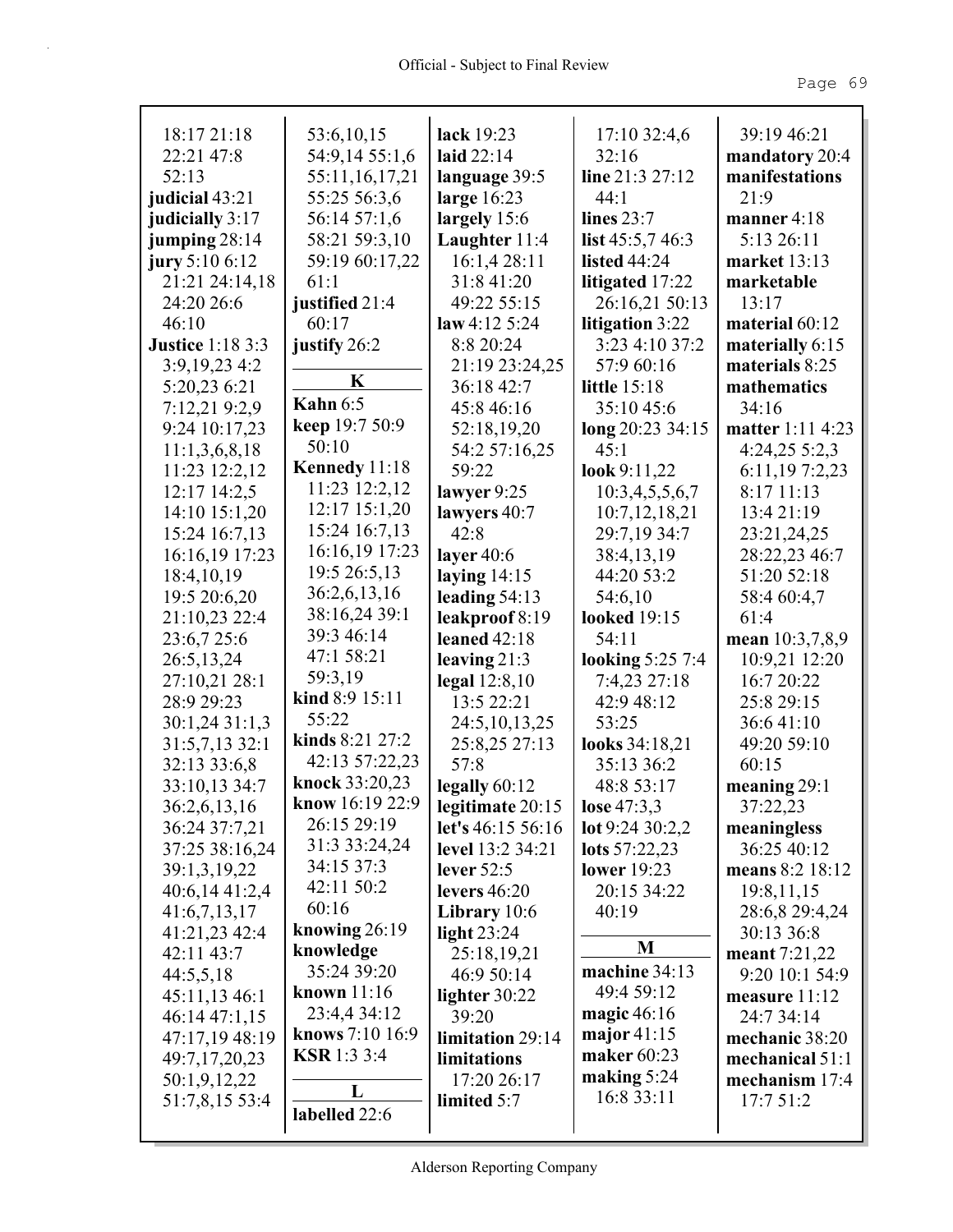| mechanisms        | 31:20,23 35:7         | 42:18 49:10      | 31:22 32:23             | 3:7 18:7 27:23   |
|-------------------|-----------------------|------------------|-------------------------|------------------|
| 8:11              | 39:16,23 40:10        | 50:6 51:25       | 33:9,15 34:3            | order 60:23      |
| meet 10:13        | 41:1,9,10             | 56:21            | 35:14 37:23             | ordinary 6:24    |
| 15:10 24:21       | 43:23 44:14           | new 1:15 36:22   | 38:1 39:2 40:1          | 8:4 17:19        |
| 40:9 58:10        | 50:16 52:15           | 39:14 52:22      | 40:5 44:23,25           | 22:18 25:5,24    |
| meets $6:19$      | 56:18 57:9            | nigh $6:17$      | 45:16 46:3,8            | 26:9 28:25       |
| merely 23:3       | motivations           | non 51:14        | 47:14 49:2,6,6          | 29:9 37:5        |
| 40:22             | 30:20 35:19           | nonexclusive     | 49:8,14,18              | 44:22            |
| met 10:14         | 36:1 39:11            | 40:9 45:5        | 50:6,14 51:14           | organizations    |
| metal $8:24$      | <b>motive</b> 11:7,19 | nonmoving 55:7   | 52:4 54:25              | 42:14            |
| methods 46:21     | <b>Motor</b> 10:13    | 55:10            | 58:16,17 60:4           | ought 12:18      |
| middle 45:24      | 15:8                  | nonobvious       | obviously 25:16         | outcome 29:2     |
| mind 4:5          | motto 20:22           | 22:22 27:4,7     | 26:20                   | outer 21:14      |
| minutes 57:2      | move 34:13            | 40:11 41:11      | obviousness             | outliers 53:21   |
| mischaracteri     | 55:19 56:8,16         | 54:16 55:7,18    | 7:15 12:14              | overcome 60:1    |
| 52:12             | 56:17 59:13           | nonobviousness   | 18:13 19:9,12           | overpatenting    |
| misguided $52:12$ | 60:3                  | 25:9 40:18       | 19:19 20:5              | 43:17            |
| misleading $41:7$ | moved 56:12           | nonprior 50:16   | 42:2 43:19,24           | over-patenting   |
| mistaken 52:16    | movements 49:5        | nonrigid 39:16   | 54:12 56:24             | 54:13            |
| mistakes 4:5      | moves 34:19           | notion $11:15$   | <b>Office 3:14 4:17</b> | owner 60:21      |
| 53:22,23          | 35:11 49:4            | notwithstandi    | 23:9 53:23              | P                |
| modern 60:23      | 59:16                 | 24:24 32:14      | off-the-shelf           |                  |
| modest 5:2        | moving 48:21,22       | 57:20            | 26:11                   | P3:1             |
| modified 53:4     | 48:22,24 59:14        | nouns 41:8 42:2  | oh 24:17 33:2           | page 2:2 28:16   |
|                   |                       |                  |                         |                  |
| modify 60:8,11    | 59:16                 | novel 27:3       | 39:2                    | 30:11 35:23      |
| money 19:1,2      | multiple 57:22        | November 1:9     | okay 9:16 22:1          | 39:6 47:19,20    |
| month $58:1$      |                       | nowadays 6:17    | 30:5,6 32:25            | 48:8,13          |
| morning $21:12$   | N                     | number $19:14$   | 34:25 35:16             | pages 30:11      |
| motion 32:19      | $N$ 2:1,1 3:1         | 27:6             | old 20:22 39:15         | paid 41:24 42:24 |
| 33:8,21,21        | naive 35:1,2          | N.Y 1:15         | old-fashioned           | 57:24            |
| 50:19 54:18       | name 9:6              |                  | 55:2                    | painting 13:16   |
| 56:23             | narrow $27:17$        | $\mathbf 0$      | once 39:22              | paragraph 48:2   |
| motivated 10:3    | 42:1 52:11            | Q2:13:1          | ones 6:1 45:3           | paragraphs       |
| 30:8              | narrowly 5:7          | objection 46:11  | open 20:16              | 47:23            |
| motivation 5:12   | 51:9                  | objective 7:3    | operates 46:19          | parlance 13:25   |
| 6:137:6,10        | nature 4:23           | objectively 7:3  | operation 13:24         | part 34:14 38:6  |
| 8:21 9:20 10:2    | necessarily 17:3      | 17:21            | 46:18                   | 49:4 55:19       |
| 10:11,15,18,20    | necessary 36:22       | obtained 28:18   | opinion $8:13$          | 56:20 59:16      |
| $10:21,24$ 12:1   | need 7:17 17:15       | obvious $6:3,24$ | 9:22 15:25              | particular 5:13  |
| 12:2,9 14:3,4,6   | 22:15 39:17           | 7:19 9:14,17     | 16:3 39:14              | 14:10 15:8       |
| 14:6,11 18:13     | 40:18,18,19           | $11:21$ 15:3     | 43:24 46:11             | 25:20 27:18      |
| 18:20,23 19:2     | needed 5:3 7:2        | 19:16 21:8,20    | opinions 39:15          | 32:12,18 37:11   |
| 19:3,7,11 20:3    | 8:5                   | 22:22 24:17      | 52:8 53:13              | 47:7,11,16       |
| 22:1 24:22        | needs 7:21            | 25:24 26:9,20    | opponents 37:2          | 50:14 55:22      |
| 25:16 28:6        | negligence 45:7       | 26:23,25 27:8    | opposed 51:11           | 58:8,9,10        |
| 29:13,16 30:2     | never 4:5 5:5         | 28:24 29:1,2,3   | opposing 58:15          | 59:19,21         |
| 30:14,15 31:19    | 38:20,20,21,22        | 29:4 31:12,16    | oral $1:11$ $2:2,5,9$   | particularly     |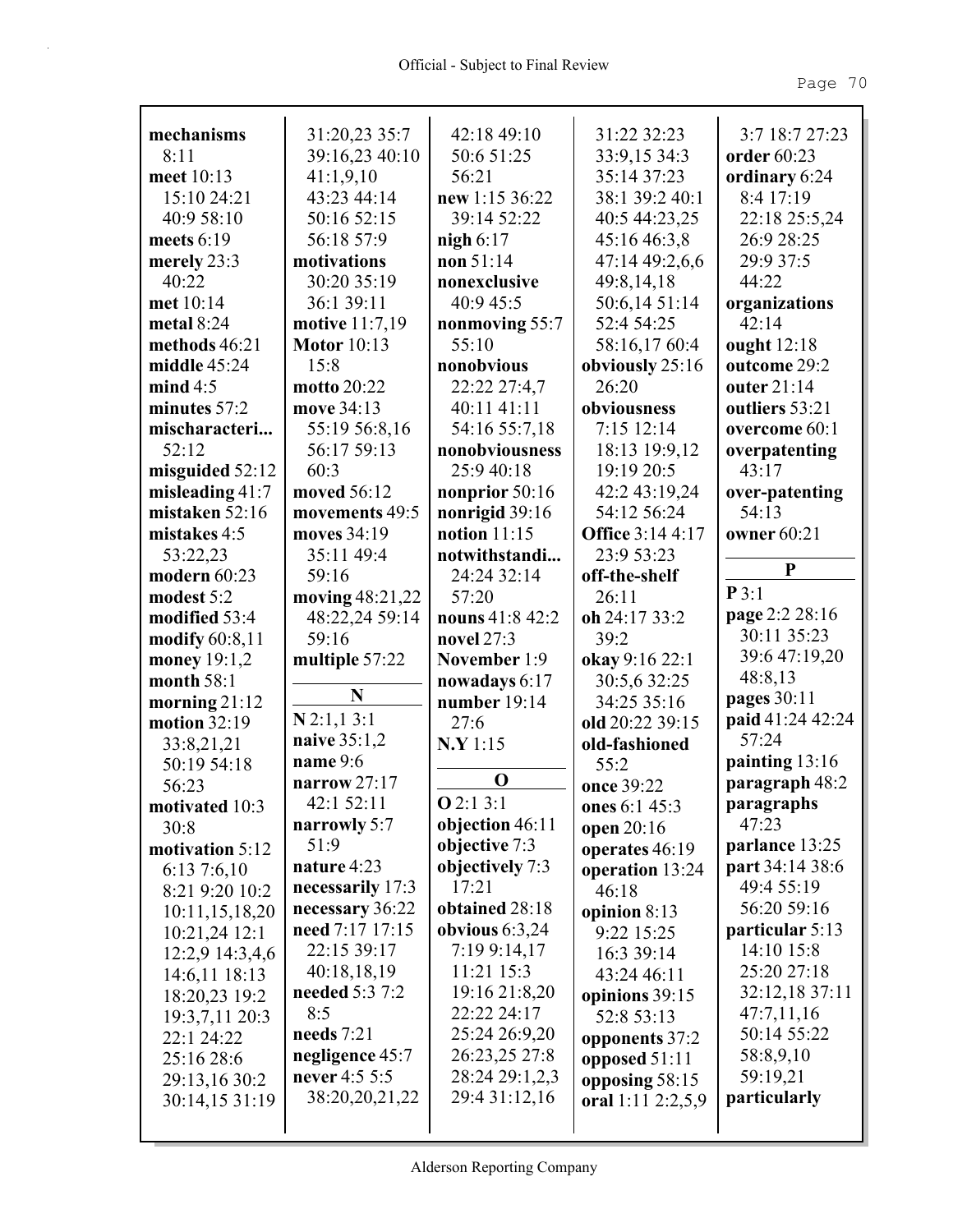| 40:8                         | 41:23,25 44:8                 | 48:4,5,9,10,15                    | precisely 35:8                 | 27:17 38:8                          |
|------------------------------|-------------------------------|-----------------------------------|--------------------------------|-------------------------------------|
| parts 34:13                  | 52:24 54:6                    | 54:23 55:10                       | precludes 19:18                | 40:16 45:19                         |
| 42:14,16 48:21               | pay 11:13 47:11               | 56:2,6,7,8,11                     | predecessors                   | 50:7 54:12                          |
| 48:22                        | 60:24                         | place 11:20 22:1                  | 8:8                            | 58:20 59:13,20                      |
| party $20:1$                 | pedal 10:12                   | 32:12 55:18                       | predictable 6:18               | 60:1,7                              |
| patent 3:12,12               | 14:24 15:10,12                | plain $29:1$                      | preemptive 12:8<br>12:10       | problems 24:11                      |
| 3:13,15,21,23                | 16:11,23,24                   | plaintiff's 4:14                  |                                | 27:6                                |
| 4:1,3,14,16,17               | 31:17 32:6,9                  | 4:18                              | premise 60:8                   | proceeding 3:20<br>57:18            |
| 4:255:1,3,7,14               | 32:10,17 46:18                | play 24:4                         | prerequisite                   |                                     |
| 5:19 6:3 7:8                 | 47:6 49:3,24                  | pleaded $4:14,16$                 | 20:5                           | process 7:25                        |
| 8:23 9:25                    | 51:6 55:9,23                  | please $3:10$                     | presence 6:12                  | 17:25 30:20                         |
| 11:17 12:25                  | 56:9,12 59:21                 | 18:11 28:1                        | 11:25                          | 45:18 58:3                          |
| 13:14 14:11                  | 60:2                          | point 3:23 17:16                  | present 26:17                  | produce 20:11                       |
| 15:13,15,17                  | pedals 17:9                   | 22:24 28:14                       | presented 33:19                | produces 18:16                      |
| 16:22 17:12,25               | 31:11,13                      | 32:15,19 35:2                     | 50:20 56:25                    | 41:23 54:5                          |
| 18:14 19:16                  | pending $4:10$                | 35:5 38:12<br>42:5 43:21          | pressure 46:19                 | product 30:19<br>products 60:19     |
| 20:2,17 21:5<br>22:23 23:9   | people 45:1 50:2<br>52:11     | 47:4 50:24                        | presume 23:16                  |                                     |
| 24:3,24 26:2                 |                               |                                   | presumption                    | profitable 41:18                    |
| 26:10 28:18,21               | perfectly 26:8                | pointed 32:21                     | 23:14 24:4,5<br>33:16 44:9     | progresses<br>46:17                 |
|                              | performing 23:3               | policy $18:15$                    |                                |                                     |
| 31:15,22 33:13               | person 6:24 7:9<br>11:3 22:18 | polish 53:8                       | pretty $35:14$                 | promise 55:14                       |
| 33:14,15,20                  |                               | pose 58:19                        | previous 4:21<br>38:18         | proof $24:6,8$                      |
| 35:1 38:13,13<br>38:20 39:2  | 25:5,24 26:9<br>28:25 29:9    | posit 8:2                         |                                | proper $22:15$<br>43:4              |
| 40:20,20 41:15               | 34:12 37:5                    | position 3:20<br>15:22            | previously 23:4                |                                     |
| 41:15,19,24,25               | 44:21,23 49:21                |                                   | principle 20:1<br>prior 5:1,13 | properly 43:11<br>50:13             |
|                              | petitioner 1:4,16             | possibility 4:7<br>possible 45:15 | 6:23 7:4,24 9:4                |                                     |
| 42:3,15,16,18<br>42:23 43:13 | $1:20$ 2:4,8,14               | 58:5                              | 10:3,4,6,18,21                 | <b>Property 42:7</b><br>proportion  |
| 44:3,10 47:13                | 3:8 17:13 18:9                | potential 60:9                    | 12:9 13:1,2,4                  | 34:10 35:11                         |
| 52:23 53:23                  | 37:13 57:5                    | practical 6:10                    | 18:25 19:4                     |                                     |
| 54:7 57:7,8                  | 59:2 60:12                    | 23:21                             | 22:19,20 23:2                  | proposition 21:2<br>protecting 8:11 |
| 58:13 60:22,24               | petitioner's 17:9             | practitioner                      | 23:5 24:2                      | protection 5:19                     |
| patentability                | 37:14                         | 29:18,20 30:25                    | 25:17,23 26:18                 | 22:23 24:3                          |
| 5:16 7:1 15:15               | Ph.D 49:24                    | 38:11                             | 28:23 30:17                    | protectionism                       |
| 15:16 21:15                  | picked 51:5                   | practitioners                     | 33:21 38:9                     | 42:24                               |
| 59:23                        | picking $45:24$               | 40:21                             | 39:11,18 45:19                 | <b>prove</b> 33:25                  |
| patentable 13:7              | picture $48:6,10$             | praised $6:16$                    | 45:24 50:15                    | 56:22                               |
| 13:21                        | 49:12                         | precedence                        | 51:5,9,11,13                   | proven $20:1$                       |
| patented 7:24                | pictures 30:5                 | 11:10                             | 51:18,21 53:19                 | provide $8:10$                      |
| 28:22                        | piece 33:21                   | precedent 20:15                   | 54:1,3 56:11                   | 58:7                                |
| patentee 13:12               | 50:15 55:8                    | 20:16 39:9                        | 59:21 60:2                     | provided 22:25                      |
| 13:20 14:8                   | pieces 38:9                   | 52:10 58:8                        | probably 34:17                 | 60:2                                |
| patenting 43:9               | 47:21                         | precedents $7:1,8$                | problem $6:16$                 | provides $17:1,6$                   |
| patents 4:8                  | pin 29:22 38:5                | 8:7,10 13:25                      | 7:3 8:20 10:19                 | 59:22                               |
| 19:23 23:1,14                | 52:3                          | 18:15 19:13,20                    | 14:15,18 17:21                 | proving 18:12                       |
| 23:16 28:5                   | pins 17:5                     | 20:4 57:12,13                     | 19:17 21:6,24                  | 19:12                               |
| 33:23 38:18,21               | pivot 32:17 48:4              | 57:21                             | 25:2 27:15,15                  | PTO 3:20 4:3                        |
|                              |                               |                                   |                                |                                     |
|                              |                               |                                   |                                |                                     |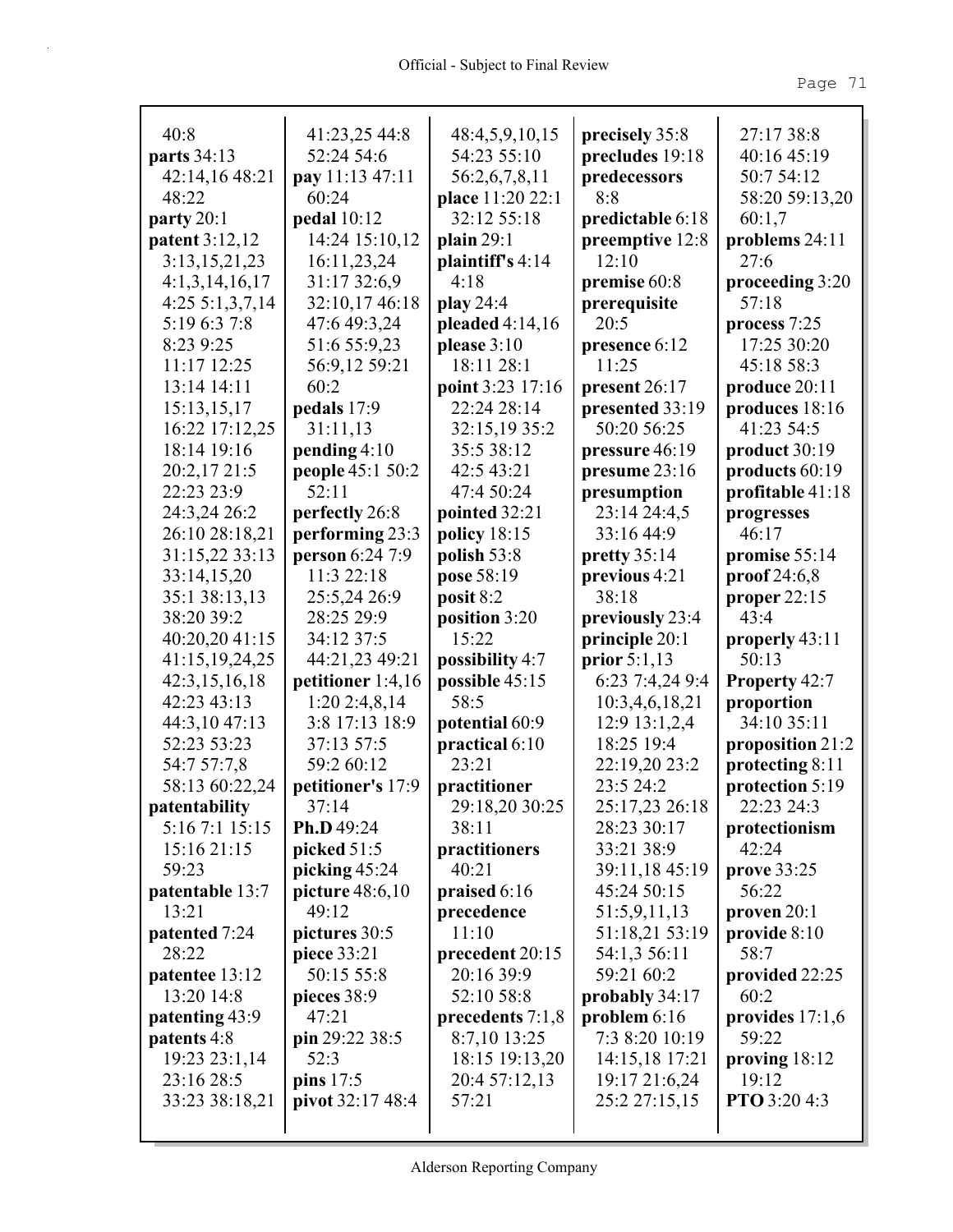| public 58:9                       |                                 | refer 18:20 26:1 | requires 23:20       | 51:22 55:21                       |
|-----------------------------------|---------------------------------|------------------|----------------------|-----------------------------------|
| pulls 35:9                        | quoting 39:15                   | reference 12:11  | 25:10 37:17          | 56:15,19 57:17                    |
| pumpkin 53:17                     | $\mathbf R$                     | 17:4 35:22       | requiring 19:24      | rightly 36:17                     |
| purport 44:6                      | $\mathbb{R}3:1$                 | references 19:4  | 24:8                 | <b>ROBERTS 3:3</b>                |
| purpose 16:10                     | raccoons 34:23                  | 30:19            | requisite 19:3       | 7:12 11:6 18:4                    |
| 16:11 19:6                        | 59:11                           | reflects 11:14   | reserve 18:2         | 18:19 25:6                        |
|                                   | radiant 13:12,15                |                  | resolved 4:11        | 27:21 40:6                        |
| purposes 13:18<br>put 9:3,9 14:22 | 14:17                           | regard 8:9 25:8  | 21:18                |                                   |
| 16:11 29:21                       | radical 52:17                   | regardless 5:4   | respect 7:3 16:2     | 41:17 47:15,19<br>49:17,20 50:1   |
|                                   | raising $20:21$                 | regime 57:8      | 39:4                 |                                   |
| 38:5,7,10,12<br>38:22 45:25       | <b>ratio</b> 34:13              | reject $11:23$   |                      | 51:8 55:6,16                      |
|                                   | 48:22,24 49:4                   | rejected 11:15   | respectfully         | 55:21 56:14                       |
| 47:5 48:16                        | 59:17                           | 18:17 33:14      | 11:5 17:14           | 57:1 61:1                         |
| 52:3,4,5 54:21                    | Rayovac 8:16                    | relates 32:4     | 60:14                | <b>Rock 12:23</b>                 |
| 55:2 56:16                        | reactions 35:13                 | release 46:21    | respond 48:15        | 13:10,10,20                       |
| 59:1                              | read 9:17,18,24                 | relevant 30:4    | respondent           | 17:18 57:14                       |
| putting 30:4                      | 38:20,21 39:19                  | 37:10 47:22      | 19:14 57:10          | role 24:19                        |
| 34:24 40:22                       | 58:24 59:3,4                    | reliance 20:15   | respondents          | room $9:10,11$                    |
| 47:16                             | real 44:4 60:16                 | relied 60:11     | 1:222:11             | 30:4                              |
| p.m.61:3                          |                                 | rely 13:1        | 10:11 15:18          | rotates $56:6,7$                  |
| Q                                 | 60:19,19,20<br>realize 20:20    | remaining 57:2   | 17:7 27:24           | rule 54:13                        |
| quantum 13:3                      | really 4:17 30:7                | remand 33:25     | respondent's         | <b>rules</b> 44:6                 |
| question 4:2                      | 32:8 36:9,10                    | 56:22            | 15:6 24:16           | ruling $31:21$                    |
| 11:7 12:12                        | 41:11 44:16                     | remedial 6:14    | responsive           | S                                 |
|                                   | 60:15                           | remedy 4:9       | 31:25 48:2,4         | $S$ 2:1 3:1                       |
| 13:6 16:3<br>17:16 18:16          | reason $7:13$                   | remember 6:2     | rest 18:2            |                                   |
| 19:25 20:22                       |                                 | 9:6 38:12        | rests 32:19          | Sakraida 19:22<br>20:19 22:25     |
|                                   | 16:18,21 32:13                  | 41:15 46:7       | 33:21                | 53:3                              |
| 23:7 24:15,19                     | 40:15,23 42:21                  | remotely 17:9    | result 8:2 23:22     | sat 15:9                          |
| 25:19,20 26:2<br>26:20 27:14      | 44:9 49:8,9<br>52:1 57:18       | render 3:25 4:12 | results 30:19        |                                   |
| 31:9,10 33:18                     | 60:11                           | 52:3             | reveal 26:18         | satisfaction<br>19:20             |
| 37:4,11,11,12                     |                                 | rendered 47:13   | reversed 18:18       |                                   |
|                                   | reasons 37:8                    | 54:24,24         | 19:24                | save 19:1,2<br>saw $14:16\,35:13$ |
| 37:13,16 38:1                     | 51:24                           | renders 31:22    | revolution 20:7      |                                   |
| 40:20,21,23<br>44:13 45:17        | <b>REBUTTAL</b><br>$2:12\,57:4$ | 41:10            | re-examination       | saying 24:17                      |
| 53:1 55:17                        |                                 | repeatedly       | 4:8                  | 37:9,19,25                        |
|                                   | received 42:13                  | 30:14            | rhetorical 54:12     | 38:3,4,17                         |
| 60:8                              | recited 17:2                    | reproduced       | rhyme $44:9$         | 42:17 44:10,19                    |
| questions 18:2                    | recognized 4:3                  | 28:16            | $\mathbf{Rich}\,9:5$ | 54:1 59:5 60:6                    |
| quick $6:18$                      | 48:18 60:18                     | require 55:12    | <b>Rich's 30:3</b>   | says 4:22 5:4 7:8                 |
| quickly 53:4                      | <b>record</b> 5:9 13:2          | required 8:4     | right 9:10 11:3,7    | 7:16 9:13,15<br>29:6,10 31:18     |
| quite 14:13                       | 15:4,7 26:22                    | 17:18 23:25      | 21:25 28:9           |                                   |
| 36:20 39:25                       | 49:11 50:4                      | 38:14 59:23      | 31:23 32:14          | 31:18 32:18,23<br>34:2 35:18      |
| 52:8,13,21                        | 55:23 59:4,4                    | requirement      | 34:3 38:2            |                                   |
| 53:13,19 54:2                     | recorded 35:23                  | 15:8             | 40:20,21,23          | 43:16,17,24,25                    |
| quote 27:17 28:5                  | red 28:3,16 48:7                | requirements     | 42:25 43:12,16       | 44:21 46:23<br>50:14              |
| 28:17 30:11,12                    | 48:10                           | $10:13,14$ 15:10 | 45:4,17 47:2         |                                   |
| 39:7, 12, 13, 19                  | reduces 37:1                    | 28:21            | 47:19 49:7           | <b>Scalia</b> 14:2,10             |
|                                   |                                 |                  |                      |                                   |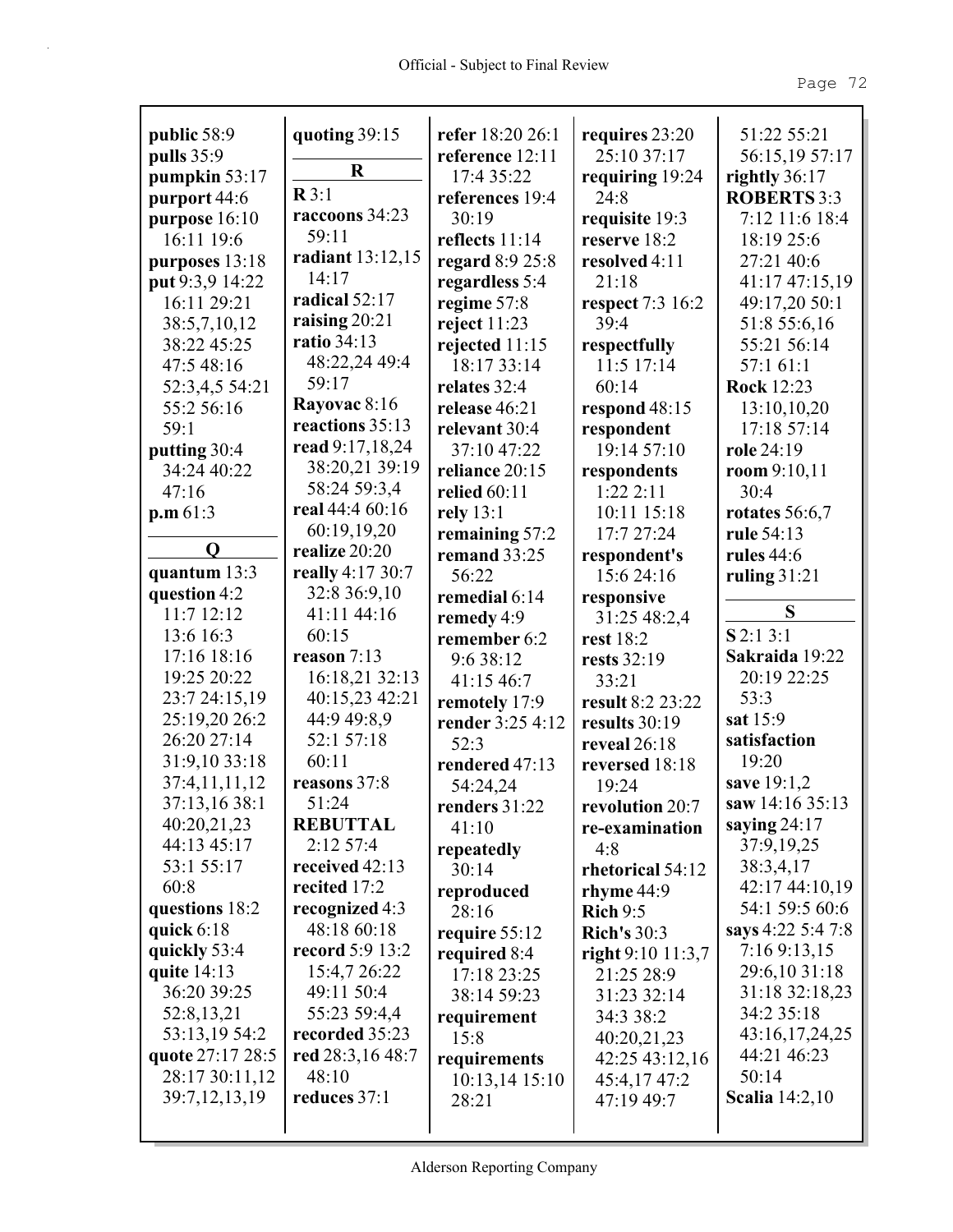| 23:6 28:9 32:1                  | 51:13                        | solution 8:20           | state 36:18                               | subsidiary<br>25:18               |
|---------------------------------|------------------------------|-------------------------|-------------------------------------------|-----------------------------------|
| 32:13 33:6,8                    | showing $5:11$<br>19:9       | solve 8:21 14:18        | 55:23                                     |                                   |
| 33:10,13 36:24<br>37:7 41:2,4,6 | showings 25:22               | 17:20 27:19<br>50:7     | statement 8:12<br><b>States</b> 1:1,12,19 | successive 14:15<br>suddenly 53:8 |
| 41:13,23 42:4                   | shown $15:12$                | solved 8:22             | 2:7 3:13 5:5                              | 59:14                             |
| 44:5 45:14                      | 16:22                        | somebody 32:24          | 18:8                                      | suffer $60:7$                     |
| 50:9,12,22                      | side 29:12 32:22             | 37:15 46:22             | statute 6:25 8:1                          | sufficient 25:23                  |
| 51:7 53:6,10                    | 33:19 34:3                   | 49:24                   | 23:20 25:10                               | sufficiently 22:6                 |
| 55:11                           | 41:1643:14                   | something's             | 26:3 28:13                                | 22:8,12 26:1                      |
| school 34:12                    | 50:14 52:10                  | 49:18                   | 40:13 44:21                               | suggest 9:16                      |
| scope 27:19                     | 54:6                         | somewhat 21:21          | 58:5 59:18                                | 11:5 26:22                        |
| search 39:10                    | sides 42:8 43:15             | sorry 55:25             | statutory 6:20                            | 30:7                              |
| second $52:1,12$                | side's 32:20                 | sort 7:17 20:7          | 25:3,7 28:14                              | suggested 25:11                   |
| 54:20                           | 54:18                        | 23:7 36:22              | 33:16                                     | 60:22                             |
| secondary 8:15                  | significance                 | sought 7:23             | step $43:20$                              | suggesting $4:19$                 |
| secret 20:17                    | 12:6                         | 28:22                   | steps $6:14$                              | 17:24 21:5                        |
| section 3:15 4:1                | simple 8:18 60:7             | source 8:13             | Stevens 37:21                             | 22:10                             |
| 5:6,15,188:7                    | simply $6:23$                | <b>Souter 20:6,20</b>   | 37:25 54:14                               | suggestion 5:12                   |
| 28:20 33:17                     | 11:16 21:19                  | 21:10 60:17             | 55:1,17                                   | 6:13 9:15                         |
| see 9:11 21:10                  | 24:23 25:12                  | space $32:7$            | stick 50:25,25                            | 18:13,24 19:11                    |
| 29:7 35:2                       | 32:9 34:18                   | special $12:2,5$        | 51:1,4                                    | 19:15,24 20:3                     |
| 48:12                           | 37:1 40:1 50:5               | 40:16                   | sticker 34:19                             | 22:1 24:22                        |
| seeing $42:18$                  | 50:23 57:24                  | specific $5:11$         | sticks $34:19$                            | 25:16 29:13,16                    |
| seemingly 6:14                  | single $41:15$               | 10:2 12:21              | stopped 59:5                              | 30:16 39:17,17                    |
| seen 8:14 13:13                 | 45:15                        | 56:23                   | story $14:13,14$                          | 39:23 40:10                       |
| 38:20 48:21                     | situation 57:11              | specify $35:17$         | 15:7                                      | 41:1,9,10                         |
| sense 12:3,5                    | 57:19                        | 47:24 48:16             | straight $48:12$                          | 43:22 44:14                       |
| 23:16,20 35:24                  | $\sin 47:21$                 | speed 34:14             | strike 46:15                              | 52:14 57:9                        |
| 39:21,25 51:12                  | skill 5:2,17 6:24            | spins $56:9$            | strikes $43:12$                           | suggestions                       |
| sensor 26:10,10                 | 7:1,2,68:3,4                 | spreader 13:14          | stronger $30:21$                          | 35:19,25 39:11                    |
| 26:11 32:11                     | 11:14 13:2                   | 13:23,23                | structural 17:20                          | suggests 43:2                     |
| 34:21                           | 17:19 22:18                  | stand 16:5              | structure 17:2                            | 58:15                             |
| series 6:8 39:15                | 25:5,24 26:9                 | standard 6:20           | 17:19                                     | summary 3:16                      |
| 42:12,12 54:10                  | 28:25 29:9                   | 13:16 37:14             | struggling 16:17                          | 21:18 47:8                        |
| serve 12:13 19:6                | 37:5 44:22                   | 42:2 46:3               | stuck 50:23 51:4                          | supplement                        |
| serves 16:10,11                 | skilled 37:18                | 51:16,17,20             | studies $54:10,11$                        | 19:8 22:10                        |
| service 58:3                    | slides $16:25$               | 52:11,15 53:3<br>58:11  | study $11:9$                              | supplemental<br>28:4              |
| set $23:1,426:3$<br>28:19       | slots $17:6$<br>small $4:25$ |                         | subject $5:36:19$                         |                                   |
| settled $43:3,4$                | smaller 30:22                | standards 45:8<br>46:18 | 7:2,238:17<br>11:13 13:4                  | supplemented<br>22:5              |
| sheath $8:24$                   | smallest 59:24               | standing $33:11$        | 28:22,23 44:22                            | supply $19:3$                     |
| shed 25:18                      | society 11:13                | 57:17                   | 58:4 60:4                                 | 60:23                             |
| sheet 8:24                      | sole 18:12                   | start 10:16             | subjective 59:20                          | support 47:24                     |
| shopping $14:23$                | Solicitor 1:17               | 28:13                   | submit $17:14$                            | 48:17 55:20                       |
| show $12:13$                    | $3:13\,37:14$                | started 60:2            | 60:14                                     | supporting $1:20$                 |
| 19:14 32:25                     | 39:8,8,13                    | starting $28:12$        | submitted 61:2                            | 2:8 18:9                          |
| 40:10 45:15                     | 54:21                        | 58:19                   | 61:4                                      | suppose $6:3$                     |
|                                 |                              |                         |                                           |                                   |
|                                 |                              |                         |                                           |                                   |

I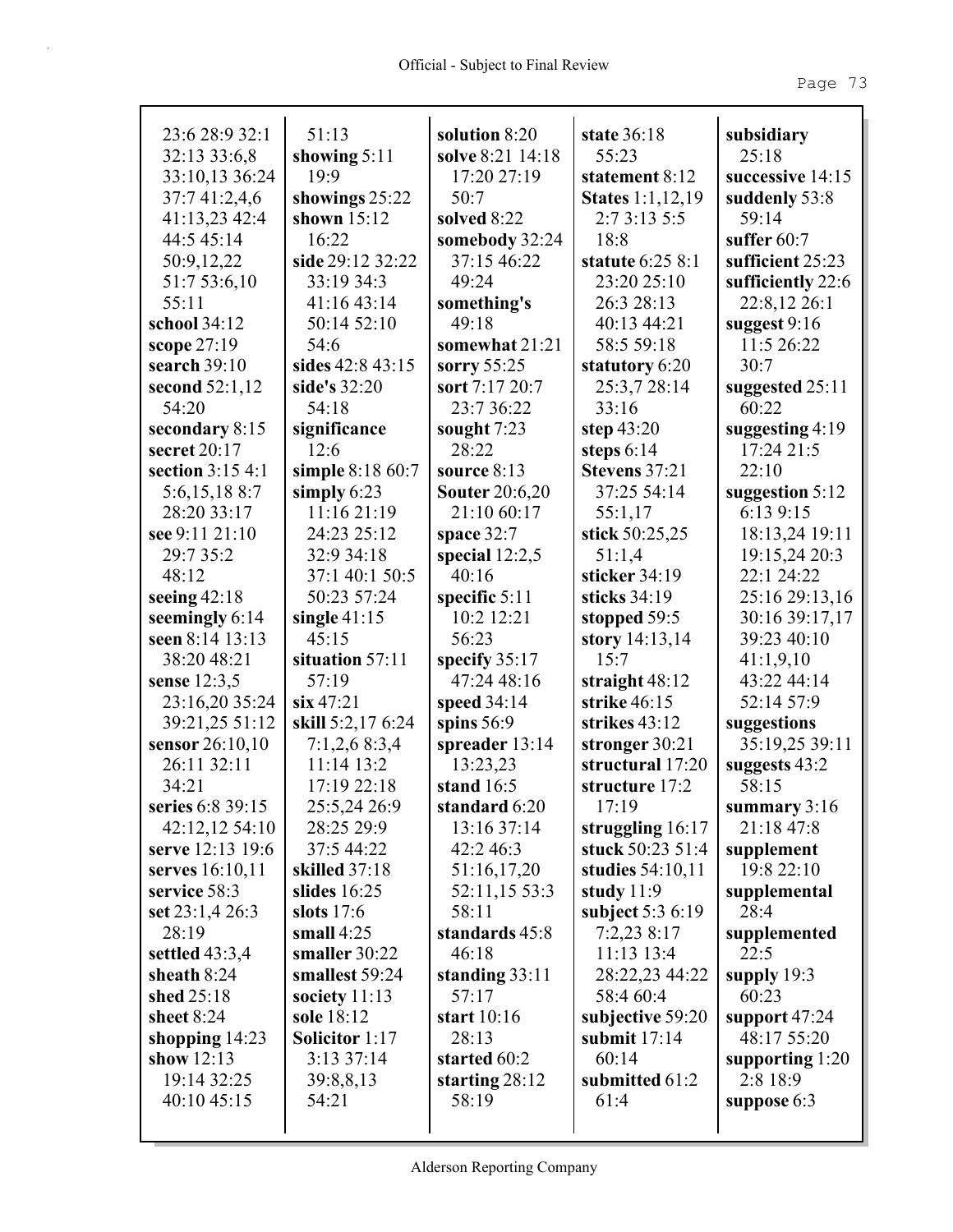| 34:16 59:3,4       | teaching $5:12$         | 57:9                    | three 31:15                        | turn $34:9,10$                      |
|--------------------|-------------------------|-------------------------|------------------------------------|-------------------------------------|
| supposed 5:18      | 6:13 9:3,3,13           | testified 50:5          | 34:12 41:8                         | 35:20 56:1,2                        |
| 22:8 24:13         | 9:15 18:13              | testimony 52:1          | 42:2 57:2                          | turns $41:21\,56:4$<br>two 7:6 9:12 |
| 35:3,14 44:20      | 19:11 20:3              | text 28:14 37:17        | throttle 16:10                     |                                     |
| 49:13              | 21:25 24:22             | <b>Thank</b> 18:4,10    | 29:22 31:24                        | 13:23 14:21                         |
| Supposing 46:1     | 25:16,16 29:12          | 27:20,21,25             | 32:17 34:5                         | 16:11 19:3                          |
| Supreme $1:1,12$   | 29:16 30:17             | 57:1,6 60:25            | 47:6 48:11,14                      | 27:1,5 30:10                        |
| 20:16 38:22        | 35:19,25 39:10          | 61:1                    | 48:17,24 49:3                      | 36:17 38:7,19                       |
| sure 4:17 12:4     | 39:17,23 40:9           | theory $31:21$<br>32:20 | 49:10 50:8                         | 40:22 46:18,20                      |
| 37:13 54:15        | 40:25 41:8,9            |                         | 54:22 56:12                        | 46:25 47:23                         |
| surprise 60:21     | 43:22 44:14             | thing $16:14$           | throttles 35:6                     | 49:5 50:3                           |
| surprising $41:14$ | 45:4 52:14              | 32:24 33:24             | thrown $46:4$                      | 51:24 52:6,20                       |
| suspended          | 57:9                    | 34:7 35:9 43:4          | time $11:15,15$                    | 54:17 60:16                         |
| 16:24              | teachings 5:13          | 45:15,22 48:21          | 18:3 28:24                         | twofold 49:11                       |
| sustain $5:6$      | technically             | 48:25 49:3,16           | 29:9,18,20                         | t's 47:11                           |
| sustaining $8:23$  | 54:23                   | 58:6                    | 40:24 45:1                         | U                                   |
| sweep 23:12        | technologies            | things $9:12$           | times 6:7 9:18<br>9:19             | ultimate 24:9                       |
| sweeps $21:7,8$    | 57:22                   | 14:21 20:13             |                                    | 25:15,19 26:2                       |
| swing $54:6$       | technology              | 33:16 36:17             | tip $20:10$                        | 26:3 43:21                          |
| switch 35:6        | 11:17 30:18             | 38:7 39:20              | title 28:20                        | 46:7                                |
| swoop $4:17$       | 60:6                    | 50:3 52:6               | today 52:19 54:4                   | ultimately 22:21                    |
| system 44:3        | <b>Teleflex</b> 1:6 3:4 | 54:17                   | told $3:14$                        | 24:14,25 25:20                      |
| 52:23 54:5,8       | tell 36:14 49:18        | think $9:2,21$          | tomorrow 21:12                     | 25:25 44:20                         |
| T                  | 54:14,15<br>tend $43:3$ | 15:2 18:22              | top 39:7 44:15                     | unable $24:23$                      |
| T2:1,1             | term 7:22 9:20          | 21:1,13,24<br>22:7,9,11 | 44:19 59:13,15<br><b>Trademark</b> | unbelievable                        |
| take 9:3 11:16     | 10:2 29:1 55:2          | 23:19 28:2,6            | 3:14                               | 57:11                               |
| 13:22 15:5,22      | terms $25:13$           | 29:3 34:1,8,11          | traditional 4:11                   | underlie 52:24                      |
| 26:9 29:7,21       | test 3:18 6:9           | 34:24,25 35:5           | traditionally                      | underlies 44:8                      |
| 30:9 31:23,24      | 7:14,18 10:24           | 35:13 36:13,14          | 12:25 23:15                        | underlying 24:9                     |
| 33:4 34:3 39:5     | 11:19,21 12:18          | 36:21 37:3,17           | transforms                         | 25:21                               |
| 47:7,18,22         | 12:18,20 16:17          | 37:21 38:11             | 24:12,14                           | understand 9:2                      |
| 48:6 49:12         | 16:20 18:13,20          | 42:21,22 43:3           | treats 5:15,18                     | 9:17,19 14:5                        |
| 50:21 51:19        | 19:7,17,18,20           | 43:10,14,24             | tribute $60:24$                    | 18:20 21:25                         |
| 54:5 57:3          | 21:16,20,24             | 44:13,13 45:11          | tried 9:24 54:2                    | 22:4 28:6 29:2                      |
| taken 6:14 20:17   | 22:2,13,17              | 46:25 47:3              | trier $22:8$                       | 30:9 31:6                           |
| 59:8               | 23:9, 10, 13, 17        | 50:22,24 53:20          | tries 33:20 57:7                   | 35:15 39:25                         |
| takes 29:12        | 23:23 24:12,22          | 53:21 60:17,20          | trivial $24:2$                     | 44:16                               |
| 32:16 43:15        | 25:3,7,9,12             | thinking 53:8           | true 31:7 59:25                    | understanding                       |
| talk 25:6          | 26:3,6 28:7             | thinks $52:18$          | try $9:23\,53:2$                   | 10:1                                |
| talking $5:20,23$  | 29:4 31:11,14           | third 48:8              | trying $10:13$                     | understandings                      |
| 7:5 8:10 15:14     | 36:20,22,24,25          | THOMAS 1:17             | 27:18 45:1,6                       | 35:24                               |
| 15:16,1721:14      | 37:1 39:5,17            | $1:21\,2:6,10$          | 45:14,16,17                        | understood 24:6                     |
| 30:13 35:3         | 39:23 40:10             | 18:7 27:23              | <b>TSM 53:17</b>                   | undetermined                        |
| taught $38:18$     | 42:9 43:11              | thought $7:169:5$       | tube 16:23,25                      | 36:22                               |
| teaches 9:12       | 44:8,11,14              | 30:5 32:5               | 17:5                               | undisputed 13:1                     |
| 11:19 30:6         | 52:9 53:18              | 50:25 59:14,15          | Tuesday 1:9                        | 13:3,4                              |
|                    |                         |                         |                                    |                                     |
|                    |                         |                         |                                    |                                     |